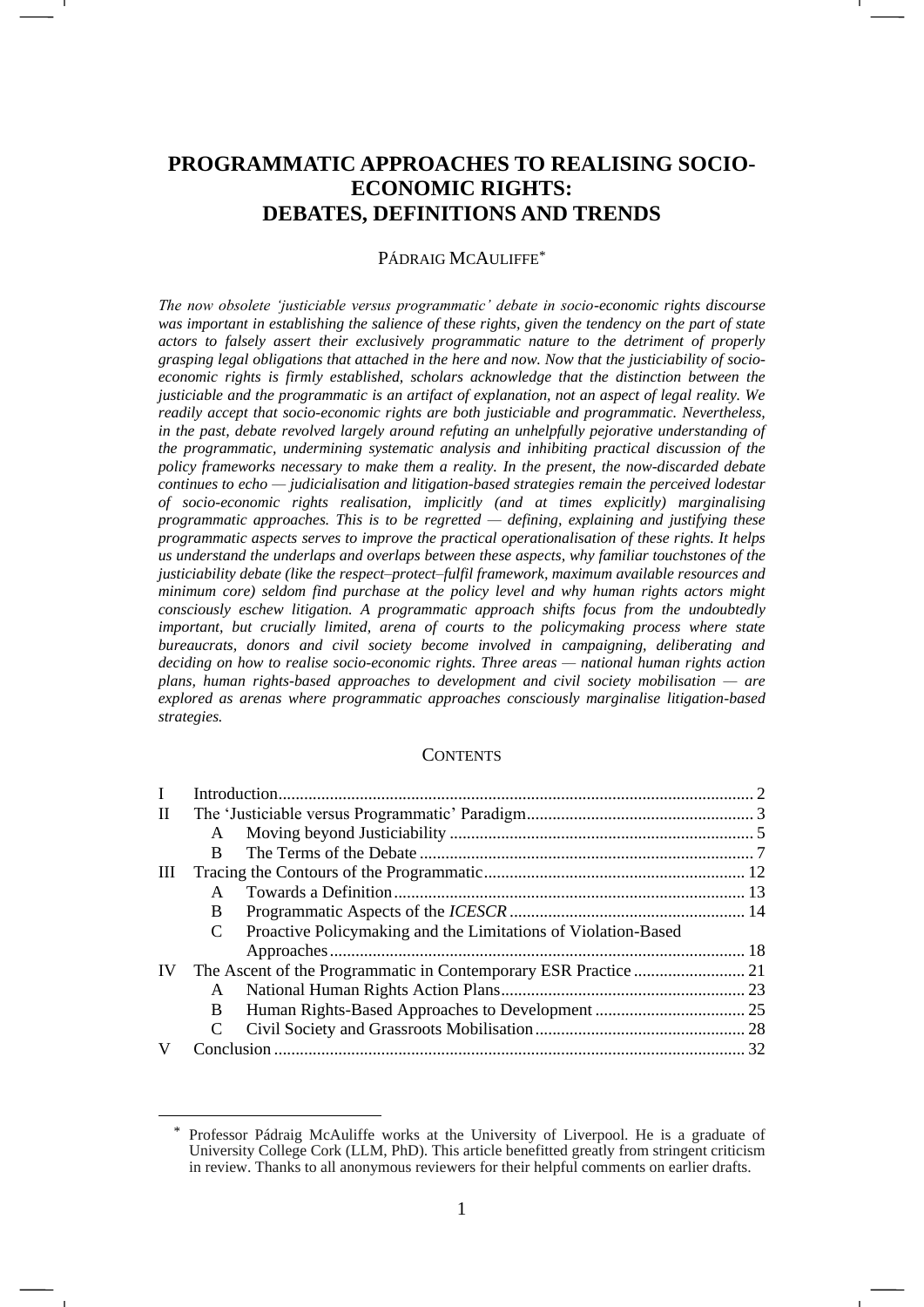#### <span id="page-1-3"></span>I INTRODUCTION

The argument in this article proceeds in three parts. Part II outlines the 'justiciable versus programmatic' debate in economic and social rights ('ESR') theorisation. The valorisation of justiciability in contrast with an unhelpfully pejorative understanding of the programmatic in this conceptual debate has had a complexity-flattening effect on our understanding of what is needed to realise socio-economic rights. This has inhibited practical discussion of those essentially programmatic institutional and policy frameworks necessary to realise the duties contained in the *International Covenant on Economic, Social and Cultural Rights* ('*ICESCR*').<sup>1</sup> It has furthermore prevented a constructive understanding of both the overlaps and (more pertinently) the underlaps between the justiciable and programmatic aspects of ESR. Now that ESR theorisation has emerged from its defensive crouch, no longer the second-class 'Cinderella of the international human rights corpus', <sup>2</sup> there is greater scope to fully acknowledge those programmatic implications. The debate has moved beyond justiciability, not merely towards remedies or enforcement, but towards the practical operationalisation of ESR.<sup>3</sup>

<span id="page-1-2"></span><span id="page-1-1"></span>Part III draws on this idea of practical operationalisation to outline a fairly capacious definition of the 'programmatic' in ESR, namely all strategies to realise ESR, excluding immediate judicial enforcement, that are deliberately targeted to progressively achieve certain human rights objectives operating via a series of policy instruments (legislation, administration, budget, macroeconomics, subsidies, promotion) implemented by actors primarily but not exclusively in the public sphere. It argues that ESR are the product of a wide range of processes and institutions that mediate a people's experience with the state, entitlements and public well-being, not all of which are justiciable. The violations approach foregrounded in arguments for justiciability is too circumscribed when we conceive of state responsibilities primarily in terms of those elements of ESR that are amenable to legally justiciable claims by groups or individuals. The duties outlined in the *ICESCR* 'speak to a broader state responsibility' to create and maintain a facilitative environment for selfdetermination and welfare 'that cannot be reduced to individual entitlement'. 4

<span id="page-1-0"></span><sup>1</sup> *International Covenant on Economic, Social and Cultural Rights*, opened for signature 16 December 1966, 993 UNTS 3 (entered into force 3 January 1976) ('*ICESCR*'). A number of other conventions contain economic and social rights ('ESR'), such as the *Convention on the Rights of the Child*, the *International Convention on the Elimination of All Forms of Racial Discrimination* and the *Convention on the Elimination of All Forms of Discrimination against Women*, as do the eight core International Labour Organization conventions. The European Social Charter also guarantees fundamental ESR. To the extent there are controversies over their justiciable and/or programmatic aspects, they are distinct in scope, content and context from those attending the *ICESCR* and so are not considered here.

<sup>2</sup> Sandra Fredman, *Human Rights Transformed: Positive Rights and Positive Duties* (Oxford University Press, 2008) 2.

<sup>3</sup> Paul Hunt et al, 'Implementation of Economic, Social and Cultural Rights' in Scott Sheeran and Nigel Rodley (eds), *Routledge Handbook of International Human Rights Law* (Routledge, 2013) 545, 550.

Daniel J Whelan, 'Indivisible Human Rights and the End(s) of the State' in Kurt Mills and David Jason Karp (eds), *Human Rights Protection in Global Politics: Responsibilities of States and Non-State Actors* (Palgrave Macmillan, 2015) 69, 76, at least when viewed through the lens of the Maastricht Principles.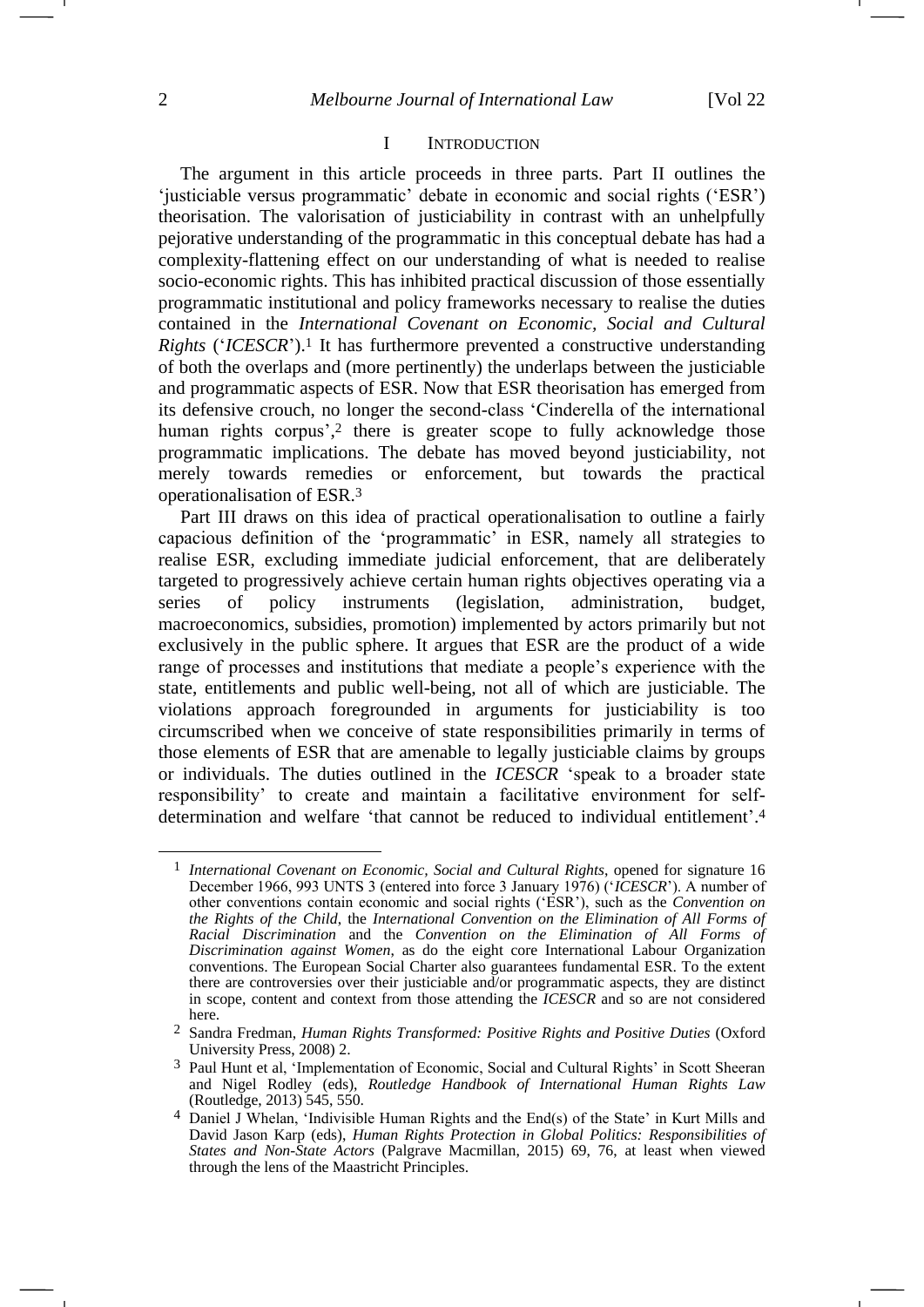Programmatic approaches therefore draw upon what Paul Hunt refers to as the policy approach to ESR, in so far as it (a) emphasises 'techniques and tools that are not usually in a lawyer's brief case or repertoire', (b) depends upon cooperation across a range of disciplines and policy experts, and (c) demands vigilant monitoring and accountability, though these do not have to be judicial.<sup>5</sup> As such, it marks a shift in emphasis from identifying violations of ESR in courts towards the emerging focus on mainstreaming ESR protection into the daily work of government.<sup>6</sup>

<span id="page-2-0"></span>Consequently, Part IV explains the deliberate eclipse of litigation- or violation-based strategies by programmatic approaches across three contemporary sites of ESR promotion, namely (a) national human rights action plans ('NHRAP'), (b) human rights-based approaches to development ('HRBAD') and (c) civil society mobilisation for ESR. These new forms of ESR planning and advocacy consciously depart from litigation or 'naming and shaming' techniques to instead seek more structural solutions to rights deprivation. This article does not qualify, minimise or deny the justiciable status of ESR. The argument here is an empirical one about how socio-economic rights are used, not a normative statement about their legal status. It does, however, per Charles Beitz, 'underscore how substantially the repertoire of measures of implementation [can] diverge from the judicial paradigm'. 7

#### <span id="page-2-1"></span>II THE 'JUSTICIABLE VERSUS PROGRAMMATIC' PARADIGM

Advocates of ESR have always been locked in a battle with sceptics over their nature, scope and justiciability. For decades, it was common to posit that ESR were not absolute in the sense that civil and political rights were because their realisation was progressive and dependent on the existence of sufficient resources.<sup>8</sup> It was argued that their alleged vagueness meant that they could not offer comprehensible standards for what they required and hence could not constitute the basis for a judicial determination of a violation.<sup>9</sup> It was contended that only those rights amenable to immediate implementation qualified as human rights — where this was not the case, they amounted to moral ideals.<sup>10</sup> This was augmented by democratic legitimacy and separation of powers arguments to the effect that, while ESR established legitimate objectives to be discharged by the executive and legislative branches of the state, enforcement was not subject to review by judges as it would usurp the proper role of government. Fighting this battle was important for advocates of ESR. It was doubts over justiciability that -1

<sup>5</sup> Paul Hunt, *Using All the Tools at Our Disposal: Poverty Reduction and the Right to the Highest Attainable Standard of Health* (Special Report, June 2006) 19.

<sup>6</sup> Rory O'Connell et al, *Applying an International Human Rights Framework to State Budget Allocations: Rights and Resources* (Routledge, 2014) 12.

<sup>7</sup> Charles R Beitz, *The Idea of Human Rights* (Oxford University Press, 2011) 40.

<sup>8</sup> Marc Bossuyt, 'La Distinction Juridique Entre les Droits Civils et Politiques et les Droits Économiques, Sociaux et Culturels' (1975) 7(1) *Revue des Droits de l'Homme* 783, 790.

<sup>9</sup> An argument sketched and rejected, for example, in Jackbeth K Mapulanga-Hulston, 'Examining the Justiciability of Economic, Social and Cultural Rights' (2002) 6(4) *International Journal of Human Rights* 29, 41–2.

<sup>10</sup> Maurice Cranston, 'Human Rights, Real and Supposed' in DD Raphael (ed), *Political Theory and the Rights of Man* (Indiana University Press, 1967) 43, 52–3.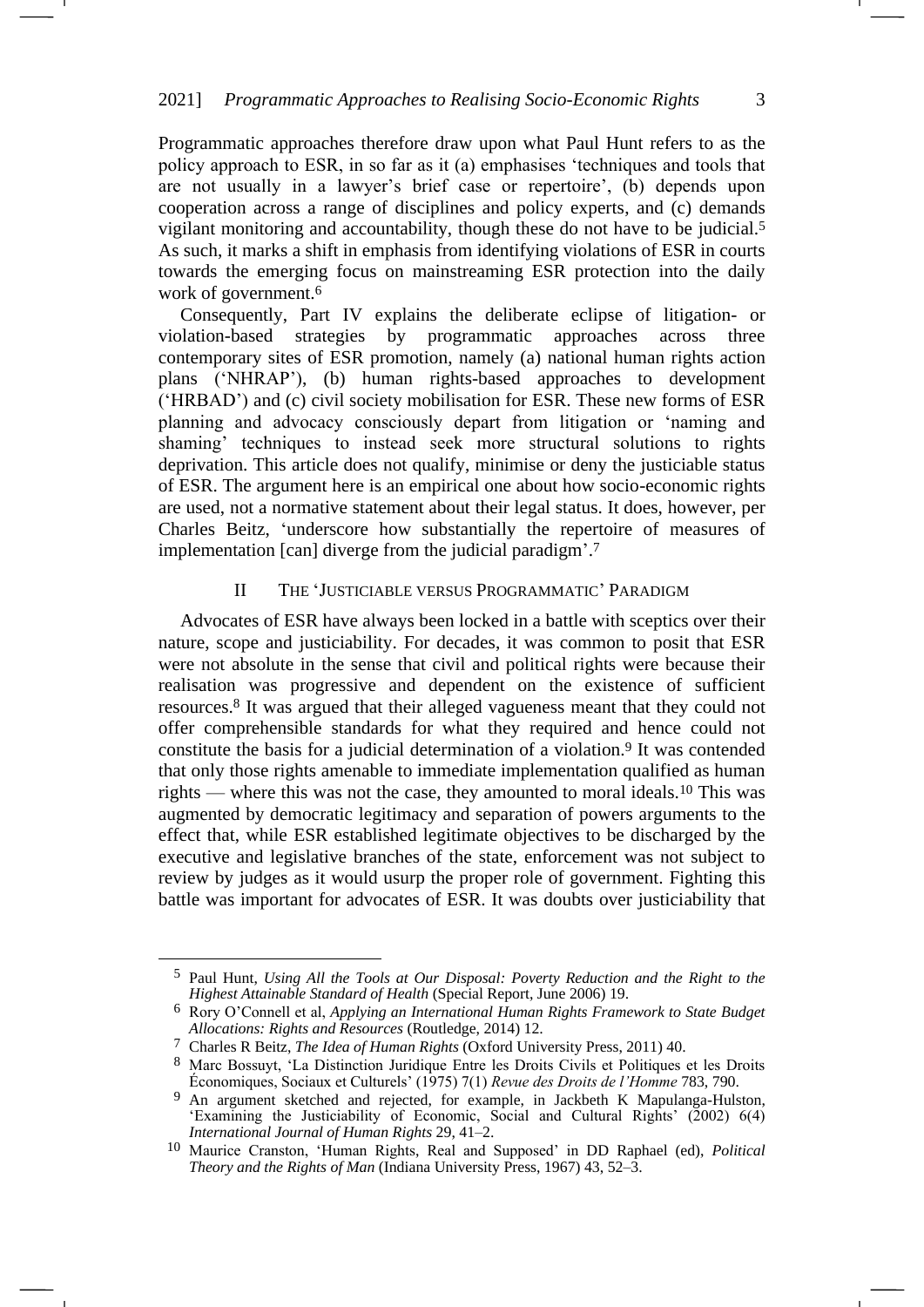crystallised ESR's apparent relegation to the position of second-class rights.<sup>11</sup> These doubts served as a synecdoche for some of the simplistic dichotomies (eg resource-intensive versus cost-free, complex versus manageable) that characterised discourse surrounding the field. Objections to the status of socioeconomic rights qua rights was believed to inhibit the use of litigation where breaches of obligations occurred.<sup>12</sup> Enforcing rights judicially has a significance beyond the individual case in so far as it bolsters the legitimacy of these ESR in their translation from rhetoric into a tangible policy reality.<sup>13</sup>

<span id="page-3-1"></span><span id="page-3-0"></span>In rights-based theorisation and in *some* jurisdictions, the battle over the theoretical justiciability of ESR has largely been won, 'perhaps not yet dead and buried' but most apparent today 'as a quiet echo from the past'.<sup>14</sup> Nonjusticiability arguments have been largely rebutted in the scholarly literature through strong conceptual analysis in the last thirty years,<sup>15</sup> while the selfevident success of various courts in Europe, Latin America, South Africa and South Asia in surmounting the philosophical concerns of rights sceptics 'makes it difficult to argue against the possibility of social rights justiciability'. <sup>16</sup> The adoption of the Optional Protocol to the *ICESCR* rendered arguments of nonjusticiability otiose, while the trend across the globe of enshrining ESR alongside civil and political rights in constitutions has attenuated the ostensibly sharp distinction between civil and political rights, on the one hand, and socioeconomic rights on the other.<sup>17</sup> At the level of theory the question of justiciability no longer addresses the issue of whether or not judges can enforce socio-economic rights, but rather which layer in the tripartite respect–protect– fulfil obligation applies. Contemporary critiques of ESR instead address the

<sup>11</sup> Anthony Woodiwiss, 'Human Rights and the Challenge of Cosmopolitanism' (2002) 19(1– 2) *Theory, Culture and Society* 139, 146.

<sup>12</sup> International Commission of Jurists, *Courts and the Legal Enforcement of Economic, Social and Cultural Rights: Comparative Experiences of Justiciability* (Human Rights and Rule of Law Series No 2, 2008) 103-4 <https://www.icj.org/wp-content/uploads/2009/07/Courtslegal-enforcement-ESCR-Human-Rights-Rule-of-Law-series-2009-eng.pdf>, archived at <https://perma.cc/5CZL-GP55>.

<sup>13</sup> Gerd Oberleitner, 'Does Enforcement Matter?' in Conor Gearty and Costas Douzinas (eds), *The Cambridge Companion to Human Rights Law* (Cambridge University Press, 2012) 249, 249–50.

<sup>&</sup>lt;sup>14</sup> Martin Scheinin, 'Justiciability and the Indivisibility of Human Rights' in John Squires, Malcolm Langford and Bret Thiele (eds), *The Road to a Remedy: Current Issues in the Litigation of Economic, Social and Cultural Rights* (Australian Human Rights Centre, 2005) 17, 17.

<sup>15</sup> Mashood A Baderin and Robert McCorquodale, 'The International Covenant on Economic, Social and Cultural Rights: Forty Years of Development' in Mashood A Baderin and Robert McCorquodale (eds), *Economic, Social and Cultural Rights in Action* (Oxford University Press, 2007) 3, 14.

<sup>16</sup> Malcolm Langford, 'The Justiciability of Social Rights: From Practice to Theory' in Malcolm Langford (ed), *Social Rights Jurisprudence: Emerging Trends in International and Comparative Law* (Cambridge University Press, 2008) 3, 29.

<sup>&</sup>lt;sup>17</sup> Evan Rosevear, Ran Hirschl and Courtney Jung, 'Justiciable and Aspirational Economic and Social Rights in National Constitutions' in Katharine G Young (ed), *The Future of Economic and Social Rights* (Cambridge University Press, 2019) 37, 62.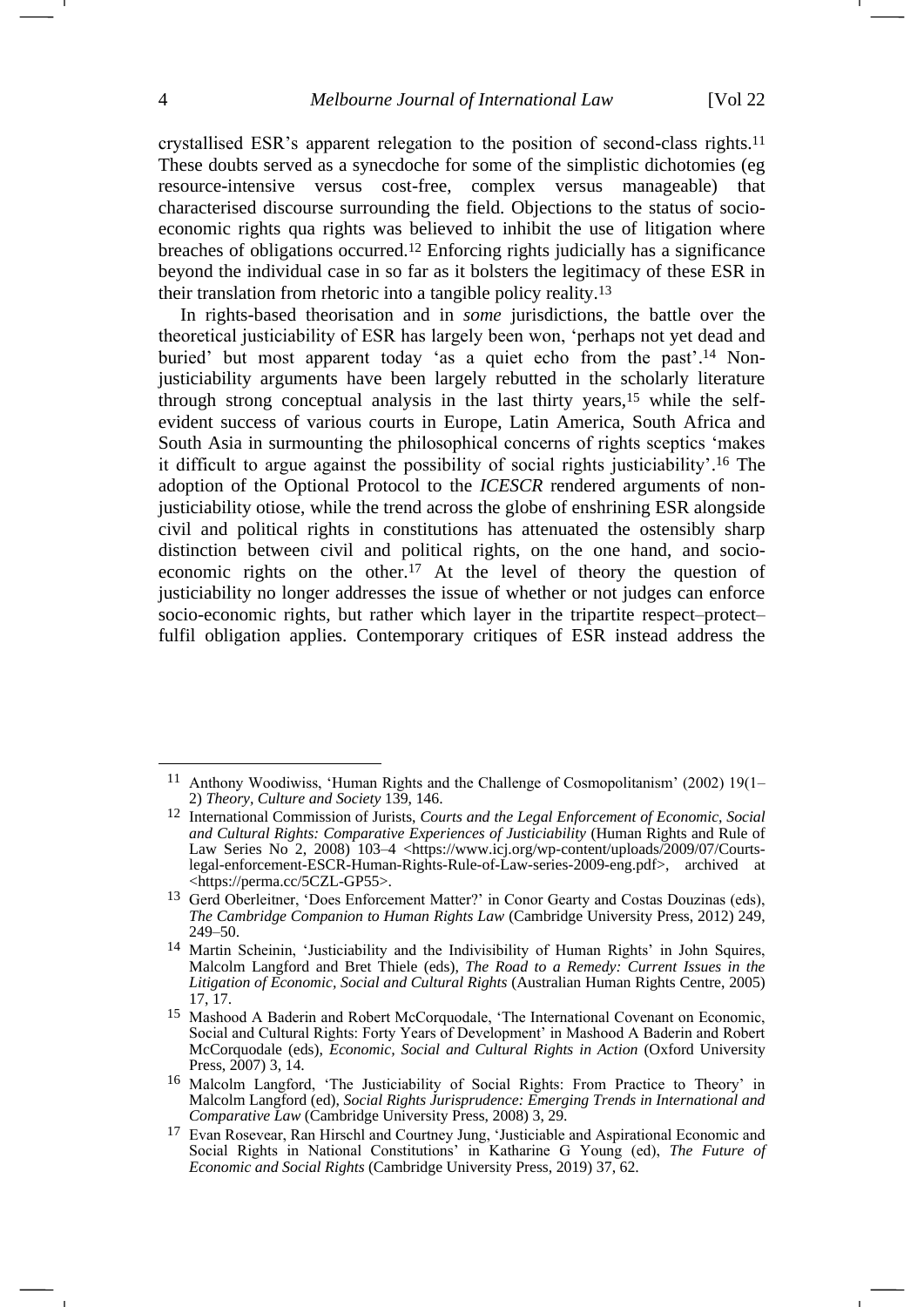emerging jurisprudence in various national jurisdictions, while issues of postjudgment implementation and compliance issues are increasingly to the fore.<sup>18</sup>

Of course, contemporary cynicism about the status and worth of ESR lies not in theory, as it did in the past, but rather in the manner by which individual states deprecate socio-economic rights to shield themselves against assertions at the domestic or international level that they are failing in their obligations.<sup>19</sup> It remains the case that in many jurisdictions in the world, the justiciability of socio-economic rights is not firmly established. Rights to basic material interests like housing, food, education and healthcare may, at best, be directive principles of state policy to guide the executive and/or legislature, as opposed to something enforceable in a court of law. ESR are most likely to be considered justiciable in states where significant constitutional reform has occurred and where progressive judiciaries (most notably South Africa, Colombia and latterly Nepal) are willing to robustly enforce ESR provisions. In other states such as Ireland, the United Kingdom and the United States, courts have explicitly rejected the justiciability of ESR. There are two plausible, mutually compatible responses to this. The first is to patiently reiterate the justiciability of ESR in litigation, civil society campaigns and theory while awaiting a change in the constitution or in judicial attitudes. The second is to acknowledge that the failure to make ESR justiciable places a premium on those programmatic aspects of rights in institutions outside the judiciary. In a world polarised between jurisdictions, that is, those where development in jurisprudence of socio-economic rights is proceeding apace and those where resistance to justiciability becomes more entrenched, the 'more useful intellectual question', as Sabrina Singh puts it, 'is how to make these rights realizable rather than to ask whether they are justiciable rights in the first place'. 20

#### A *Moving beyond Justiciability*

<span id="page-4-0"></span>The historic preoccupation with ESR justiciability meant that scholarship in the area has largely been defined by a 'siege mentality'. Now that this siege is lifting, space has opened up to discuss matters (some might say doubts) that may hitherto have presented a challenge to the consensus generated by this defensive solidarity.<sup>21</sup> As Matthew Craven notes, scholars have historically been keener to assert the undoubted validity of adjudication in legitimating ESR claims than they have been to critically grapple with the more uncertain centrality of

-1

<sup>18</sup> See, eg, Malcolm Langford, César Rodríguez-Garavito and Julieta Rossi, 'Introduction: From Jurisprudence to Compliance' in Malcolm Langford, César Rodríguez-Garavito and Julieta Rossi (eds), *Social Rights Judgments and the Politics of Compliance: Making It Stick* (Cambridge University Press, 2017) 3.

<sup>19</sup> Caroline Omari Lichuma, 'In International Law We (Do Not) Trust: The Persistent Rejection of Economic and Social Rights as a Manifestation of Cynicism' in Björnstjern Baade et al (eds), *Cynical International Law?: Abuse and Circumvention in Public International and European Law* (Springer, 2021) vol 296, 195, 198.

<sup>20</sup> Sabrina Singh, 'Realizing Economic and Social Rights in Nepal: The Impact of a Progressive Constitution and an Experimental Supreme Court' (2020) 33 *Harvard Human Rights Journal* 275, 283.

<sup>&</sup>lt;sup>21</sup> Bruce Porter, 'The Crisis of ESC Rights and Strategies for Addressing It' in John Squires, Malcolm Langford and Bret Thiele (eds), *The Road to a Remedy: Current Issues in the Litigation of Economic, Social and Cultural Rights* (Australian Human Rights Centre, 2005) 43, 43.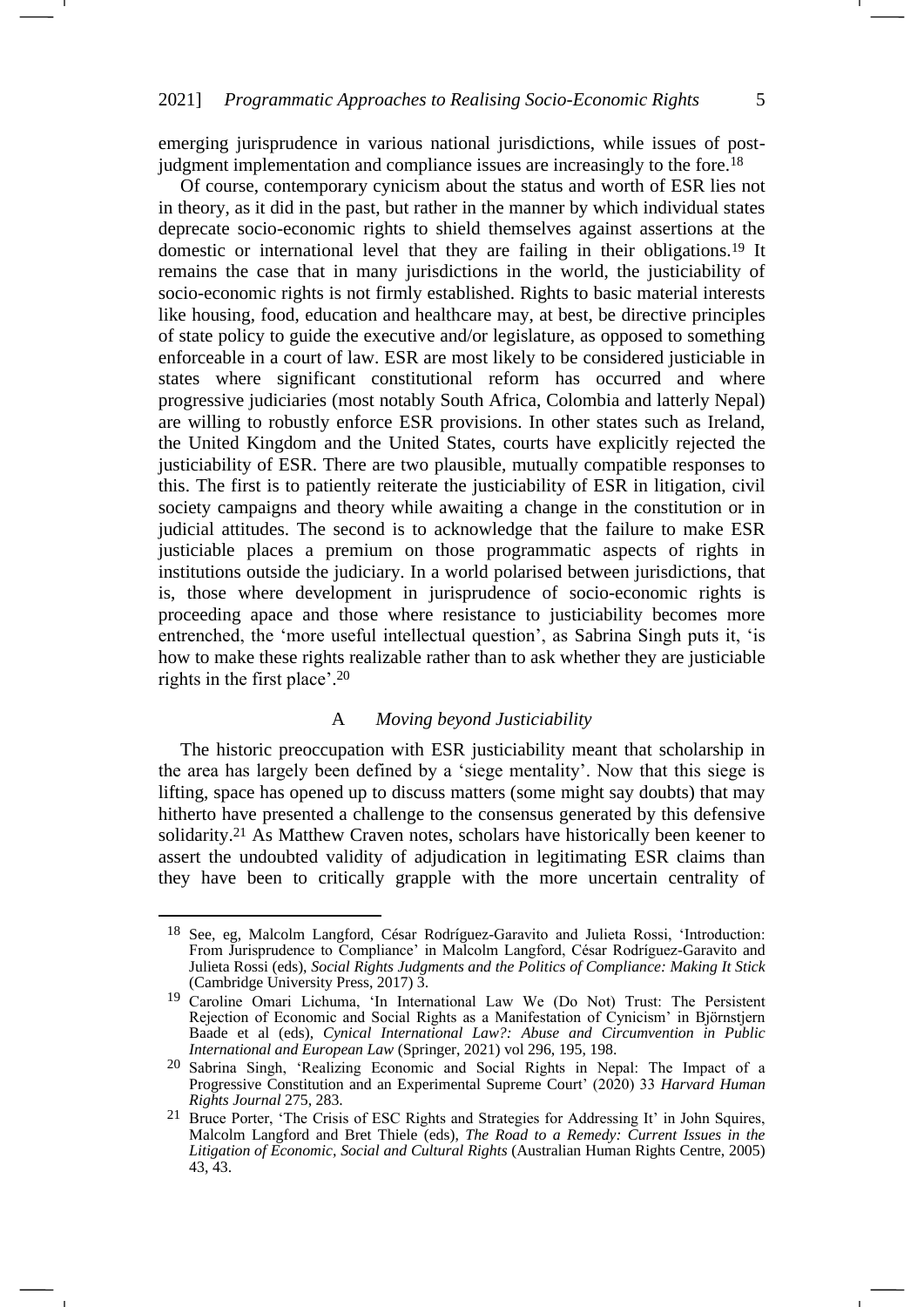<span id="page-5-1"></span><span id="page-5-0"></span>adjudication to the real-world realisation of ESR.<sup>22</sup> The enthusiastic promotion of the judicialisation of human rights has largely proceeded without due regard to its actual efficacy.<sup>23</sup> The more frequent turn to judicial remedies for ESR violations has drawn attention to the limitations with which we are now familiar — procedural difficulties faced by poor litigants, the consequent bias in favour of middle-class litigants, the privileging of retrospective remedies over prospective provision, the focus on individual litigation over collective suffering, judicial deference to state authorities. More pertinently for the focus of this paper, it seems clear that progress in establishing the justiciability of ESR has not been matched with commensurate success in the area of politics and public policy, creating a gap that increasingly concerns policymakers.<sup>24</sup> Scholars, NGOs and the Committee on Economic, Social and Cultural Rights ('CESCR') have tended to focus more on those justiciable immediate obligations related to rights that are not dependent on resource availability at the expense of progressive realisation, 'severely constrain[ing] the ability of the human rights movement to address broader issues of public policy that have a huge impact on the realization of ESC rights'. <sup>25</sup> It is for this reason that scholars are beginning to argue that human rights study is often too legalistic, emphasising case law to the exclusion of other factors that affect the achievement of rights outcomes.<sup>26</sup> Most rights, after all, are realised through 'active respect' (whereby the duty bearer takes a right into account during policymaking, even where judicial enforcement has never been activated) than via the 'assertive exercise' by a rights holder making a claim.<sup>27</sup> Even those who advocate justiciability most strongly acknowledge that litigation alone is inadequate to fully secure rights. Courts have limitations in terms of planning and implementation of public policy relative to the executive and legislative branches of the state.<sup>28</sup>

<span id="page-5-3"></span><span id="page-5-2"></span>The strong emphasis on the justiciability of socio-economic rights might have come as a surprise to the drafters of the *ICESCR*. The initial impetus underpinning the development of the Covenant emphasised the state's executive, legislative and administrative duty to intervene to ameliorate the experience of collectivities like the unemployed, the homeless and the starving, with

<sup>22</sup> Matthew Craven, 'Assessment of the Progress on Adjudication of Economic, Social and Cultural Rights' in John Squires, Malcolm Langford and Bret Thiele (eds), *The Road to a Remedy: Current Issues in the Litigation of Economic, Social and Cultural Rights* (Australian Human Rights Centre, 2005) 27, 27–8.

<sup>23</sup> John Tasioulas, 'Saving Human Rights from Human Rights Law' (2019) 52(5) *Vanderbilt Journal of Transnational Law* 1167, 1179.

<sup>24</sup> Ignacio Saiz, 'Rights in Recession? Challenges for Economic and Social Rights Enforcement in Times of Crisis' (2009) 1(2) *Journal of Human Rights Practice* 277, 277.

<sup>25</sup> Eitan Felner, 'A New Frontier in Economic and Social Rights Advocacy? Turning Quantitative Data into a Tool for Human Rights Accountability' (2008) 5(9) *Sur: International Journal on Human Rights* 109, 110–11.

<sup>26</sup> David P Forsythe, 'Human Rights Studies: On the Dangers of Legalistic Assumptions' in Fons Coomans, Fred Grünfeld and Menno T Kamminga (eds), *Methods of Human Rights Research* (Intersentia, 2009) 59, 62. Legalism, in Judith N Shklar's classic formulation, refers to 'the ethical attitude that holds moral conduct to be a matter of rule following, and moral relationships to consist of duties and rights determined by rules': Judith N Shklar, *Legalism* (Harvard University Press, 1964) 1.

<sup>27</sup> Jack Donnelly, *Universal Human Rights in Theory and Practice* (Cornell University Press, 3 rd ed, 2013) 9.

<sup>28</sup> International Commission of Jurists (n [12\)](#page-3-0) 73.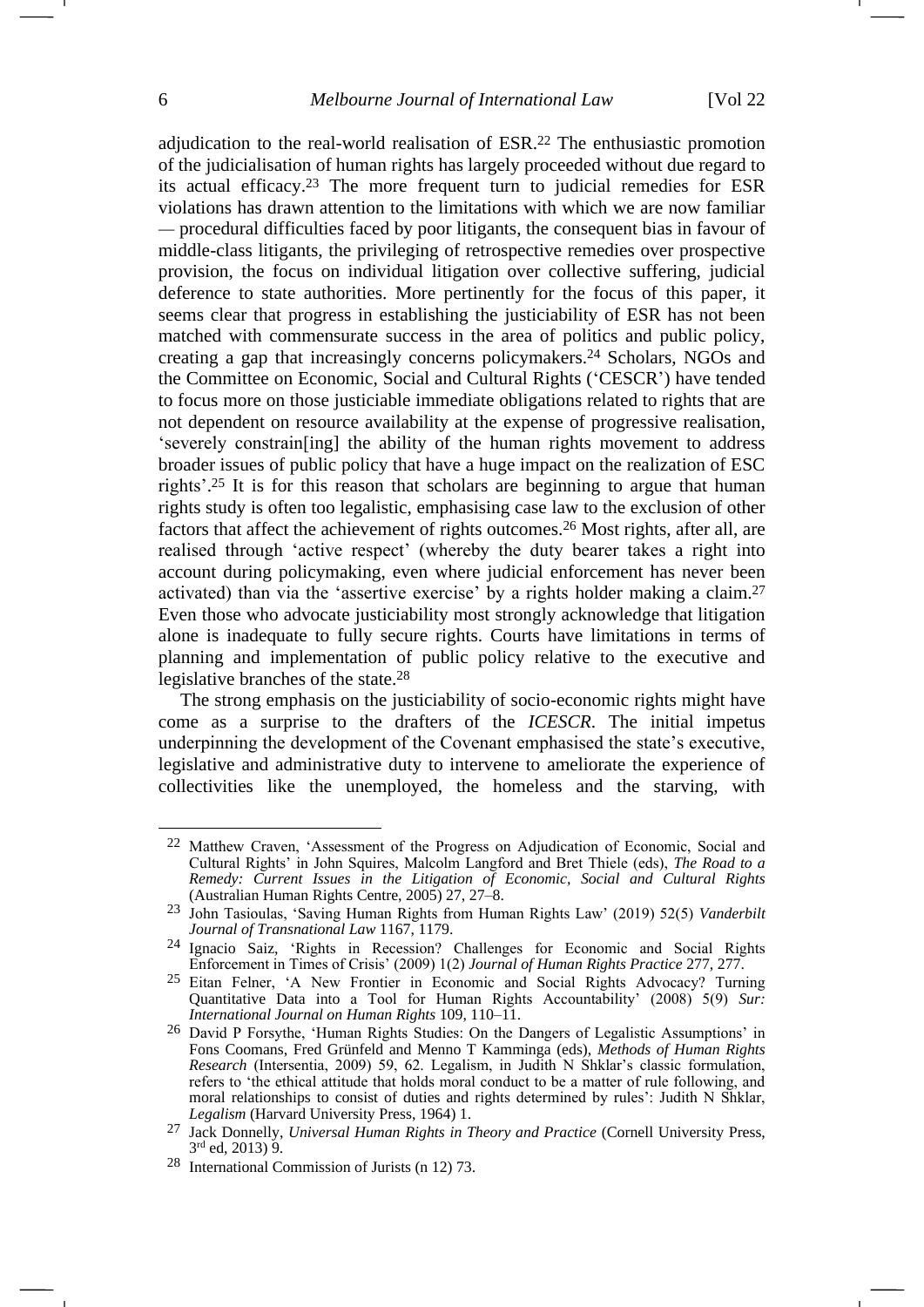justiciability something of an afterthought.<sup>29</sup> The main objective of the state reporting process has always been to ensure that governments have undertaken 'principled policymaking' that draws on the Covenant.<sup>30</sup> For some, the domain of the courts is best approached as a 'secondary consideration' in realising ESR, ceding analytical and practice-based primacy to the use of ESR in the political realm as regulatory principles by which governments are held to account in terms of policy drafting, deployment of physical and human capital, and redistribution of resources.<sup>31</sup> However, as Mary Dowell-Jones argued fifteen years ago, it would seem that the justiciability debate that emerged in the battle over the status of ESR has directed effort away from these programmatic implications of the *ICESCR*, obscuring the broader contextual complexity and policy challenges of Covenant implementation.<sup>32</sup> Changes since (explored in Part IV) have been partial. There should be little surprise here — to shift from the legalistic suppositions of the human rights world to the world of classic planning and programming means a 'move away from its traditional and therefore comfortable positions into territories that are unfamiliar and perhaps unsettling'. <sup>33</sup> This discomfort is most evident in the 'justiciable versus programmatic' debate that surrounded the Covenant.

#### <span id="page-6-0"></span>B *The Terms of the Debate*

It should be clear from the foregoing that only by understanding these programmatic implications can the considerable gap between the near-universal consensus regarding ESR's general importance, on the one hand, and its conspicuously thin record of policy accomplishment on the other, be closed. However, the idea that ESR are significantly programmatic is redolent of the 'siege' that has just been relieved. Traditionally, to describe ESR as 'programmatic' has been interpreted as implying that they should *only* be understood as guidelines for legislative or administrative action but not as justiciable rules applied by the bench.<sup>34</sup> The classic iterations of this argument by ESR-sceptics drew on the language of 'undertakes to take steps', 'to the maximum of available resources', and progressive realisation to cast ESR as something less than fully legal. Ian Brownlie, for example, contrasted the 'programmatic and promotional' essence of the *ICESCR* with the 'more specific delineation of rights' in the *International Covenant on Civil and Political Rights* 

<span id="page-6-1"></span>

-1

<sup>29</sup> Matthew Craven, 'The UN Committee on Economic, Social and Cultural Rights' in Asbjørn Eide, Catarina Krause and Allan Rosas (eds), *Economic, Social and Cultural Rights: A Textbook* (Martinus Nijhoff Publishers, 2<sup>nd</sup> rev ed, 2001) 455, 458–9.

<sup>30</sup> Office of the High Commissioner for Human Rights, *CESCR General Comment No 1: Reporting by States Parties*, 13th sess, UN Doc E/1989/22 (27 July 1981) [4] ('*General Comment No 1*').

<sup>31</sup> Katharine G Young, 'Waiting for Rights: Progressive Realization and Lost Time' in Katharine G Young (ed), *The Future of Economic and Social Rights* (Cambridge University Press, 2019) 654, 657.

<sup>32</sup> Mary Dowell-Jones, *Contextualising the International Covenant on Economic, Social and Cultural Rights: Assessing the Economic Deficit* (Martinus Nijhoff Publishers, 2004) 186–7.

<sup>33</sup> William O'Neill and Vegard Bye, *From High Principles to Operational Practice: Strengthening OHCHR Capacity to Support UN Country Teams to Integrate Human Rights in Development Programming* (Report, March 2002) 19–20.

<sup>&</sup>lt;sup>34</sup> An argument outlined but not shared by Christian Courtis, 'Standards to Make ESC Rights Justiciable: A Summary Exploration' (2009) 2(4) *Erasmus Law Review* 379, 379.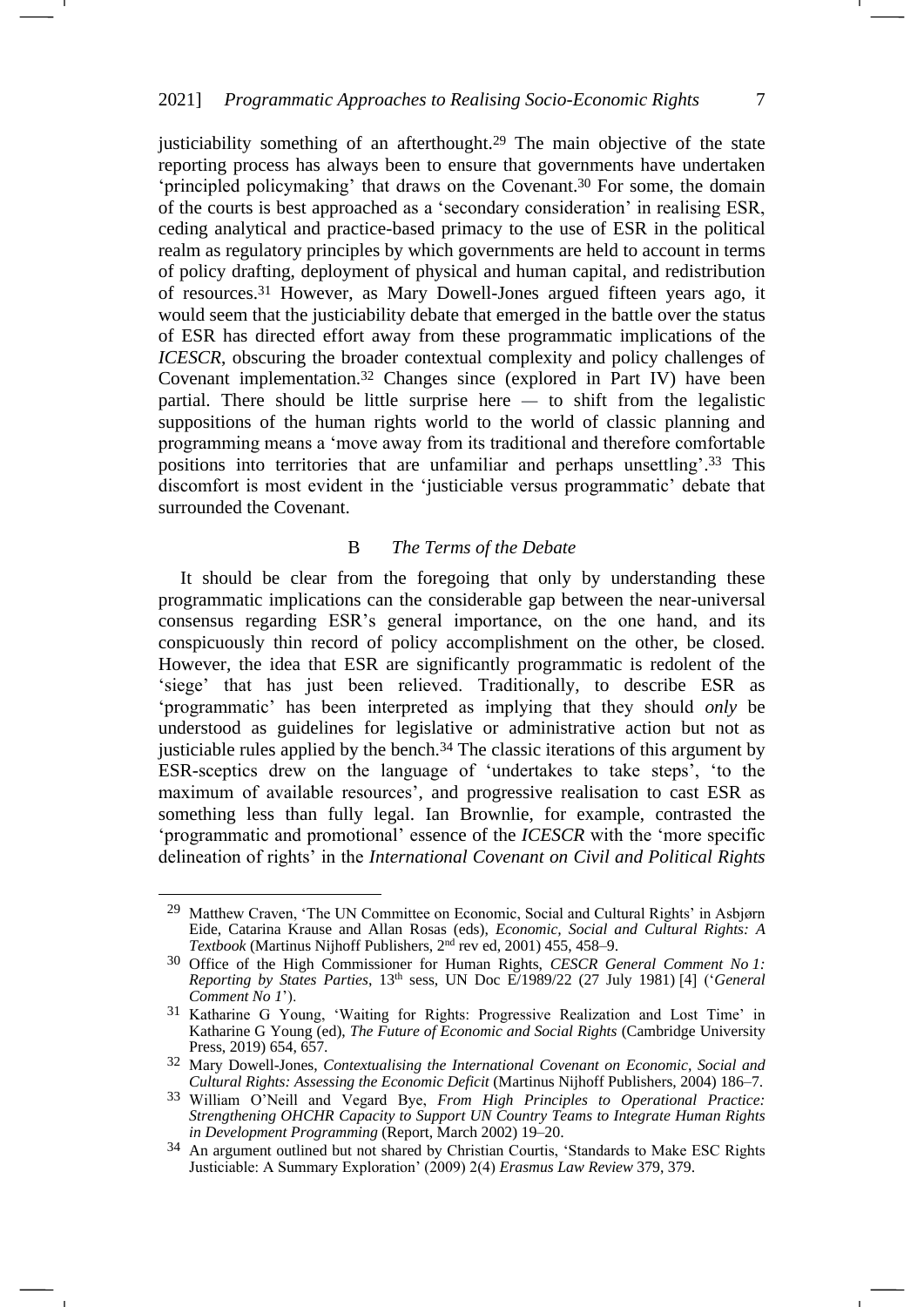<span id="page-7-0"></span>('*ICCPR*'), <sup>35</sup> while Egbert Vierdag argued that the right to food was merely a broadly formulated programme for governmental policies and not an individual right.<sup>36</sup> The 'programmatic' versus 'judicial' dichotomy remains a feature of state rhetoric and CESCR Concluding Observations.<sup>37</sup> Notwithstanding the general sense that the debate over justiciability has been won, engagement with the programmatic aspects of ESR still carries a residual connotation that *ICESCR* obligations are somehow '"softer" obligations that do not carry the same force of legal justiciability as civil and political rights'. 38

It should be noted from the outset that the vast majority of ESR scholars have always accepted that ESR are both justiciable *and* programmatic.<sup>39</sup> Justiciability has never been regarded as the only, or even primary, means of realising ESR. Judicial approaches that use courts and tribunals to direct the state apparatus to redress ESR violations coexist unproblematically with policy-based approaches that bring ESR to bear upon policymaking processes that put programmes in place to promote and fulfil human rights. In this schema, the courts are generally envisaged as a last resort where other institutions of implementation responsible for realising human rights (executives, legislatures, civil services, private bodies) fail and must be held to account.<sup>40</sup> The fulfilment of many programmatic obligations has been found susceptible to judicial enforcement and/or oversight.<sup>41</sup> Judicial enforcement often has a distinctly programmatic aspect the seminal *Government of the Republic of South Africa v Grootboom* ('*Grootboom*') decision did not confer any direct individual claim to delivery of goods immediately but instead conferred the right to require the South African government to adopt a reasonable programme.<sup>42</sup> For socio-economic rights advocates, the emphasis of ESR-sceptics on the distinction between 'justiciable' and 'programmatic' is overdrawn because both aspects denote different facets of

<span id="page-7-2"></span><span id="page-7-1"></span><sup>&</sup>lt;sup>35</sup> Ian Brownlie, *Principles of Public International Law* (Oxford University Press, 5<sup>th</sup> ed, 1998) 576–7.

<sup>36</sup> EW Vierdag, 'The Legal Nature of the Rights Granted by the International Covenant on Economic, Social and Cultural Rights' (1978) 9 *Netherlands Yearbook of International Law* 69.

<sup>37</sup> For example, in its concluding observations on the United Kingdom, the Committee restated its 'concern about the State party's position that the provisions of the Covenant, with minor exceptions, constitute principles and programmatic objectives rather than legal obligations that are justiciable': Committee on Economic, Social and Cultural Rights, *Consideration of Reports Submitted by States Parties under Articles 16 and 17 of the Covenant: Concluding Observations of the Committee on Economic, Social and Cultural Rights: United Kingdom of Great Britain and Northern Ireland, the Crown Dependencies and the Overseas Dependent Territories*, UN ESCOR, 28th sess, UN Doc E/C.12/1/Add.79 (5 June 2002) [11].

<sup>38</sup> Whelan (n [4\)](#page-1-0) 69.

<sup>&</sup>lt;sup>39</sup> For example, Kitty Arambulo argues that a violations approach is problematic in the context of rights with a 'programmatic character': Kitty Arambulo, *Strengthening the Supervision of the International Covenant on Economic, Social and Cultural Rights: Theoretical and Procedural Aspects* (Intersentia, 1999) 250. Meanwhile, Mary Dowell-Jones argues that '[t]he obligation to fulfil a right encapsulates the programmatic dimensions of socioeconomic rights': Dowell-Jones (n [32\)](#page-6-0) 31.

<sup>40</sup> Katie Boyle*, Economic and Social Rights Law: Incorporation, Justiciability and Principles of Adjudication* (Routledge, 2020) 2–3, 7.

<sup>41</sup> Alicia Ely Yamin, 'The Future in the Mirror: Incorporating Strategies for the Defense and Promotion of Economic, Social, and Cultural Rights into the Mainstream Human Rights Agenda' (2005) 27(4) *Human Rights Quarterly* 1200, 1217 ('Future in the Mirror').

<sup>42</sup> *Government of the Republic of South Africa v Grootboom* [2001] 1 SA 46 (Constitutional Court)  $[39]$ – $[43]$ .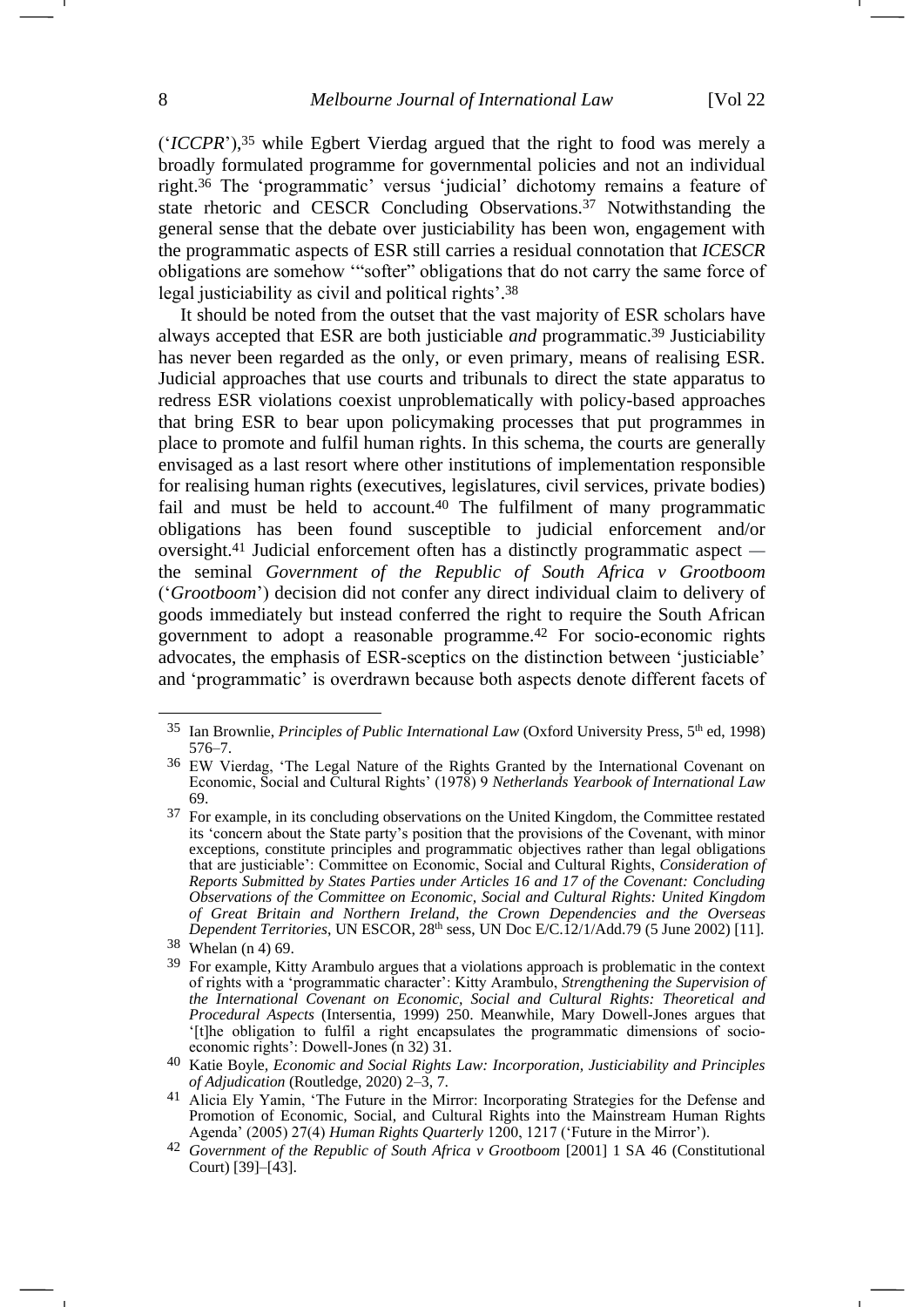the same set of phenomena, namely the branching, variable and interlocking institutions and practices that help ESR move from promise to actuality.

As such, the dispute regarding the status of ESR has always been less a contest internal to those who theorise and advocate ESR than one against external critics who reject their equivalence to civil and political rights. However, even among those who reject the idea that ESR are non-justiciable, denying the sceptic's equation of 'programmatic' with 'non-justiciable' is a recurrent feature of the literature, seemingly a battle no advocate of ESR can avoid fighting. For example, the International Commission of Jurists contrasts the justiciability of ESR with the mistaken belief in their merely programmatic nature,<sup>43</sup> Ida Koch points to the adoption of the tripartite division in case law across the world as affirming the legal as opposed to purely programmatic nature of ESR,<sup>44</sup> and Scott Leckie posits that the identification of violations of socioeconomic rights challenges their purported programmatic nature.<sup>45</sup> To be clear, neither the International Commission of Jurists nor Koch nor Leckie agree with this rigid distinction between the programmatic and the judicial but nevertheless feel compelled to employ this analytic heuristic. The 'justiciable versus programmatic' argument was usually phrased by scholars as a rejection of an apparently widespread misconception by critics and states that ESR are *exclusively* programmatic. Consequently, very few explicitly denied that ESR have a programmatic aspect. Instead, there is a subtle rhetorical sleight of hand that does not reject the programmatic nature of ESR (or some parts thereof) per se but rather rejects the idea put forward *by others* that any argument that rights are programmatic automatically precludes justiciability.<sup>46</sup> Craven puts it best when he points to 'the somewhat overextended claim that ESC rights were, in their very nature, non-justiciable rights, that they were programmatic goals, incapable of enforcement by means of adjudication'. 47

<span id="page-8-0"></span>One of the most notable features of this dichotomy was that few scholars ever defined precisely what they meant by 'programmatic' (a couple of rare examples are highlighted in Part III). Instead, what emerges are a number of distinct, if somewhat mutually contradictory, misunderstandings on the part of ESRsceptics which in turn are assailed in the literature by ESR advocates. The first misunderstanding equates positive programmatic duties with indeterminacy. Here, ESR scholars reject the suggestion that ESR are too multifaceted and vague a concept to operate as a guiding value in jurisprudence.<sup>48</sup> The second misunderstanding assailed by ESR theorists associates the programmatic with an <span id="page-8-1"></span>-1

<sup>43</sup> International Commission of Jurists (n [12\)](#page-3-0) 101.

<sup>44</sup> Ida Elisabeth Koch, 'Dichotomies, Trichotomies or Waves of Duties?' (2005) 5(1) *Human Rights Law Review* 81, 81.

<sup>&</sup>lt;sup>45</sup> Scott Leckie, 'Another Step towards Indivisibility: Identifying the Key Features of Violations of Economic, Social and Cultural Rights' (1998) 20(1) *Human Rights Quarterly* 81, 88.

<sup>46</sup> See, eg, Rodrigo Uprimny, Sergio Chaparro Hernández and Andrés Castro Araújo, 'Bridging the Gap: The Evolving Doctrine on ESCR and "Maximum Available Resources"' in Katharine G Young (ed), *The Future of Economic and Social Rights* (Cambridge University Press, 2019) 624, 625; Mónica Feria Tinta, 'Justiciability of Economic, Social, and Cultural Rights in the Inter-American System of Protection of Human Rights: Beyond Traditional Paradigms and Notions' (2007) 29(2) *Human Rights Quarterly* 431, 439.

<sup>47</sup> Craven (n [22\)](#page-5-0) 30.

<sup>48</sup> Fredman (n [2\)](#page-1-1) 70–3.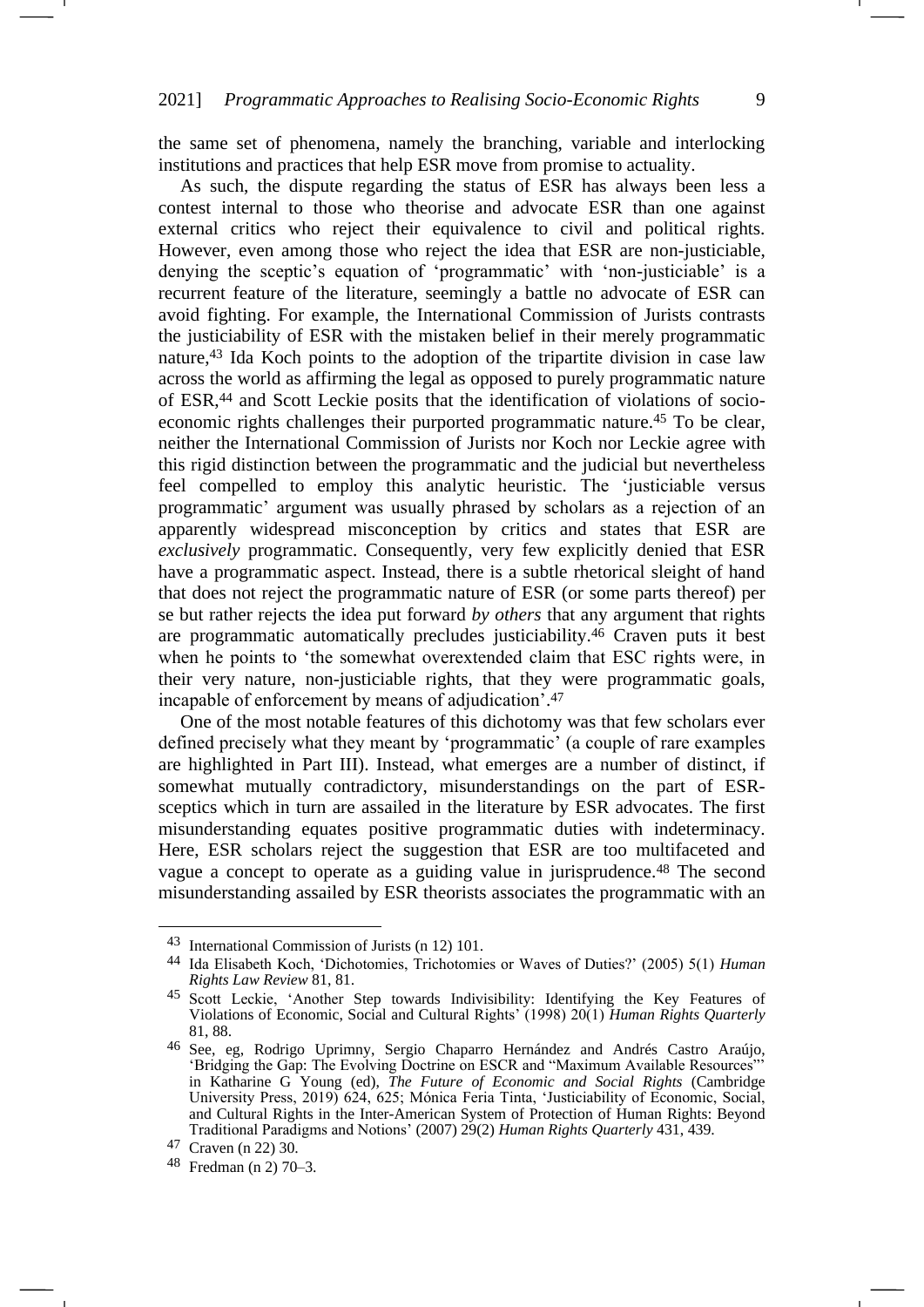<span id="page-9-0"></span>'aspirational'<sup>49</sup> or 'promotional'<sup>50</sup> view of ESR, a characterisation rejected by supportive ESR theorists lest it suggest non-justiciability. Though they accept that viewing ESR as a standard of aspiration is valuable as a basis for political criticism or as a shared moral language,<sup>51</sup> scholars have argued that presenting ESR in this light 'discredits the very idea of human rights', fostering a sense of laxity that is detrimental to compliance.<sup>52</sup> The third misunderstanding, by contrast, comprehends the programmatic as an obligatory instruction to states to promote realisation of the guarantees contained in the *ICESCR*; that is, 'directive', but not 'binding'.<sup>53</sup> As such, there is an acceptance that governments are not permitted to satisfy themselves with making a vague general commitment to take steps to secure a given right but are instead obliged to adopt a precise programme for its implementation.<sup>54</sup> This approach comprehends 'programmatic' as actual plans to be pursued in good faith. However, for some, these plans are limited or qualified as amounting to 'a political matter, not a matter of law'. <sup>55</sup> This equation of the 'programmatic' with the status of public policy goals not giving rise to legal duties troubles ESR advocates.<sup>56</sup> The underlying suspicion about such a view of ESR is that the greater the extent to which a right is equated with goal-type qualities, the greater the discretion enjoyed by the addressees about when to do something and how much to do.<sup>57</sup> The flexibility that flows from art  $2(1)$ 's wide margin of discretion creates an unwanted risk that ESR will be seen as in some way less binding or less rightlike than their civil and political equivalents, which are assumed to need more concrete steps.<sup>58</sup> As Bruce Porter argues, 'any interpretation of domestic law which downgrades ESC rights to mere policy objectives and thereby deprives affected constituencies of an effective remedy is clearly incompatible with the *ICESCR*'.<sup>59</sup> The resistance to equating ESR with policymaking reflects a consensus in the field's scholarship that access to housing, welfare and education are secured with greater efficacy as rights issues than as welfare issues, and that

54 On the issue of precision, see below Part III(B).

<span id="page-9-1"></span><sup>49</sup> See, eg, Committee on Economic, Social and Cultural Rights, *Consideration of Reports Submitted by States Parties under Articles 16 and 17 of the Covenant: Concluding Observations of the Committee on Economic, Social and Cultural Rights: Poland*, UN ESCOR, 43rd sess, UN Doc E/C.12/POL/CO/5 (2 December 2009) 2 [8]; O'Connell et al (n [6\)](#page-2-0) 9; M Magdalena Sepúlveda, *The Nature of the Obligations under the International Covenant on Economic, Social and Cultural Rights* (Intersentia, 2003) 311.

<sup>50</sup> Dowell-Jones (n [32\)](#page-6-0) 3.

<sup>51</sup> Beitz (n [7\)](#page-2-1) 43, 164.

<sup>52</sup> Tasioulas (n [23\)](#page-5-1) 1199.

<sup>53</sup> A position explored but not endorsed in Tinta (n [46\)](#page-8-0) 439.

<sup>55</sup> Vierdag (n [36\)](#page-7-0) 103.

<sup>56</sup> A position explored but not endorsed in Shareen Hertel and Lanse Minkler, 'Economic Rights: The Terrain' in Shareen Hertel and Lanse Minkler (eds), *Economic Rights: Conceptual, Measurement, and Policy Issues* (Cambridge University Press, 2007) 1, 23; Audrey R Chapman, 'Core Obligations Related to the Right to Health' in Audrey Chapman and Sage Russell (eds), *Core Obligations: Building a Framework for Economic, Social and Cultural Rights* (Intersentia, 2002) 185, 193.

<sup>57</sup> James Nickel, 'Human Rights', *Stanford Encyclopedia of Philosophy* (Web Page, 2019) <https://plato.stanford.edu/entries/rights-human/>, archived at <https://perma.cc/VKJ2-UK3M>.

<sup>58</sup> Sepúlveda (n [49\)](#page-9-0) 188.

<sup>59</sup> Bruce Porter, 'Justiciability of ESC Rights and the Right to Effective Remedies: Historic Challenges and New Opportunities' (Conference Paper, Chinese Academy of Social Sciences, 31 March 2008).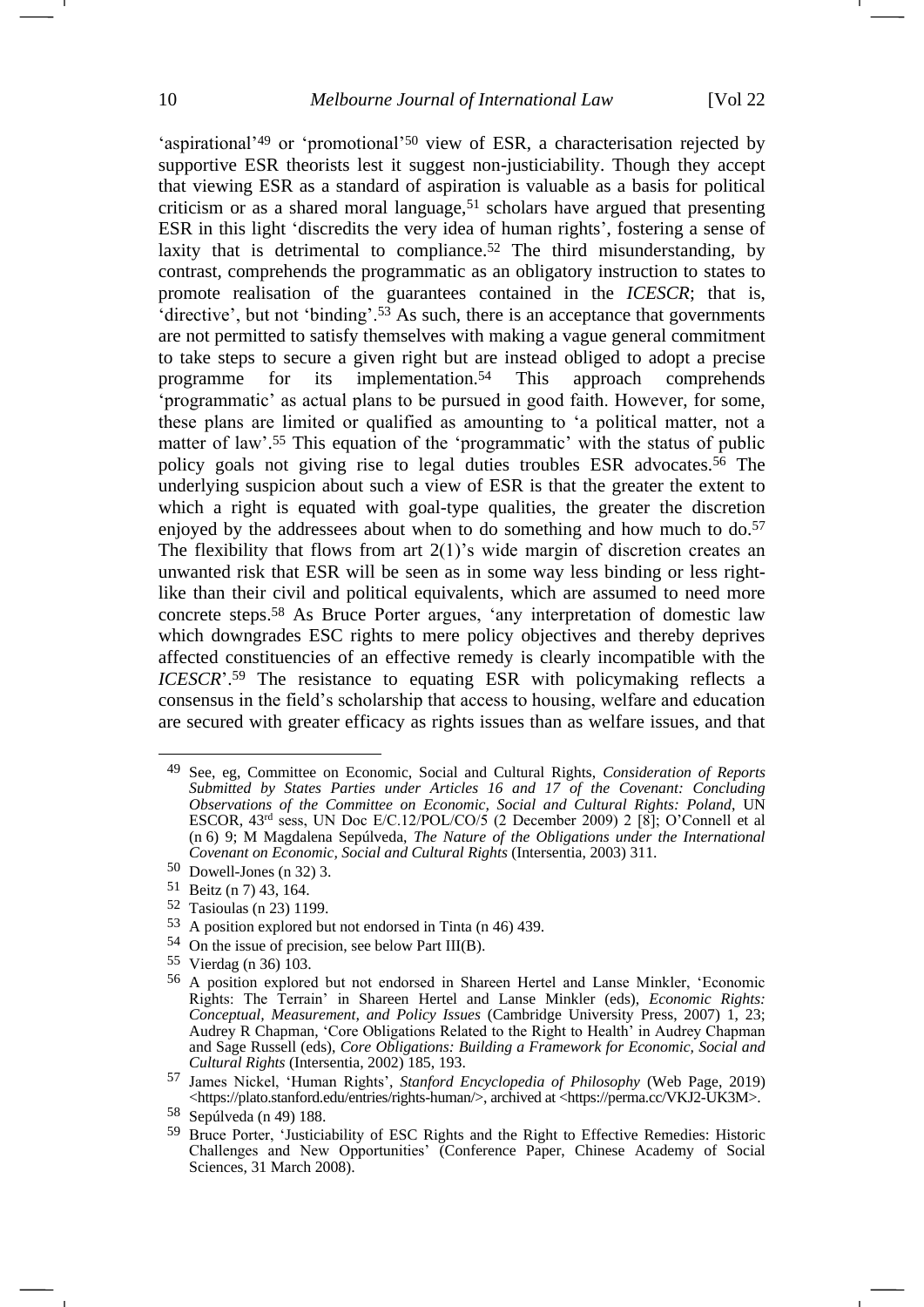citizens should be rights holders, as opposed to passive beneficiaries. Domestic judicialisation is considered essential if full realisation of the rights is not to be 'purely superficial and vacuous' given the apparently wide freedom of choice and action as to how the rights should be implemented.<sup>60</sup>

-1

<span id="page-10-0"></span>Of course, as Ron Dudai points out, the idea that human rights are nonnegotiable rules, delineating what is impermissible in policy terms, positions ESR above the political fray. This approach makes a virtue of being (as he puts it) 'non-programmatic' but fosters a sense of distance from making these rights real in practice, consciously eschewing the difficult task of taking sides in choosing between different policy paths.<sup>61</sup> This is problematic if we accept that a wide margin of appreciation in matters of economic and social policy is an inevitable consequence of seriously pursuing obligations under the *ICESCR*. States are, after all, usually presented with difficult choices regarding the resources to be apportioned to competing economic or social policy priorities within extant budgetary constraints.<sup>62</sup> These choices will inevitably be made by politicians, economists and bureaucrats, though this is not to deny a role for the courts in deciding whether their choices fall within the framework of international human rights obligations. However, the move from 'antipolitics to program', from legalism to the world of hard choices and political compromise, remains partial.<sup>63</sup> Attention to the justiciable aspects of ESR has tended to obscure discussion of what programmatic obligations mean. This may reflect a natural disciplinary bias of international human rights lawyers in favour of litigation. However, given the terms under which the 'justiciable versus programmatic' debate was undertaken, it also reflects a fear that any acknowledgment that some ESR obligations are not easily made justiciable, even where they have efficacy as a mandatory priority for state policy,<sup>64</sup> might in fact undermine the legal status of ESR. The 'justiciable versus programmatic' debate is a textbook example of how, in polarised human rights debates, each aspect is 'understood in such compromising terms that the price of one prevailing is the exclusion or marginalisation of the other'. <sup>65</sup> Acknowledging the fact that ESR are programmatic, even if 'only in some respects', may carry *for others* the misleading connotation that these rights 'are implemented through social programs rather than via the courts'. <sup>66</sup> This reluctance to fully accept the programmatic aspects of ESR has had an inhibiting effect on ESR within the

<sup>60</sup> Matthew CR Craven, *The International Covenant on Economic, Social, and Cultural Rights: A Perspective on Its Development* (Clarendon Press, 1995) 5, 128.

<sup>61</sup> Ron Dudai, 'Introduction — Rights Choices: Dilemmas of Human Rights Practice' (2014) 6(3) *Journal of Human Rights Practice* 389, 393.

<sup>62</sup> Ignacio Saiz, 'Resourcing Rights: Combating Tax Injustice from a Human Rights Perspective' in Aoife Nolan, Rory O'Connell and Colin Harvey (eds), *Human Rights and Public Finance: Budgets and the Promotion of Economic and Social Rights* (Hart Publishing, 2013) 77, 81.

<sup>63</sup> Samuel Moyn, *The Last Utopia: Human Rights in History* (Harvard University Press, 2010) 218.

<sup>64</sup> See Beitz (n [7\)](#page-2-1) 32.

<sup>65</sup> To adapt an argument made in Neil Walker, 'Universalism and Particularism in Human Rights' in Cindy Holder and David Reidy (eds), *Human Rights: The Hard Questions* (Cambridge University Press, 2013) 39, 40.

<sup>66</sup> Ben TC Warwick, 'A Hierarchy of Comfort? The CESCR's Approach to the 2008 Economic Crisis' in Gillian MacNaughton and Diane F Frey (eds), *Economic and Social Rights in a Neoliberal World* (Cambridge University Press, 2018) 127, 145.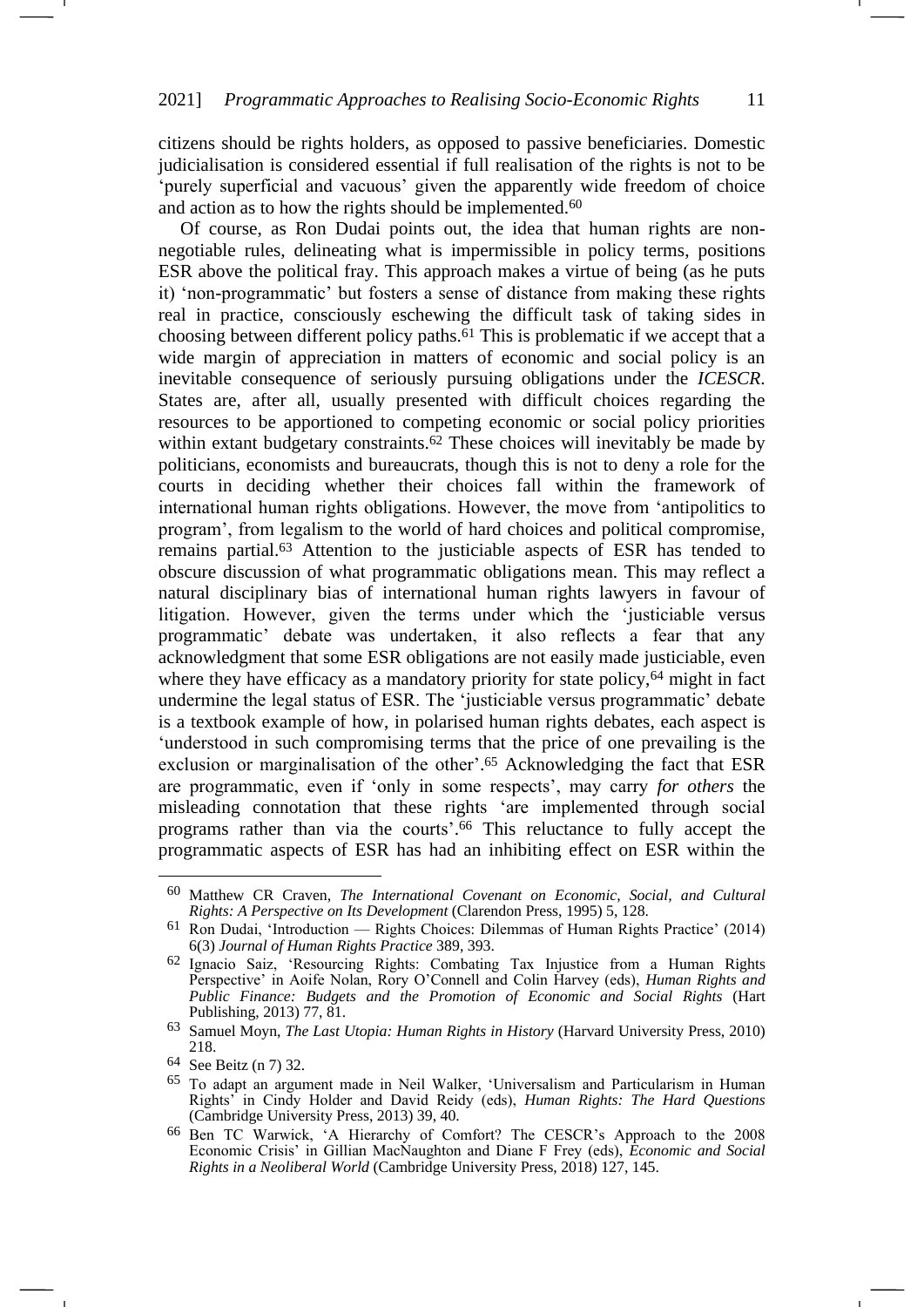field, given that many of the most meaningful aspects of ESR realisation are not justiciable, as section B of Part III goes on to examine.

## III TRACING THE CONTOURS OF THE PROGRAMMATIC

Now that scholars are beginning to consider the justiciable and programmatic in less artificially binary terms, Dowell-Jones's aforementioned invitation to more fully explore the programmatic implications of the *ICESCR* should now appear less threatening. However, to date, there has been little attempt even to define the 'programmatic'. The few attempts to do so communicate something of its essence but border on the tautologous (see, for example, Philip Alston and Ryan Goodman's definition of the programmatic as those 'obligations to be fulfilled incrementally through the ongoing execution of a programme'<sup>67</sup> or Sandra Fredman's elaboration of the programmatic as 'the sense that the duty requires the state to "roll out" its programme progressively over time').<sup>68</sup> Elsewhere it is situated at the rhetorical level of discursive practices, presented in an 'I know it when I see it' fashion, a self-evident notion that requires no definition, let alone elaboration. This may be a function of the way the *ICESCR* is phrased in implicitly programmatic terms. Article 2(1), with its references to taking steps and achieving progressively, makes it incumbent on states to transform the Covenant's norms 'into specific policy objectives, for the shortterm and medium-term'. <sup>69</sup> CESCR's *General Comment No 3* holds that states party have an immediate obligation to 'devise strategies and programmes' for the promotion of ESR, bearing in mind that the enjoyment of rights in the Covenant can only be promoted 'in part' through the provision of judicial remedies.<sup>70</sup> The Limburg Principles make clear that judicial remedies must be supplemented by the vaguely worded 'administrative' and 'economic, social and educational' measures.<sup>71</sup> Above all, the obligation to fulfil in the tripartite respect–protect– fulfil is implicitly programmatic in so far as it requires states to take appropriate legislative, budgetary, administrative and other measures towards the full realisation of *ICESCR* rights. It might therefore be assumed that the duty to fulfil encapsulates or condenses the programmatic. However, the way the duty to fulfil is elaborated in General Comments (and to a lesser extent in Concluding Observations) means it serves more as a list of normative expectations than any roadmap for getting there. The emphasis is more 'on determining criteria for clear violations of economic and social rights' than on the public policies, social

<span id="page-11-0"></span><sup>67</sup> Philip Alston and Ryan Goodman, *International Human Rights: The Successor to International Human Rights in Context: Law, Politics and Morals: Text and Materials* (Oxford University Press, 2013) 285.

<sup>68</sup> Fredman (n [2\)](#page-1-1) 103.

<sup>69</sup> Leckie (n [45\)](#page-8-1) 106.

<sup>70</sup> Office of the High Commissioner for Human Rights, *CESCR General Comment No 3: The Nature of State Parties Obligations (Art 2, Para 1 of the Covenant)*, 5<sup>th</sup> sess, UN Doc E/1991/23 (14 December 1990) [5], [11] ('*General Comment No 3*').

<sup>71</sup> Principles 17 and 18 were adopted in 1986 in Maastricht. See Commission on Human Rights, *Note Verbale Dated 5 December 1986 from the Permanent Mission of the Netherlands to the United Nations Office at Geneva Addressed to the Centre for Human Rights*, UN ESCOR, 43rd sess, Agenda Items 8 and 18, UN Doc E/CN.4/1987/17 (8 January 1987) annex ('*The Limburg Principles on the Implementation of the International Covenant on Economic, Social and Cultural Rights*').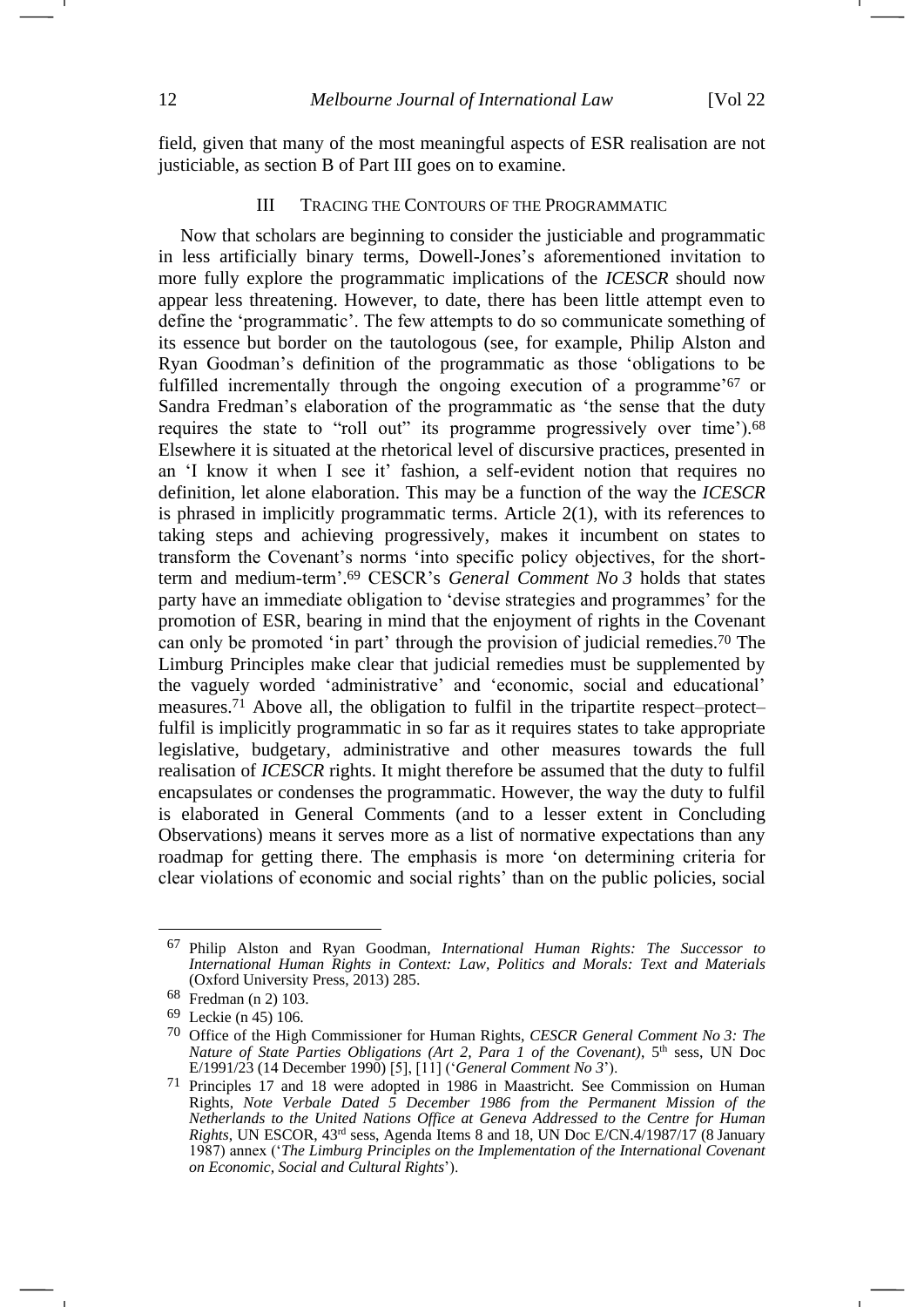infrastructures and material conditions needed to realise them.<sup>72</sup> Notwithstanding its implicit presence in the *ICESCR* and related doctrinal developments, the programmatic serves more as a heuristic marker among ESR theorists than as a descriptive concept, more a method to illustrate the significance of justiciability by means of contrast than a set of principles and institutions underlying the policy content of ESR.

How then might we understand the programmatic? If, as scholarly discourse consistently does, we distinguish the judicial from the programmatic, then the latter might be said to involve a variety of actions on a spectrum of specificity entitlement-based legislation judicable in the courts being the most obviously specific, but encompassing administrative and budgetary activity, plus the more amorphous but essentially limitless demand for promotional and other measures within the rubric of 'appropriate means' under art 2(1). All of these activities can be said to satisfy the injunction in art  $2(1)$  to 'take steps' towards the realisation of the rights contained in the *ICESCR*. The state has significant discretion in the conduct it pursues towards these ends, provided those steps are 'deliberate, concrete, [and] targeted as clearly as possible towards' realisation of the rights.<sup>73</sup> It is in this idea that action be targeted that the essence of the programmatic is to be found. This is also what distinguishes the programmatic from largely aspirational directive principles of state policy like those found in the Irish and Indian constitutions, which lack this degree of detail and instead operate merely as interpretative assumptions that cannot compel the executive or legislature to implement provisions or aims contained within that set of principles.

### <span id="page-12-0"></span>A *Towards a Definition*

In so far as they impose tightly defined and immediate obligations, duties of immediate effect like non-discrimination and the minimum core are clearly not programmatic.<sup>74</sup> We might define the programmatic, therefore, as all strategies (primarily, but not exclusively, state-based) for the practical operationalisation of ESR that are deliberately targeted to achieve certain human rights objectives progressively, operating via a series of policy instruments (legislation, administration, budget, macroeconomics, subsidies, promotion) implemented by actors (primarily but not exclusively) in the public sphere. This is an undoubtedly capacious definition. It captures the idea that rights realisation by states and non-state actors involves active, often lengthy and complex operational interventions to meet those four criteria — availability, accessibility, acceptability and quality — with which we evaluate their attainment.<sup>75</sup> The programmatic means permanent or semi-permanent policy frameworks that give effect to allocative priorities and take into account questions of capacity, implementation and the fiscus — '[c]onstant endeavours to reach a better level of

<sup>72</sup> Mátyás Bódig, 'Doctrinal Innovation and State Obligations: The Patterns of Doctrinal Development in the Jurisprudence of the UN Committee on Economic, Social and Cultural Rights' in Kurt Mills and David Jason Karp (eds), *Human Rights Protection in Global Politics: Responsibilities of States and Non-State Actors* (Palgrave Macmillan, 2015) 49, 54.

<sup>73</sup> *General Comment No 3* (n [70\)](#page-11-0) [2].

<sup>74</sup> International Commission of Jurists (n [12\)](#page-3-0) 26.

<sup>75</sup> Office of the High Commissioner for Human Rights, *CESCR General Comment No 14: The Right to the Highest Attainable Standard of Health (Art 12)*, 22nd sess, UN Doc E.C.12/2000/4 (11 August 2000) [12] ('*General Comment No 14*').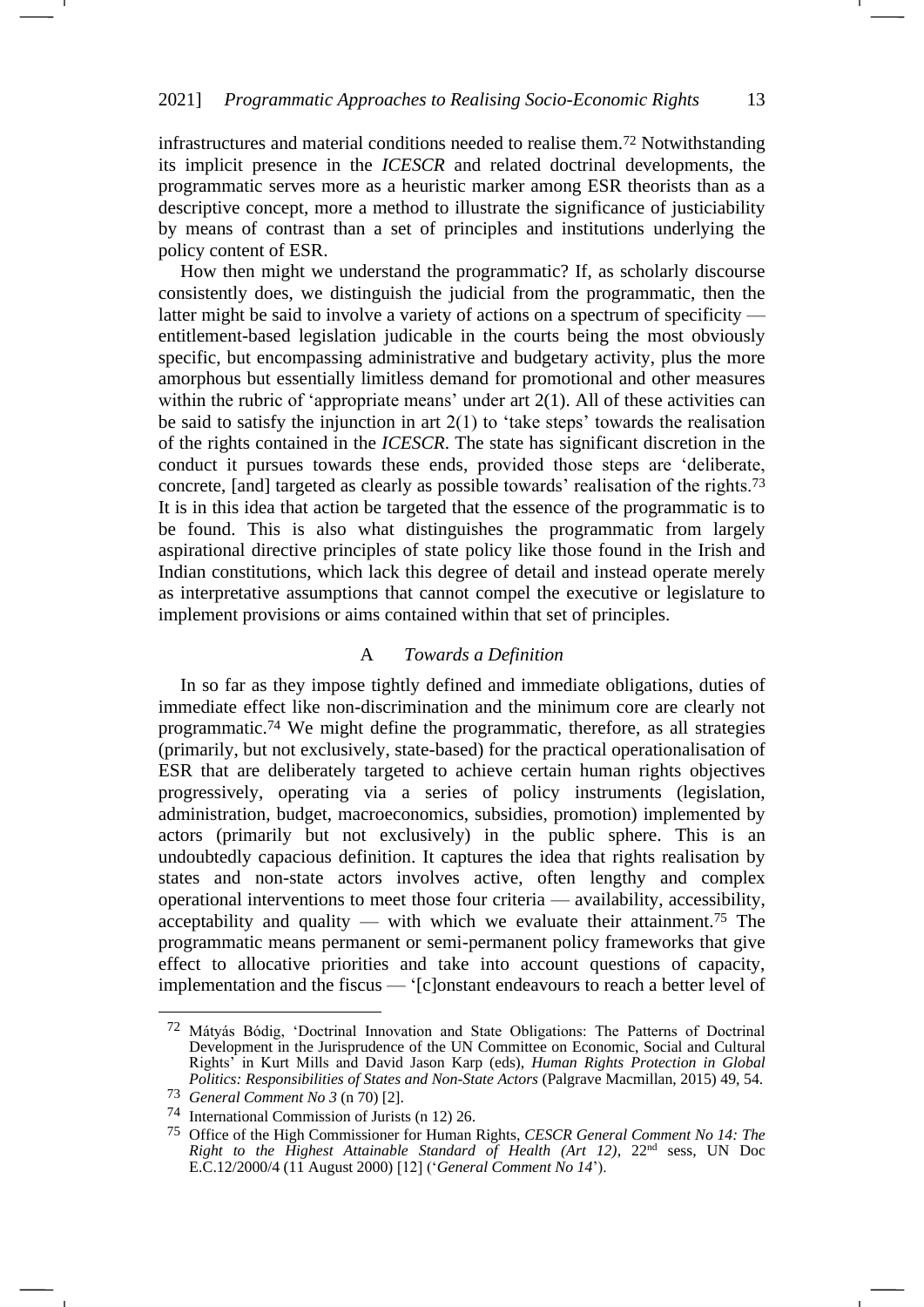<span id="page-13-1"></span>protection' over a period of years across all layers of government (most notably sector ministries) as opposed to 'passively awaiting' better conditions.<sup>76</sup> The success or failure of these endeavours may manifest in the realisation or violation of an individual's rights, but will be most apparent in statistical measures, benchmarks and aggregate welfare.

Sandra Liebenberg distils from *Grootboom* a coherent set of standards for what a 'reasonable' programme for ESR realisation should encompass. Any programme must be (a) 'comprehensive, coherent, coordinated', (b) 'balanced and flexible, and make appropriate prevention for short, medium and long-term needs', and (c) 'reasonably conceived and implemented'. <sup>77</sup> Principled, *potentially* effective domestic policymaking where states 'regularly and consciously consider the best possible way under the circumstances to advance the protection of rights'<sup>78</sup> marks the programmatic. Fulfilment of rights like that to education is secured primarily through the administrative functions of the state embodied in resource allocations and service delivery. The same is true of the right to an adequate standard of living. To take but one example, in a survey of twenty developing countries,

increasing the poorest quintile's access to piped water from its dismally low 3 percent level to the level of the richest quintile at 55 percent would eliminate more than a quarter of the difference in infant mortality between these two groups, and more than a third of the difference in child mortality.<sup>79</sup>

Rights to livelihood and housing are typically secured less by direct provision than by the creation through policy of an enabling environment for people to attain and retain such minima themselves.<sup>80</sup> It reflects the reality that most rights are enjoyed as passive beneficiaries of regulation or of bureaucratically managed programme delivery, as opposed to as active claimants through the legal system.

#### <span id="page-13-0"></span>B *Programmatic Aspects of the ICESCR*

*General Comment No 9* on the domestic application of the Covenant confirms that 'by all appropriate means', the *ICESCR* 'adopts a broad and flexible approach which enables the particularities of the legal and administrative systems of each State, as well as other relevant considerations, to be taken into

<sup>76</sup> Ida Elisabeth Koch, 'Good Governance and the Implementation of Economic, Social and Cultural Rights' in Hans-Otto Sano, Gudmundur Alfredsson and Robin Clapp (eds), *Human Rights and Good Governance: Building Bridges* (Martinus Nijhoff Publishers, 2002) vol 9, 73, 77.

<sup>77</sup> Sandra Liebenberg, 'Enforcing Positive Socio-Economic Rights Claims: The South African Model of Reasonableness Review' in John Squires, Malcolm Langford and Bret Thiele (eds), *The Road to a Remedy: Current Issues in the Litigation of Economic, Social and Cultural Rights* (Australian Human Rights Centre, 2005) 73, 80, citing *Grootboom* (n [42\)](#page-7-1) [39]–[42].

<sup>78</sup> Philip Alston and Gerard Quinn, 'The Nature and Scope of States Parties' Obligations under the International Covenant on Economic, Social and Cultural Rights' (1987) 9(2) *Human Rights Quarterly* 156, 221.

<sup>79</sup> Danny Leipziger et al, 'Achieving the Millennium Development Goals: The Role of Infrastructure' (World Bank Policy Research Working Paper No 3163, November 2003) 10.

<sup>80</sup> Caroline Moser et al, 'To Claim Our Rights: Livelihood Security, Human Rights and Sustainable Development' (Concept Paper, Overseas Development Institute, January 2001) 22.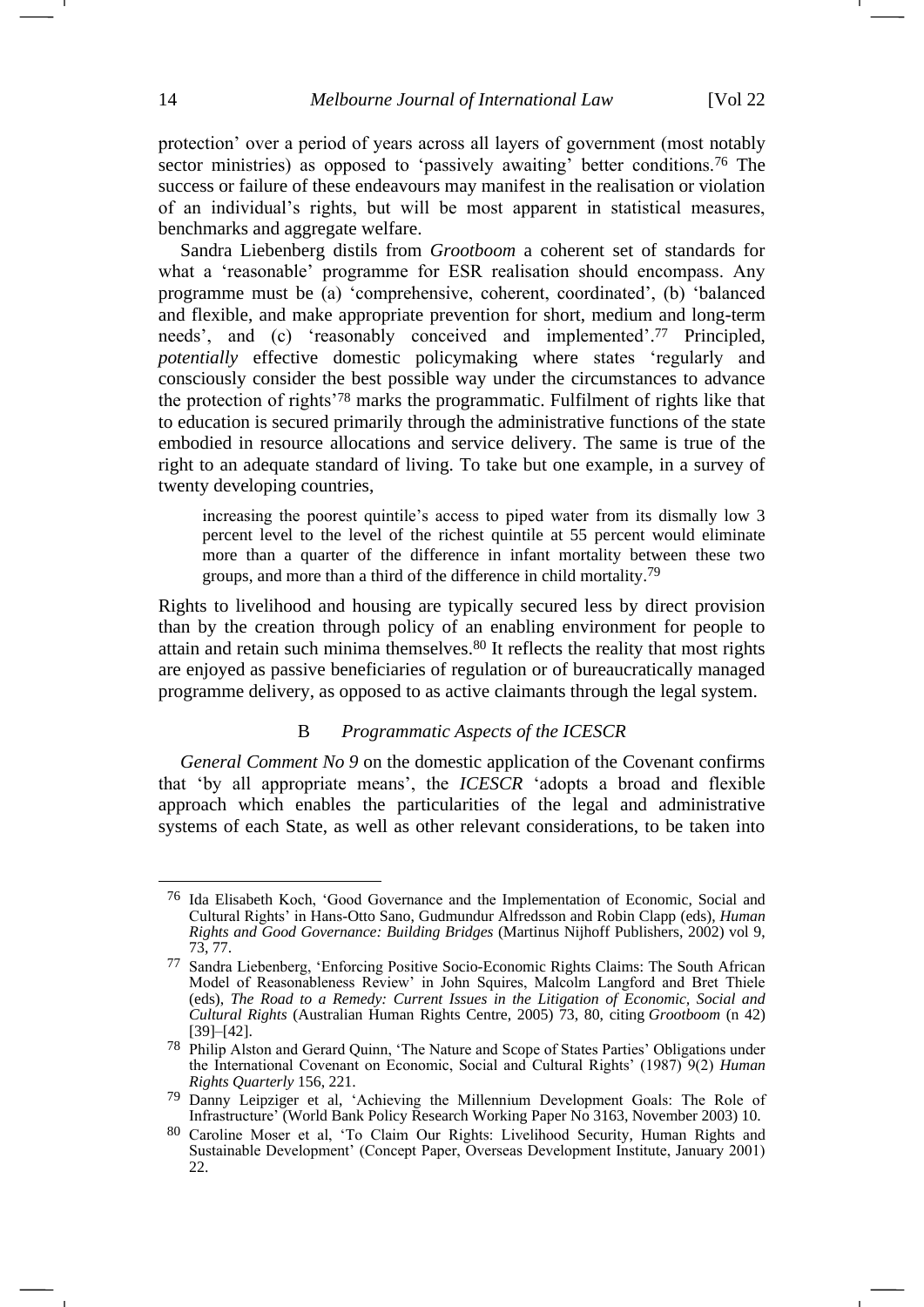account'. <sup>81</sup> Of course, where legislation and supplementary administrative regulations define the content of a right, its financing and its responsibilities at different levels of government, this offers the most propitious opportunity for judicial enforcement. Most social benefits become operative after the legislature enacts implementing laws. The CESCR recognises that 'in many instances legislation is highly desirable and, in some cases, may even be indispensable' in areas like non-discrimination,  $82$  forced eviction  $83$  or protecting workers in the informal economy.<sup>84</sup>

However, not all human rights can be realised through prolix, detailed legislative requirements amenable to adjudication. At the micro or day-to-day level, rights to health, education and/or welfare cannot be legislated for with absolute precision, given the variety of mechanisms required to secure a right. Significant discretion, therefore, must be left to administrative bodies across different levels as to the recipients, character and size of provision.<sup>85</sup> In terms of macro-level realisation of ESR, targeted legislation often plays second fiddle to indirect policy interventions that address broader socio-economic or cultural factors and are carried out across multiple ministries. Any strategy for poverty reduction cannot be purely legislation-based, requiring 'a multi-sectored approach in order to undertake a whole set of macroeconomic, structural and social policies and programmes'. <sup>86</sup> The right to food is realised best where the state fosters enabling market conditions that make prices affordable in relation to average wages and low incomes, or where those who produce their own food enjoy unimpeded access to the means of production.<sup>87</sup> As Part IV(B) goes on to demonstrate, CESCR often recommends that states develop strategies and action plans to protect, promote and fulfil rights that transcend the legislative. Programmatic understandings of ESR are therefore valuable in so far as they treat these rights as continuing obligations where design, implementation and impacts must be managed in light of contingencies like economic growth, increased labour demand or natural disasters. Courts are undoubtedly capable of resolving some of the polycentric problems in the allocation of resources these obligations give rise to. However, as Fredman argues, goal-oriented duties like ESR 'are challenging for legal regulation because effective compliance defies a monolithic solution. Instead, compliance with positive human rights duties necessitates problem-solving and continuing review by the actors themselves'. 88

<sup>81</sup> Committee on Economic, Social and Cultural Rights, *Draft General Comment No 9: The*  Domestic Application of the Covenant, UN ESCOR, 19<sup>th</sup> sess, Agenda Item 3, UN Doc E/C.12/1998/24 (3 December 1998) [1].

<sup>82</sup> *General Comment No 3* (n [70\)](#page-11-0) [3].

<sup>83</sup> Ibid [9].

<sup>84</sup> Committee on Economic, Social and Cultural Rights, *Concluding Observations on the Initial Report of Guinea*, UN ESCOR, 67<sup>th</sup> sess, UN Doc E/C.12/GIN/CO/1 (30 March 2020) [25], [27].

<sup>85</sup> Ida Elisabeth Koch, 'The Justiciability of Indivisible Rights' (2003) 72(1) *Nordic Journal of International Law* 3, 33.

<sup>86</sup> Felner (n [25\)](#page-5-2) 126.

<sup>87</sup> Sakiko Fukuda-Parr, 'Developmental States, Neoliberalism, and the Right to Food: Brazil and South Africa' in Gillian MacNaughton and Diane F Frey (eds), *Economic and Social Rights in a Neoliberal World* (Cambridge University Press, 2018) 217, 217–18.

<sup>88</sup> Fredman (n [2\)](#page-1-1) 151.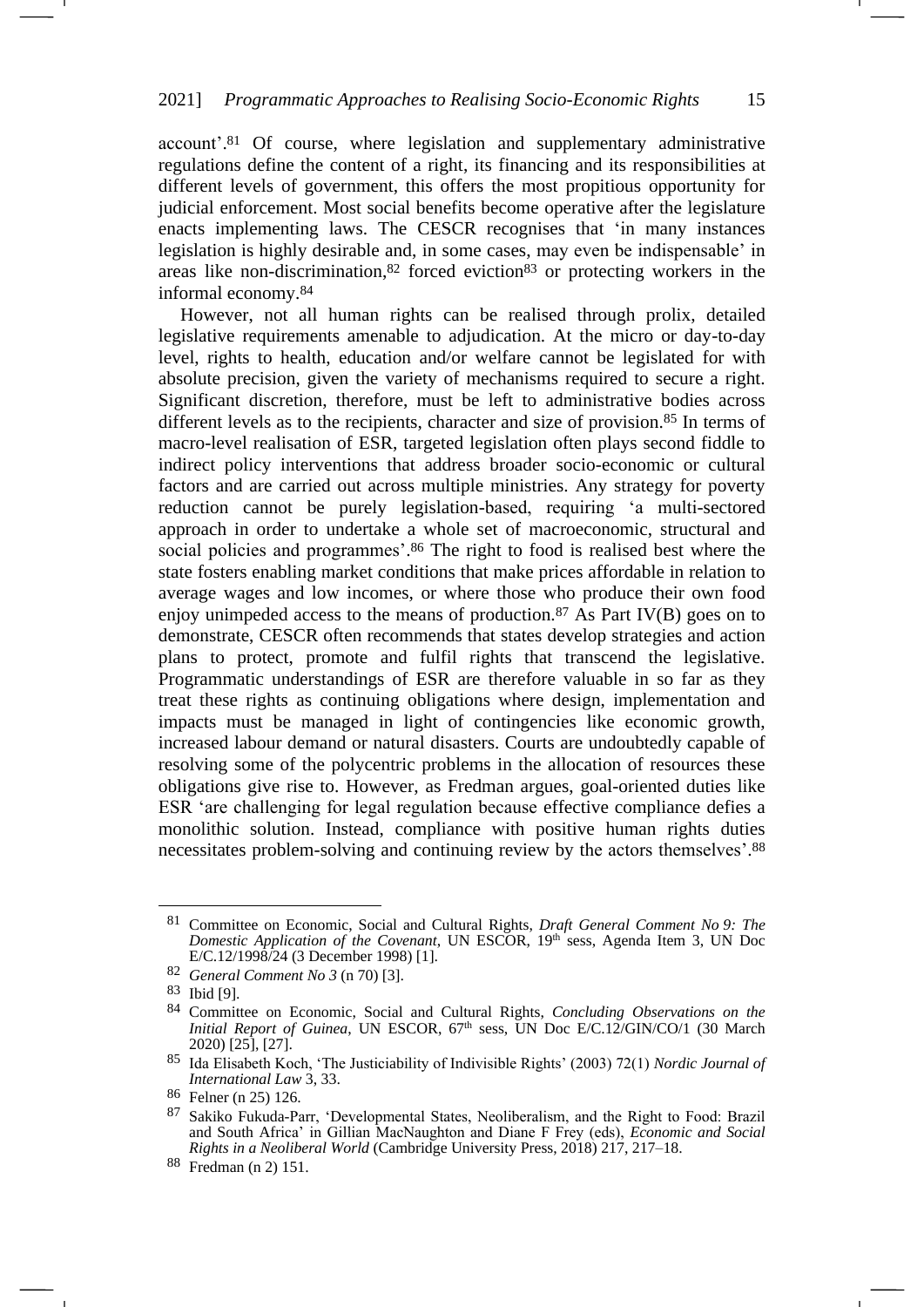There is, therefore, significant but insufficiently acknowledged underlap between the justiciable and programmatic aspects of ESR.

The programmatic aspects of ESR, and their evident risk of underlap with justiciable aspects, are best understood by using examples of how the *ICESCR* recognises the polycentric problems that the realisation of socio-economic rights inevitably gives rise to. A number of Convention articles, most notably arts 6(2), 11(2), 12(2), 13(2) and 15(2) establish duties that are primarily 'programme and policy-based, not legislative'. <sup>89</sup> Article 6(2) on the right to work is the most obviously programmatic right in so far as the steps to be taken by a state party to achieve its full realisation include 'policies and techniques to achieve steady economic, social and cultural development and full and productive employment.' This is essentially a mandate to the state to develop programmes to stimulate employment (eg public works) and on a broader level to regulate a national economy such that employment opportunities became available to all jobseekers. While, for example, failure to provide unemployment assistance or prevent forced labour might be a justiciable breach of art 6, this general obligation to stimulate employment does not refer to any individual claim to the aforementioned policies and techniques to achieve full and productive employment. This 'promotional obligation' (as Christian Tomuschat puts it) 'still connotes a genuine legal obligation' even if aspects of it might not be contestable in a court of law by an individual deprived of their rights.<sup>90</sup> Shareen Hertel and Lanse Minkler, likewise, reject the idea that ESR are mere statements of public policy goals but at the same time accept there are some elements of labour rights that are readily justiciable and some that are not.<sup>91</sup>

The right to health has been that which has generated the most successful litigation and hence most obviously proved the justiciability of ESR. However, the drafters deliberately chose not to define health. Instead, art 12 operates to a significant extent by setting out the steps parties must take to progressively realise the highest attainable standards thereof.<sup>92</sup> *General Comment No 14* requires states to adopt and implement a national health strategy and plan of action with health indicators and benchmarks.<sup>93</sup> Multi-sectoral, crossdepartmental steps to put in place adequate preventative and corrective measures for the enhancement of people's health like reduction of infant mortality, increase of life expectancy and elimination of malnutrition are (in Alicia Yamin's words) distinctly 'programmatic obligations'.<sup>94</sup> Though some of these obligations are clearly justiciable,<sup>95</sup> products of a national health strategy, like educating communities about health, addressing geographic access to health centres, training doctors or promoting medical research, 'for the most part [require] an entirely different set of strategies from litigation'<sup>96</sup> and may not be

<sup>89</sup> Dowell-Jones (n [32\)](#page-6-0) 43.

<sup>90</sup> Christian Tomuschat, *Human Rights: Between Idealism and Realism* (Oxford University Press, 3rd ed, 2014) 141.

<sup>91</sup> Hertel and Minkler (n [56\)](#page-9-1) 23.

<sup>92</sup> Alicia Ely Yamin, 'The Right to Health: Where Do We Stand and How Far Have We Come?' (2013) 35(2) *Human Rights Quarterly* 509, 512–13.

<sup>93</sup> *General Comment No 14* (n [75\)](#page-12-0) [43].

<sup>94</sup> Yamin, 'Future in the Mirror' (n [41\)](#page-7-2) 1219.

<sup>95</sup> Ibid 1222.

<sup>96</sup> Ibid 1221.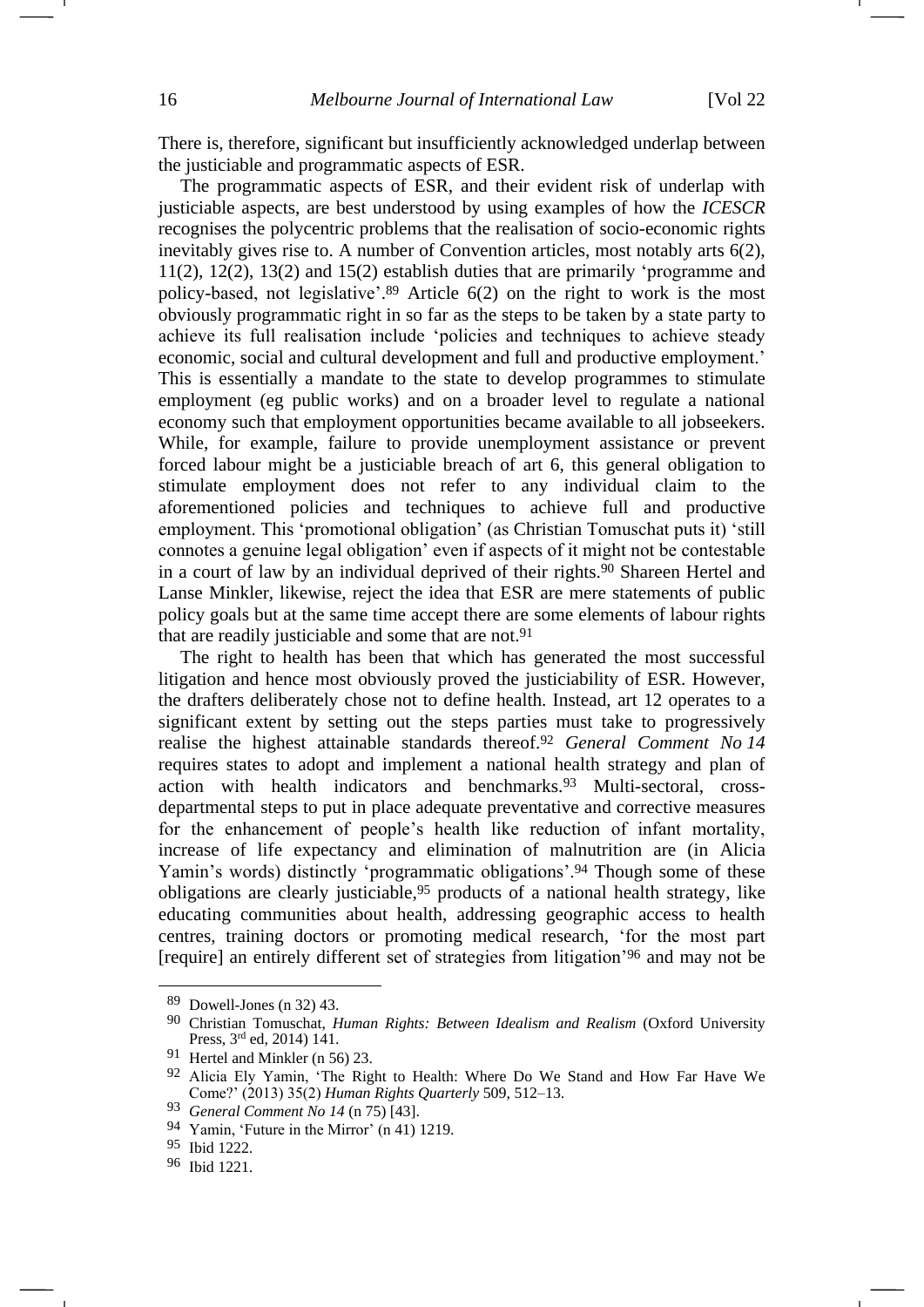<span id="page-16-0"></span>enforceable by it. The integration of human rights principles into programmes at national levels can facilitate non-discriminatory treatment, inform the mechanics of community participation and inform analysis of reform.<sup>97</sup> However, human rights experts who speak to state officials primarily in the language of laws, litigation and court orders 'are likely to be heard with polite mystification'. 98

Article 14, likewise, has a distinctly programmatic element in so far as it obligates states to adopt a time-defined, 'detailed plan of action' for the progressive implementation of the principle of compulsory primary education free of charge within two years, a requirement which requires at a minimum a national education strategy.<sup>99</sup> Failure to adopt such a plan of action is a violation of the *ICESCR* and potentially justiciable domestically. However, the plan itself will be written in the programmatic language of objectives, targets, benchmarks and time frames, the identification and mobilisation of resources, the coordination of activities of different actors and monitoring, while at the same time retaining flexibility as a continuing obligation.<sup>100</sup> Likewise, the right to housing in art 11 again establishes a programmatic state duty to adopt a national housing strategy which

defines the objectives for the development of shelter conditions, identifies the resources available to meet these goals and the most cost-effective way of using them and sets out the responsibilities and time frame for the implementation of the necessary measures.101

Some public policies with an obvious bearing on the supply of housing, like those on eviction or compulsory purchase orders, are clearly justiciable. However, others, like addressing the commodification of housing or the use of housing as an investment asset, are necessary to give effect to the right but again may not be justiciable. In many instances, the government becomes 'the facilitator of the actions of all participants in the production and improvement of shelter' through a range of policies, strategies and programmes that can be significantly abstracted from judicialisation or legislation.<sup>102</sup>

As noted earlier, the reluctance to explicitly emphasise the programmatic aspects of socio-economic rights realisation is based on an understandable belief that the fundamental interests secured by these rights 'should not be at the mercy of changing governmental policies and programmes, but should be defined as

<sup>&</sup>lt;sup>97</sup> LP Freedman, 'Using Human Rights in Maternal Mortality Programs: From Analysis to Strategy' (2001) 75(1) *International Journal of Gynecology and Obstetrics* 51, 51.

<sup>98</sup> Paul Hunt et al (n [3\)](#page-1-2) 545.

<sup>99</sup> Committee on Economic, Social and Cultural Rights, *General Comment No 13 (Twenty-First Session, 1999): The Right to Education (Article 13 of the Covenant)*, UN ESCOR,  $2^{1st}$ sess, UN Doc E/C.12/1999/10 (8 December 1999) [32].

<sup>100</sup> Committee on Economic, Social and Cultural Rights, *General Comment 11 (1999): Plans of Action for Primary Education (Article 14 of the International Covenant on Economic, Social*  and Cultural Rights), UN ESCOR, 20<sup>th</sup> sess, Agenda Item 7, UN Doc E/C.12/1999/4 (10 May 1999) [10].

<sup>101</sup> Office of the High Commissioner for Human Rights, *CESR General Comment No 4: The Right to Adequate Housing (Art 11 (1) of the Covenant)*, 6<sup>th</sup> sess, UN Doc E/1992/23 (13 December 1991) annex III [12].

<sup>102</sup> Office of the United Nations High Commissioner for Human Rights and UN Habitat, 'The Right to Adequate Housing' (Fact Sheet No 21, November 2009) 6.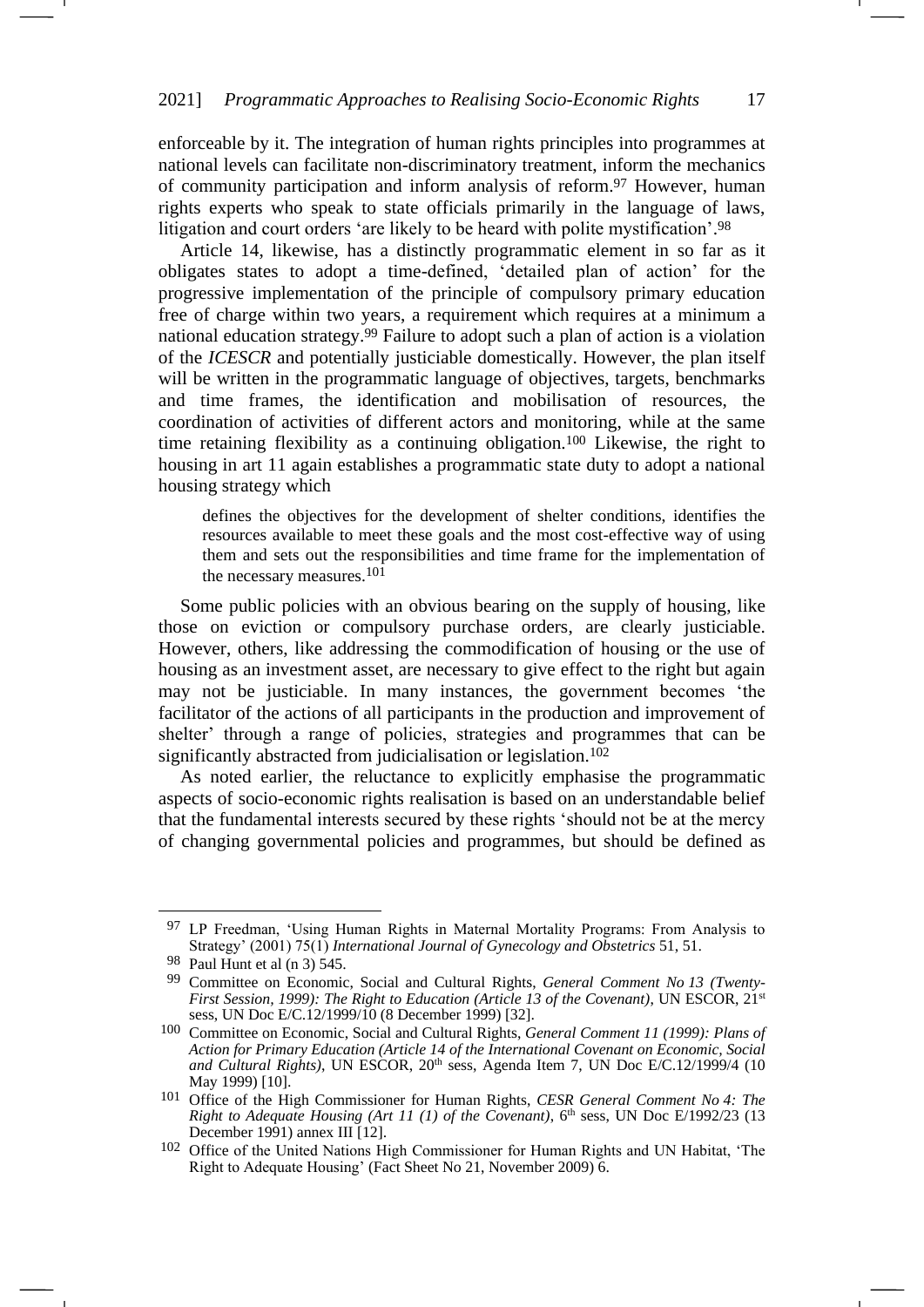entitlements'. <sup>103</sup> However, we know that not all state duties can be defined as entitlements. The right to food is again programmatic in that it requires states to

improve methods of production, conservation and distribution of food by making full use of technical and scientific knowledge, by disseminating knowledge of the principles of nutrition and by developing or reforming agrarian systems in such a way as to achieve the most efficient development and utilization of natural resources.104

As such, the right to food security again requires aggregated, multi-sectoral policy instruments that cut across numerous national policies and projects like public investment in irrigation, subsidies for agricultural inputs and strategies to address all aspects of food production, processing, distribution and marketing of food.<sup>105</sup> Failure to do so progressively may constitute a breach of the state's duty, but it is unlikely that every such breach (eg failure to improve methods of production or to conduct national agrarian reform) is justiciable. There are limitless theories about how to eradicate starvation, and it is the government's duty to choose among them. Courts will be reluctant to interfere with rational programmes sincerely pursued to realise ESR even if it may not appear to a court to be the most efficacious course of action.<sup>106</sup>

## C *Proactive Policymaking and the Limitations of Violation-Based Approaches*

As argued earlier, those who emphasise justiciability as a core feature of ESR argue that the term 'violations' is generally preferable to phrases such as 'failure to give effect to obligations' on the basis that such phrases carry the mistaken implication that socio-economic rights are 'exclusively programmatic in nature and thus lacking any individual rights components'. <sup>107</sup> Any such implication is false, however. It should be clear from the foregoing that recognising some aspects of ESR are programmatic does not mean that ESR are exclusively programmatic. Recognising that some programmatic aspects of ESR may not be justiciable does not imply that all, or most ESR, are non-justiciable. The rights contained in the *ICESCR* are potentially as valuable in setting standards by which state policies should be assessed politically as they are when manifest in constitutional welfare rights or statute adjudicated in a court of law.<sup>108</sup> It is for this reason that Katherine Young argues ESR 'are meaningful even when they are judicially unenforceable', exerting pressure as objects of state policy, guiding statutory interpretation by judges and bureaucrats.<sup>109</sup>

<span id="page-17-0"></span><sup>103</sup> Asbjørn Eide and Allan Rosas, 'Economic, Social and Cultural Rights: A Universal Challenge' in Asbjørn Eide, Catarina Krause and Allan Rosas (eds), *Economic, Social and Cultural Rights: A Textbook* (Martinus Nijhoff Publishers, 1995) 15, 18.

<sup>104</sup> *ICESCR* (n [1\)](#page-1-3) art 11(2)(a).

<sup>105</sup> Committee on Economic, Social and Cultural Rights, *General Comment 12 (Twentieth Session, 1999): The Right to Adequate Food (Art 11)*, UN ESCOR, 20<sup>th</sup> sess, Agenda Item 7, UN Doc E/C.12/1999/5 (12 May 1999) [15].

<sup>106</sup> Etienne Mureinik, 'Beyond a Charter of Luxuries: Economic Rights in the Constitution' (1992) 8(4) *South African Journal on Human Rights* 464, 471.

<sup>107</sup> Leckie (n [45\)](#page-8-1) 95.

<sup>108</sup> Beitz (n [7\)](#page-2-1) 162.

<sup>109</sup> Katharine G Young, *Constituting Economic and Social Rights* (Oxford University Press, 2012) 13 ('*Constituting ESR*').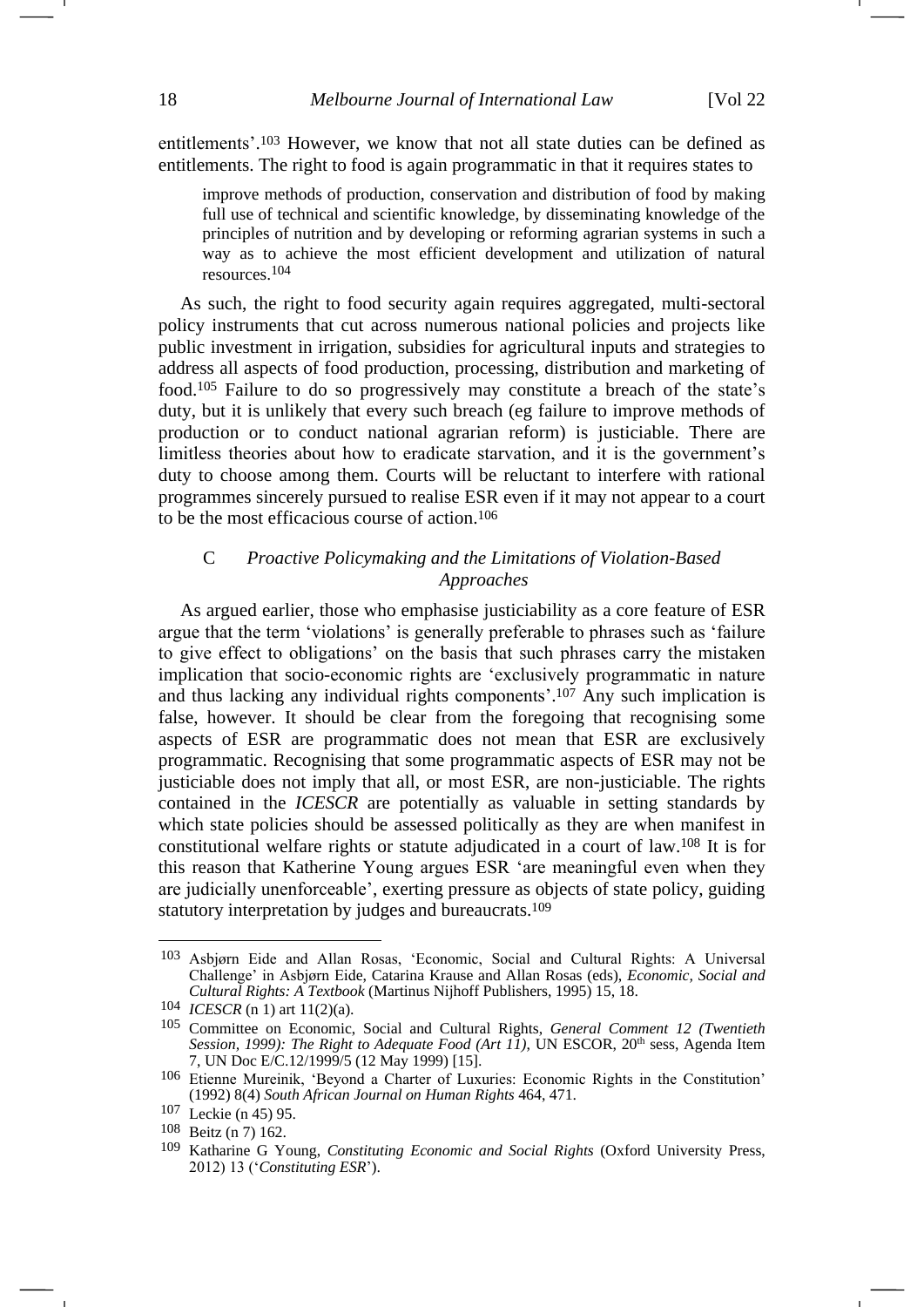To argue that some aspects of ESR are programmatic and not fully justiciable is not to argue that these aspects (let alone the ESR overall) are open-ended, contingent, subjective, non-committal, vague, subordinate to cost–benefit decision-making, lacking in obligatory structure or any of the other descriptions and epithets typically associated by ESR scholars with any suggestion that ESR justiciability might be qualified. While the alleged indeterminacy of ESR is what typically gave rise to scepticism about the status and justiciability of these rights, there is nothing inherently imprecise about a programmatic approach to realising them. The adoption of budgeted, prioritised and sequenced programmes of action, the setting of time-bound objectives and monitoring of implementation measures provide strong starting points for defining appropriate measures for governments to take towards progressive realisation.<sup>110</sup> Whereas art 9, for example, merely recognises the right to social security but does not specify steps towards its implementation, national human rights action plans (examined in Part IV) and Poverty Reduction Strategy Papers make apparent that strategies can be results-focused, tailored to emerging constraints and contingencies, endorsed at the level of the executive, and typically encompass the responsibilities of the multiple agencies that need to be engaged if any programme is to be realised. The CESCR increasingly calls for benchmarks on which a state's achievement in relation to a given right can be assessed.<sup>111</sup> Achievements can be measured using standard indicators such as, inter alia, risk, vulnerability and social capital indicators.

It should be clear at this point that nothing about considering aspects of rights as programmatic precludes an extensive or inclusive interpretation of the right in question. Why then has there been a reluctance by advocates and theorists of ESR to fully acknowledge the programmatic nature of these rights? As Part II suggested, the perceived importance of justiciability to the status of ESR lies in the assumption that a violationist approach inoculates these rights against charges that they are aspirational, indeterminate or merely directive, which scholars associate with purely programmatic views of ESR. However, as suggested in Part I, contemporary ESR theorisation is beginning to systematically question whether adjudication of ESR deprivations on the established model for civil and political rights violations actually works. Some of this concern is empirical and based on the limited success of judicial intervention. The solutions available in a number of legal systems do not fit many of the most pressing ESR dilemmas like fiscal crises, underdevelopment and climate change. As one scholar puts it, 'one must look high and low outside the field of public and international law to find policy makers in the health field

<sup>110</sup> See, eg, Committee on Economic, Social and Cultural Rights, *General Comment No 15 (2002): The Right to Water (Arts 11 and 12 of the International Covenant on Economic, Social and Cultural Rights)*, UN ESCOR, 29th sess, Agenda Item 3, UN Doc E/C.12/2002/11 (20 January 2003) [47]–[49].

<sup>111</sup> Committee on Economic, Social and Cultural Rights, *Consideration of Reports Submitted by State Parties under Articles 16 and 17 of the Covenant: Concluding Observations of the Committee on Economic, Social and Cultural Rights: Serbia and Montenegro*, UN ESCOR, 34th sess, UN Doc E/C.12/1/Add.108 (23 June 2005) [35].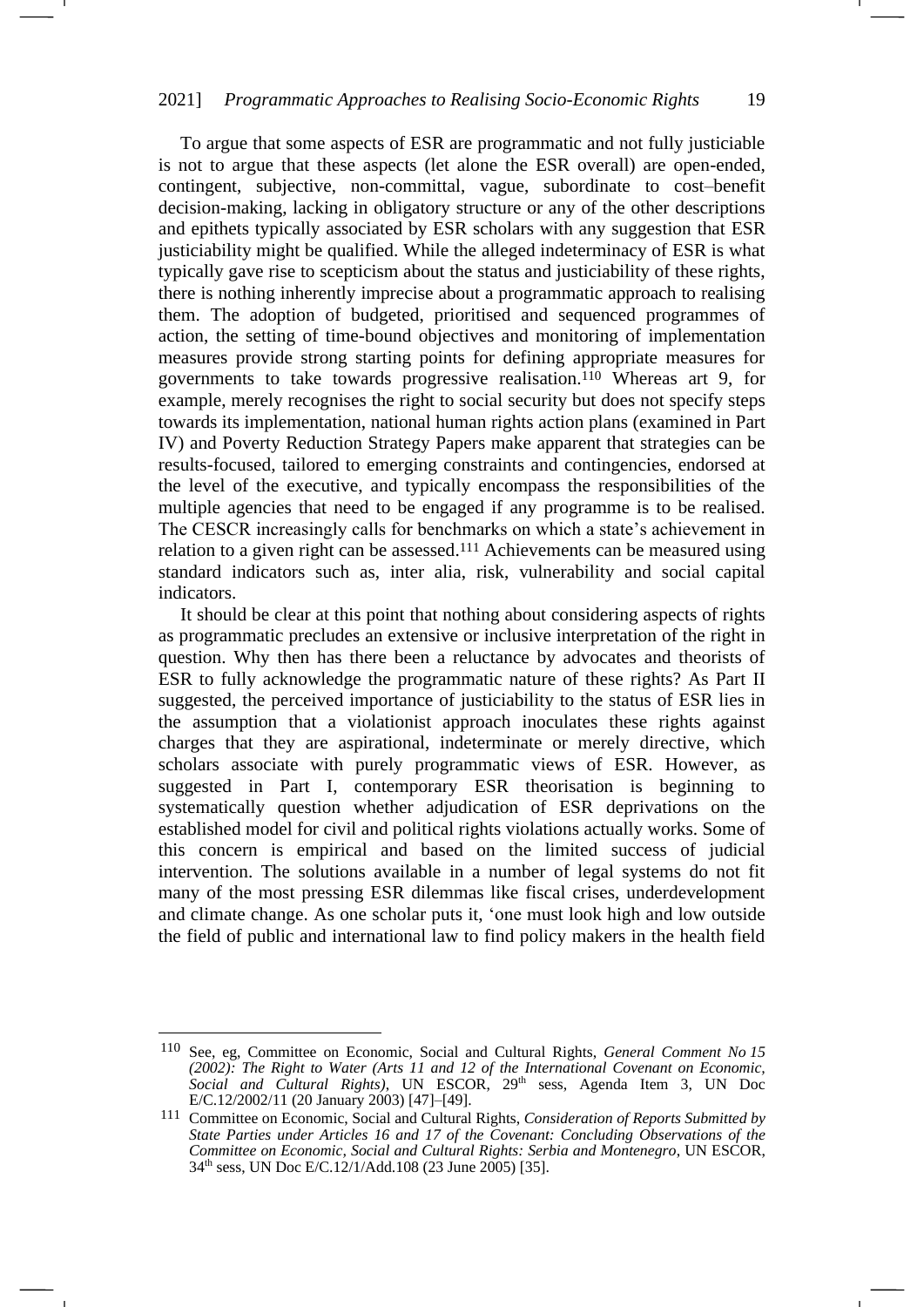<span id="page-19-0"></span>who think day-to-day constitutional litigation driven by the better off will make the overall system more equitable'.<sup>112</sup>

Justiciability also struggles to take cognisance of progressive realisation. At the core of the violations approach is a premise that rectifying individual abuses constitutes a 'higher priority' than does promoting progressive realisation more broadly.<sup>113</sup> It is undoubtedly easier to establish a violation when looking at immediate duties like non-discrimination between men and women (art 3) or trade union membership (art 8) than it would be to prove breaches in relation to failures to progressively realise, given that the latter are related to multidimensional public policies, structural issues and resource allocations. This difficulty of identifying clear breaches had led to progressive realisation being 'sidelined' in approaches that emphasise justiciability. <sup>114</sup> Indeed, concepts that underpin justiciability like the minimum core and non-retrogression are emphasised *because* they are immune from progressive realisation.<sup>115</sup> This has caused alarm in so far as it signals a primarily reactive 'acceptable moderation' or a 'manageable legal impetus'<sup>116</sup> in place of more proactive programmatic and multidimensional approaches to ESR.

<span id="page-19-1"></span>A corollary of this position is the argument that a violations approach is unduly narrow, overlooking broader state responsibilities for ESR. Fredman, for example, argues that viewing rights and duties primarily in terms of their enforceability has the tendency to skew our attempts to understand and elaborate positive duties. Instead of attending to the proactive function of ESR in guiding political and executive decision-making to ensure legislation, policy and administration address human rights demands, scholarship tends to concentrate more on what happens when those rights are violated.<sup>117</sup> By contrast, a programmatic view of ESR allows scholars, policymakers and the international community to take fuller cognisance of progressive realisation given that advances in areas like health, welfare and education are achieved when standards of living, pensions or access to schooling improve incrementally over time, usually via systematic state planning and/or market regulation. It should be obvious from the foregoing that some positive obligations increasingly acknowledged as being essential to the realisation of rights under the *ICCPR* (eg to maintain a police force, to conduct judicial training) are also programmatic in this sense.<sup>118</sup>

Far from implicitly undermining the status of ESR, therefore, accepting that some *ICESCR* duties are mostly programmatic vindicates the idea that Covenant obligations require an 'activist, committed State' that elaborates a calibrated set

<sup>112</sup> Jeff King, 'The Future of Social Rights: Social Rights as Capstone' in Katharine G Young (ed), *The Future of Economic and Social Rights* (Cambridge University Press, 2019) 289, 319.

<sup>113</sup> Audrey R Chapman, 'A "Violations Approach" for Monitoring the International Covenant on Economic, Social and Cultural Rights' (1996) 18(1) *Human Rights Quarterly* 23, 37–38.

<sup>114</sup> Eitan Felner, 'Closing the "Escape Hatch": A Toolkit to Monitor the Progressive Realization of Economic, Social, and Cultural Rights' (2009) 1(3) *Journal of Human Rights Practice* 402, 405.

<sup>115</sup> Porter (n [21\)](#page-4-0) 48.

<sup>116</sup> Young, *Constituting ESR* (n [109\)](#page-17-0) 72*.*

<sup>117</sup> Fredman (n [2\)](#page-1-1) 90.

<sup>118</sup> *International Covenant on Civil and Political Rights,* opened for signature 16 December 1966, 999 UNTS 171 (entered into force 23 March 1976).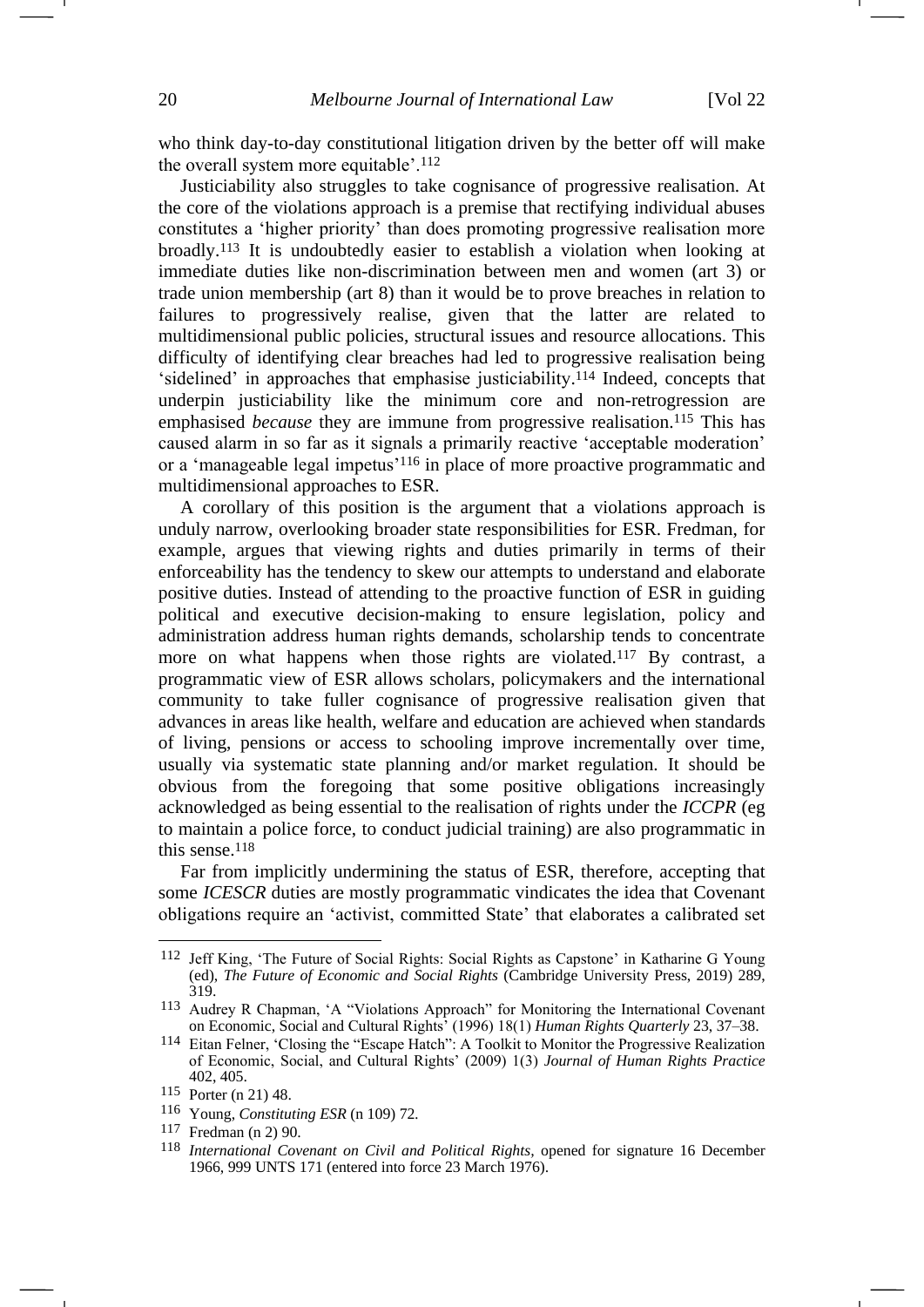of public policies relating to rights.<sup>119</sup> Multidimensional programmatic approaches are necessary if ESR are to operate as claims to a set of social arrangements like institutions, laws and an overall enabling environment that best secures their enjoyment.<sup>120</sup> In areas like education, a programmatic approach compels attention to demand factors (like the cost of schooling) and supply factors (the number of schools), direct policy intervention (scholarships to aid school attendance) and indirect policy intervention (adopting macroeconomic policies that reduce poverty).<sup>121</sup> Similarly, we understand that health, schooling and housing status reflect a wide range of underlying non-medical, noneducational- and non-shelter-related economic factors like levels of development, inflation, structural adjustment programmes and external debt that require wideranging policy approaches that condition ESR realisation. Taking ESR seriously as programmatic can comprehensively answer allegations that ESR advocates 'duck hard decisions' between competing goods or rejects the discipline of working with limited resources.<sup>122</sup>

There is little revelatory about these ideas. Most advocates of ESR would support the position that the *ICESCR* is about more than the atomised realisation of individual rights and that ESR should function as a framework for macroeconomic and social policy.<sup>123</sup> The question of whether to label failed good faith attempts to rectify ESR deprivations through these frameworks as violations is one that troubles some scholars, <sup>124</sup> and cannot be addressed here. However, programmatic understandings of ESR still provide that 'determinate yardstick'<sup>125</sup> for subjecting state policy to critical non-judicial accountability, not only by the CESCR but also by voters and civil society, to say nothing of bureaucratic accountability within ministries and the public sector. As David Forsythe reminds us, a political view of human rights obligations emphasises their role as a matter of formalised public policy, looking beyond legal text and legal reasoning to incorporate a broader range of factors relating to how the state is really managed and how services are really provided.<sup>126</sup> Part IV explores this using three examples.

### IV THE ASCENT OF THE PROGRAMMATIC IN CONTEMPORARY ESR PRACTICE

Deprivations of rights, or the failure to progressively realise them, stem not from clear, isolated or time-bound events that are most readily justiciable, but

<sup>119</sup> Chapman (n [56\)](#page-9-1) 205.

<sup>120</sup> Philip Alston, 'Ships Passing in the Night: The Current State of the Human Rights and Development Debate Seen through the Lens of the Millennium Development Goals' (2005) 27(3) *Human Rights Quarterly* 755, 789.

<sup>121</sup> Felner (n [25\)](#page-5-2) 124.

<sup>122</sup> Robert Archer, 'Linking Rights and Development: Some Critical Challenges' in Sam Hickey and Diana Mitlin (eds), *Rights-Based Approaches to Development: Exploring the Potential and Pitfalls* (Kumarian Press, 2009) 21, 24–5.

<sup>123</sup> Dowell-Jones (n [32\)](#page-6-0) 18.

<sup>124</sup> See, eg, Leckie (n [45\)](#page-8-1) 96.

<sup>125</sup> Tasioulas (n [23\)](#page-5-1) 1192.

<sup>126</sup> Forsythe (n [26\)](#page-5-3) 61.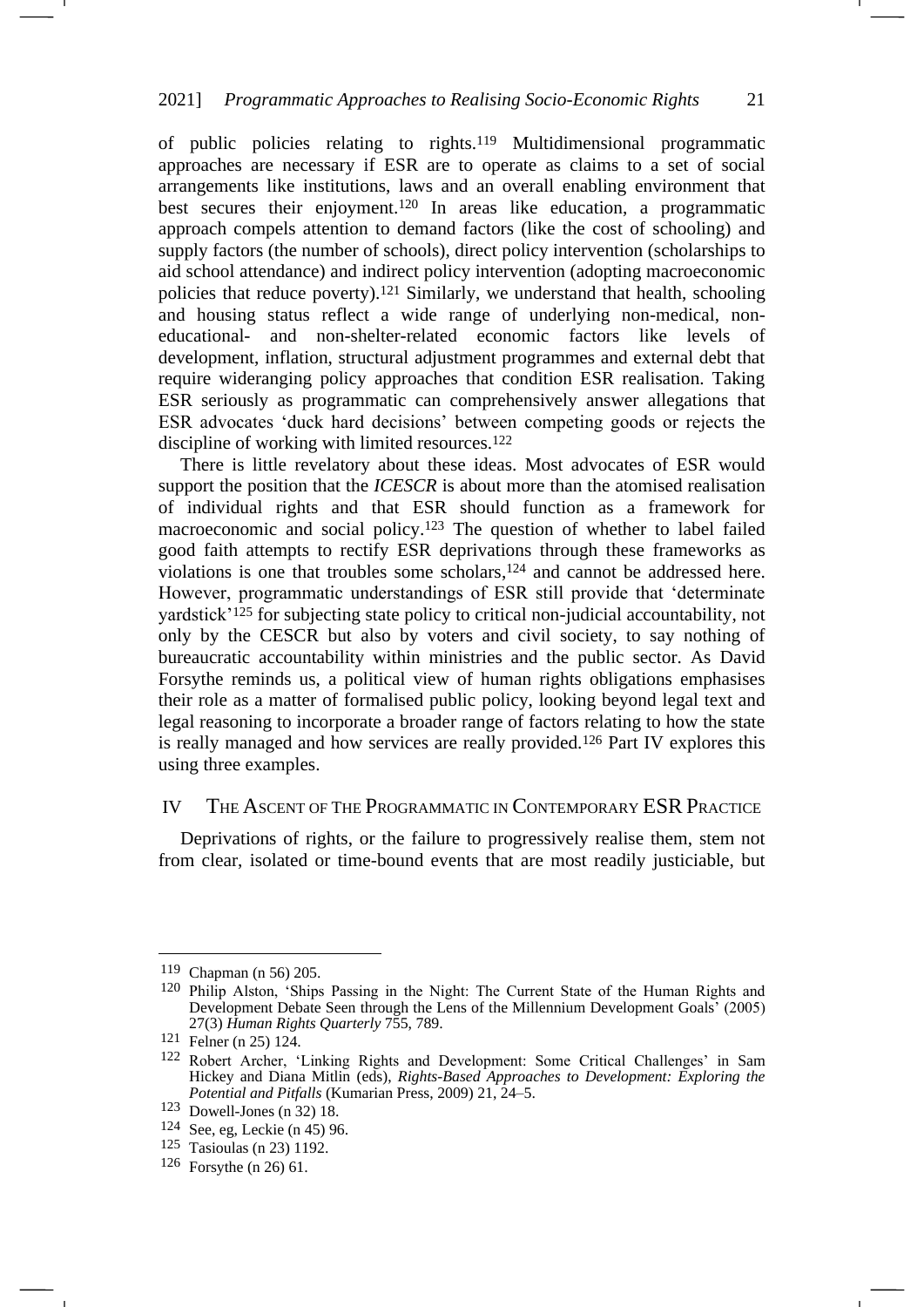rather from broader systemic failings of socio-economic policy.<sup>127</sup> A programmatic approach emphasises the duty of the executive, legislature and state bureaucracy to proactively identify problematic situations and provide social minima though rules-driven policymaking, regulation and macroeconomic arrangements. Decisions about how to secure appropriate levels of housing, health, shelter etc go to the heart of the political process, involving negotiation and compromise over costs and trade-offs that courts are institutionally less equipped to engage in,<sup>128</sup> even if the justiciability debate and jurisprudence from across the world clearly demonstrate that such engagement is neither impossible nor illegitimate.<sup>129</sup> Even the most wideranging decisions of ESR claims on a case-by-case basis produce piecemeal policymaking at an 'interstitial' (as opposed to macro) level.<sup>130</sup> It should come as no surprise that some human rights actors focus more on the upstream planning stage of ESR policymaking (defining the scope of provision, allocating resources for its realisation and establishing structural mechanisms for monitoring and enforcement) than on downstream rectification in inevitably 'compartmentalized' and 'reactive' decisions by the courts that can remain distanced from broader questions of justice.<sup>131</sup>

This emphasis on the programmatic over the judicial is manifest in three distinct areas of human rights-based practice explored in the remainder of this article: national human rights action plans, human rights-based approaches to development and civil society mobilisation. These examples are not exhaustive. One could point to the work of the CESCR. State reports are primarily submitted in terms of the improvement of existing conditions by executive, legislative and administrative means. The Committee, in response, increasingly employs the core obligations doctrine to elaborate steps necessary to operationalise rights, consciously circumventing 'the difficult questions of the outcome-oriented content of legal entitlement'. <sup>132</sup> The primary aim of rights-based macroeconomic analysis is to influence the executive's mixture and sequencing of policies. It is consciously adopted as an alternative (albeit a complementary one) to legal adjudication given the latter's inability to fully incorporate solidarity and collective action.<sup>133</sup> Likewise, the increasingly prevalent practice of ESR-related budget analysis prioritises 'governance, law, policy and practice' over judicialisation, and targets politicians, administrators and civil society as the most influential actors.<sup>134</sup> None of these approaches deny the justiciability of

<sup>127</sup> Allison Corkery and Sally-Anne Way, 'Integrating Quantitative and Qualitative Tools to Monitor the Obligation to Fulfil Economic, Social and Cultural Rights: The OPERA Framework' (2012) 30(3) *Nordic Journal of Human Rights* 324, 330.

<sup>128</sup> Aryeh Neier, 'Social and Economic Rights: A Critique' (2006) 13(2) *Human Rights Brief* 1, 2.

<sup>129</sup> King (n [112\)](#page-19-0) 319.

<sup>130</sup> Ibid 319 n 119.

<sup>131</sup> Katherine G Young, 'Introduction' in Katherine G Young (ed), *The Future of Economic and Social Rights* (Cambridge University Press, 2019) 12.

<sup>132</sup> Young, *Constituting ESR* (n [109\)](#page-17-0) 75.

<sup>133</sup> Radhika Balakrishnan, Diane Elson and Raj Patel, 'Rethinking Macro Economic Strategies from a Human Rights Perspective' (2008) 53(1) *Development* 27, 29.

<sup>134</sup> Aoife Nolan, Rory O'Connell and Colin Harvey, 'Introduction' in Aoife Nolan, Rory O'Connell and Colin Harvey (eds), *Human Rights and Public Finance: Budgets and the Promotion of Economic and Social Rights* (Hart Publishing, 2013) 1, 4.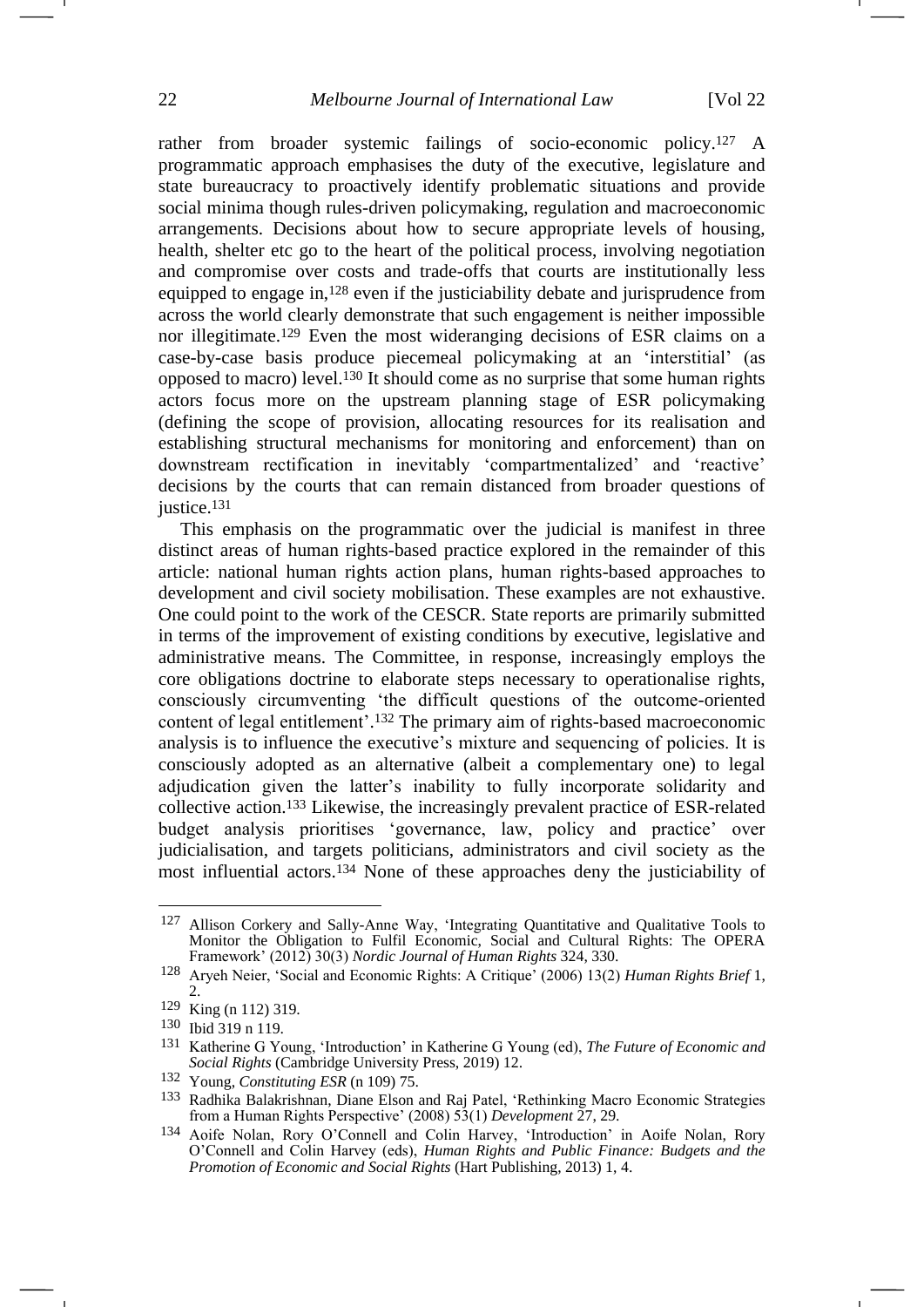ESR, but all are framed by a conscious marginalisation of the judicial as relatively peripheral to making the rights practically operational.

#### <span id="page-22-1"></span>A *National Human Rights Action Plans*

Perhaps the most obviously programmatic approach to ESR realisation is found in the area of NHRAPs, which are national strategies to identify and undertake appropriate measures for realising certain or all provisions contained in the various international human rights instruments. While the *Vienna Declaration and Programme of Action* of 1993 notably recommended that each state develop a NHRAP for implementing human rights in general,<sup>135</sup> Azadeh Chalabi convincingly argues that the earliest inspiration for them comes from art 14, the *ICESCR*'s aforementioned call for 'a detailed plan of action for the progressive implementation, within a reasonable number of years, to be fixed in the plan, of the principle of compulsory education free of charge for all' in states that heretofore have not secured this.<sup>136</sup> This obligation has been deemed by the CESCR to be implicit in all other articles of the Covenant.<sup>137</sup> Indeed, in accordance with the argument outlined in Part III, NHRAPs are argued to be 'particularly relevant' to *ICESCR* rights, given the obligation to achieve them progressively and their link to the everyday governmental domains of development, social protection and service delivery.<sup>138</sup> Because NHRAPs articulate standards to improve the availability, accessibility, acceptability and adaptability of goods and services relevant to the Covenant, General Comments have characterised the need to adopt them as non-derogable minimum core obligations.<sup>139</sup> While NHRAPs can be 'global' (incorporating many rights) or specific, the Committee consistently urges states to develop plans of action for individual socio-economic rights or issues related thereto. For example, in March/April 2020's 67th Session, the Committee's Concluding Observations

- <span id="page-22-0"></span>• called upon Ukraine to adopt a new comprehensive national strategy and action plan for the integration of internally displaced persons and their access to ESR<sup>140</sup>
- called upon Guinea to foster the right to work by adopting action plans 'that include specific objectives and identify the financial and technical resources required for their implementation', <sup>141</sup> and
- welcomed the adoption by both Belgium and Norway of national action plans for the implementation of the Guiding Principles on Business and Human Rights<sup>142</sup>

-1

<sup>135</sup> World Conference on Human Rights, *Vienna Declaration and Programme of Action*, UN Doc A/Conf.157/23 (12 July 1993) para 71.

<sup>136</sup> Azadeh Chalabi, *National Human Rights Action Planning* (Oxford University Press, 2018) 65.

<sup>137</sup> *General Comment No 1* (n [30\)](#page-6-1) [4].

<sup>138</sup> Office of the United Nations High Commissioner for Human Rights, *Handbook on National Human Rights Plans of Action* (Professional Training Series No 10, 29 August 2002) 73 ('*Handbook on NHRAPs*').

<sup>139</sup> See, eg, *General Comment No 14* (n [75\)](#page-12-0) [43].

<sup>140</sup> Committee on Economic, Social and Cultural Rights, *Concluding Observations on the Seventh Periodic Report of Ukraine*, UN Doc E/C.12/UKR/CO/7 (2 April 2020) [13].

<sup>141</sup> Committee on Economic, Social and Cultural Rights, *Concluding Observations on the Initial Report of Guinea*, UN Doc E/C.12/GIN/CO/1 (30 March 2020) [25].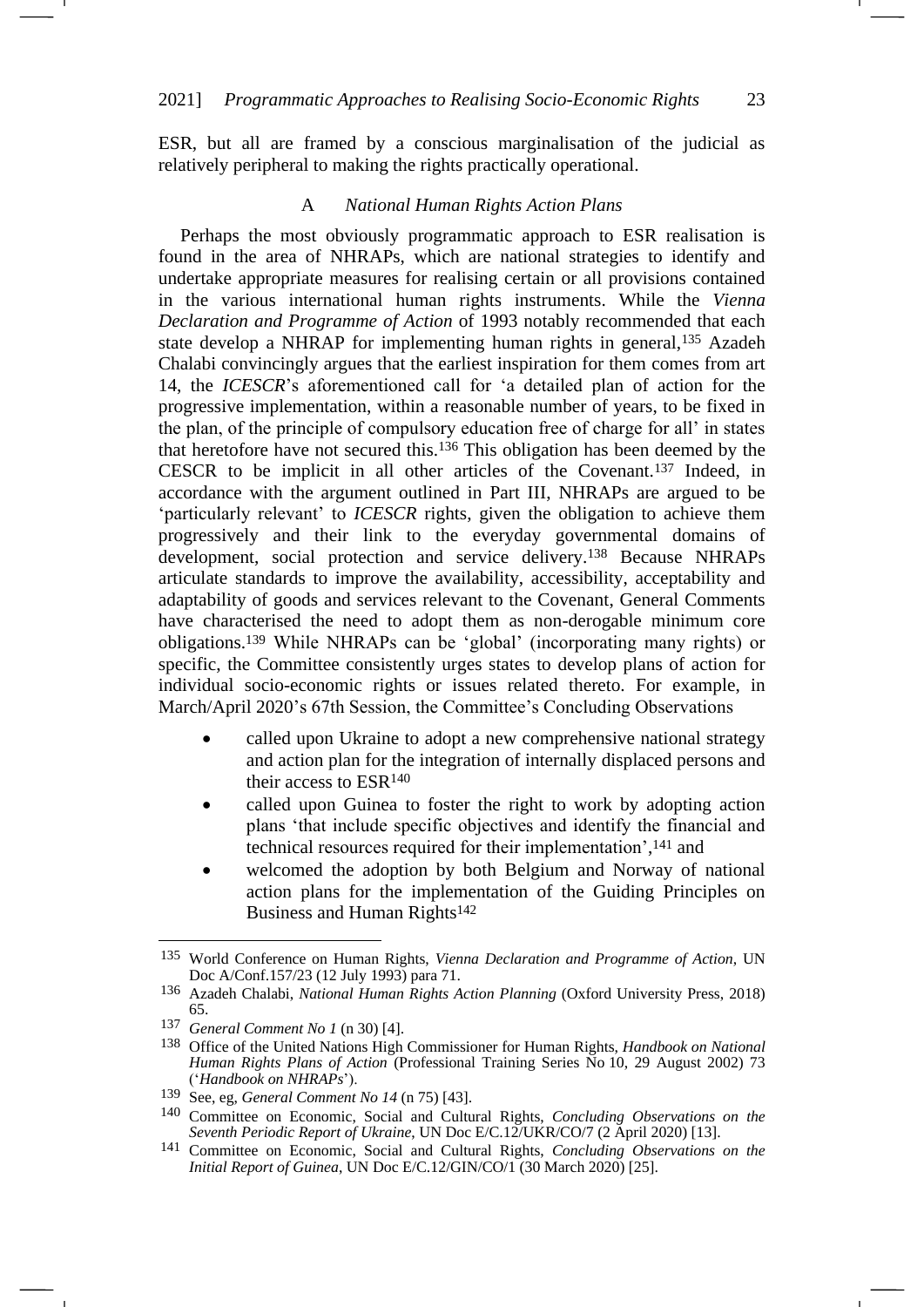The Committee seldom suggests specific policy content of NHRAPs, which are usually left to the discretion of the state party, reflecting art  $2(1)$ 's inherent context-specificity and gradualness. However, target-setting, time frames, establishment of institutional responsibility and identification of resources available are usually recommended.

NHRAPs are distinctly programmatic in the sense defined earlier in this article. They are inherently action-oriented, top-down policy planning tools for states to translate legal commitments into robust legislative and non-legislative operationalisation activities. Far from outlining the 'vague promises' associated with aspirational rights, the Office of the High Commission for Human Rights ('OHCHR') argues NHRAPs must (i) indicate clearly the current level of rights achievement, (ii) identify what problems need to be overcome, (iii) specify what action will be taken via benchmarks for evaluation of progress, (iv) specify agents obligated to take that action, (v) establish a firm time frame in which action will be taken and (vi) effectively monitor and evaluate what has been done.<sup>143</sup> NHRAPs are an acknowledgement of a number of principles outlined in Part III that should underpin any putative programmatic turn in ESR: that genuine improvements require resources and forms of long-term effort that are conditional on institutional strengthening,<sup>144</sup> that planning for ESR must begin with comprehensive needs analysis<sup>145</sup> and end with incremental programme proposals, and that ESR realisation must converge with modern governance principles.<sup>146</sup> The most effective NHRAPs identify the available resources, adjust plans in light of circumstances, adopt effective performance indicators and lay foundations for successor plans.<sup>147</sup>

What is striking about NHRAPs is how irrelevant questions of justiciability are. The OHCHR is explicit in recommending NHRAPs as a response to the limitations of denunciations, identification of wrongdoers and exhortation,<sup>148</sup> adopting a deliberately 'non-confrontational' approach in contradistinction to litigation-based strategies.<sup>149</sup> NHRAPs are 'based on the view that lasting improvements in human rights ultimately depend on the government and people of a particular country deciding to take concrete action to bring about positive change' through programmes that engage all relevant sectors of government.<sup>150</sup> The Office's *Handbook on National Human Rights Plans of Actions* ('*Handbook on NHRAPs*') is explicitly targeted at ministerial officials, parliamentarians, bureaucrats, donors and civil society. Judges are also targeted, not in their adjudicatory capacity, but insofar as they are 'working on, or interested in' the

146 Ibid 1.

<sup>142</sup> Committee on Economic, Social and Cultural Rights, *Concluding Observations on the Fifth Periodic Report of Belgium*, UN Doc E/C.12/BEL/CO/5 (26 March 2020) [3]; Committee on Economic, Social and Cultural Rights, *Concluding Observations on the Sixth Periodic Report of Norway*, UN Doc E/C.12/NOR/CO/6 (2 April 2020) [8].

<sup>143</sup> *Handbook on NHRAPs* (n [138\)](#page-22-0) 18.

<sup>144</sup> Ibid 1.

<sup>145</sup> Ibid 8.

<sup>147</sup> Chalabi (n [136\)](#page-22-1) 145–9.

<sup>148</sup> *Handbook on NHRAPs* (n [138\)](#page-22-0) 1.

<sup>149</sup> Ibid 10.

<sup>150</sup> Ibid 8.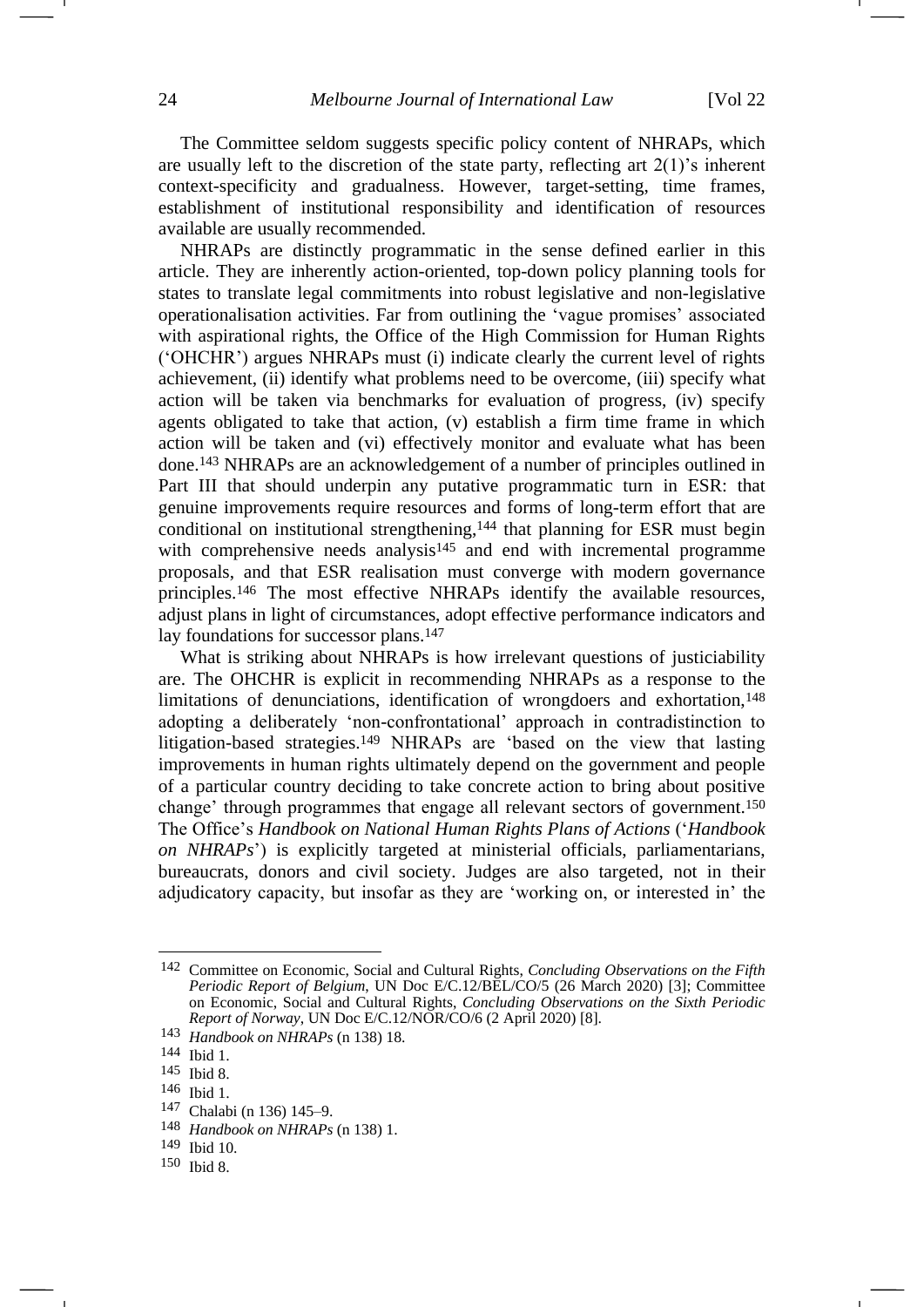Plans.<sup>151</sup> Though NHRAPs more often have the status of government policy than an enforceable legal status domestically,<sup>152</sup> action planning of this sort is understood as a 'more proactive and systemic move than merely enacting bills of rights and offering judicial remedies'. 153

<span id="page-24-0"></span>-1

NHRAPs manifest a number of the advantages associated with programmatic approaches. Above all, they integrate human rights objectives with general objectives of the state. As Patrick Twomey notes, 'central to an NHRAP's success or failure has been the extent to which it is linked to any over-arching development process such as a state's National Development Plan'. <sup>154</sup> Where this occurs, factors with a likely bearing on a particular plan's effectiveness like level of political support, realistic prioritisation, clear success criteria and adequate commitment of resources are more likely to be forthcoming.<sup>155</sup> Furthermore, programmatic links to policy planning and budget decisions in relevant ministries help ensure that ESR 'are not "quarantined" as a distinct sector'. <sup>156</sup> Finally, NHRAPs give effect to the principle of progressive realisation. They undoubtedly accelerate the process of human rights-based development through roadmaps for concrete steps,<sup>157</sup> but also help policymakers draw 'a distinction between objectives that are achievable within a limited time frame and others that may be desirable in the long term' in a way that judicial approaches seldom can.<sup>158</sup>

## <span id="page-24-1"></span>B *Human Rights-Based Approaches to Development*

HRBAD are most usefully, if not tautologously, understood as a conceptual framework for development that is based on international human rights. Because the modernisation theory and neoliberal development toolboxes failed to deliver individual well-being, models of development that made the individual the focus of development strategy became more attractive for United Nations agencies, international financial institutions, NGOs and bilateral aid agencies operating on behalf of the poor. Narrow concepts of GDP growth as the measure of development began to be replaced by an emphasis on minimum essential levels of basic rights like the right to education and an adequate standard of living, health and work. Charity-based, need-based or service-based understandings of development where citizens were passive recipients would give way to understandings that emphasised the legal obligations of duty-holders to rightsholders.<sup>159</sup> On this view, accountability is what distinguishes rights from

<sup>151</sup> Ibid 4. The Handbook also recommends that 'members of the judiciary and jurists' be consulted in drafting action plans: at 43.

<sup>152</sup> Chalabi (n [136\)](#page-22-1) 133.

<sup>153</sup> Ibid 1.

<sup>154</sup> Patrick Twomey, 'Human Rights-Based Approaches to Development: Towards Accountability' in Mashood A Baderin and Robert McCorquodale (eds), *Economic, Social and Cultural Rights in Action* (Oxford University Press, 2007) 45, 59.

<sup>155</sup> *Handbook on NHRAPs* (n [138\)](#page-22-0) 2.

<sup>156</sup> Twomey (n [154\)](#page-24-0) 59.

<sup>157</sup> Azadeh Chalabi, 'The Nature and Scope of States' Obligation to Adopt a National Human Rights Action Plan' (2014) 18(4–5) *International Journal of Human Rights* 391, 403.

<sup>158</sup> *Handbook on NHRAPs* (n [138\)](#page-22-0) 19.

<sup>159</sup> See generally Diana Mitlin and Sam Hickey, 'Introduction' in Sam Hickey and Diana Mitlin (eds), *Rights-Based Approaches to Development: Exploring the Potential and Pitfalls* (Kumarian Press, 2009) 3, 16–17.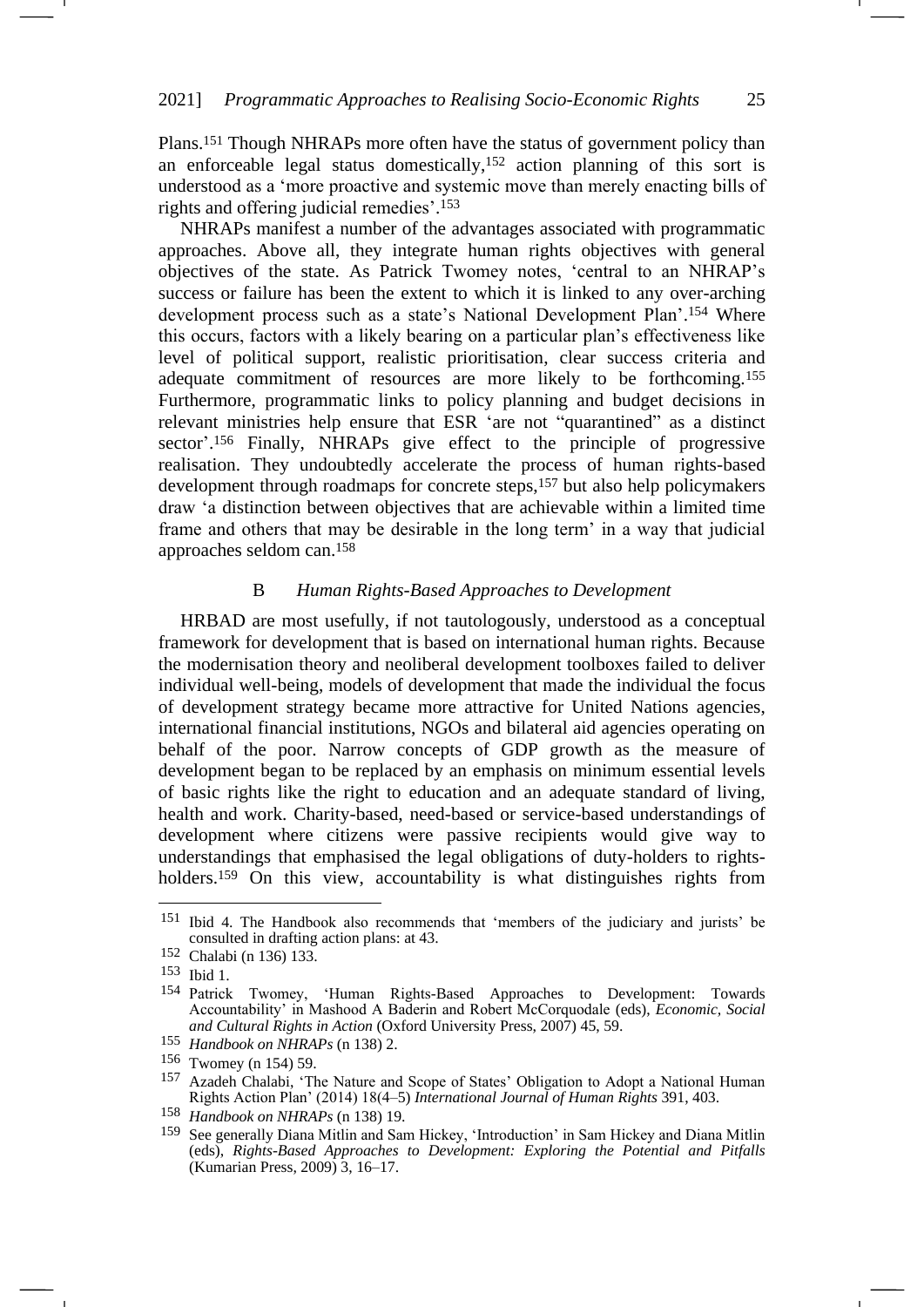capabilities or needs. It has therefore emerged as the cardinal virtue of HRBAD, now anchored in human rights obligations and not, as heretofore, in ad hoc goals.<sup>160</sup>

Scholars of ESR have primarily understood this accountability in a fundamentally legalistic way, focussing on how right-holders act as empowered claimants and consistently reiterating the justiciability of rights contained in the *ICESCR*. <sup>161</sup> At the most basic level, HRBAD amount to a demand for state compliance with international conventions like *ICESCR* that imply there are identifiable standards of quality for services states should provide.<sup>162</sup> Taking rights seriously implies the creation of a culture of litigation that makes the induction of 'newer' ESR easier.<sup>163</sup> As the OHCHR put it,

[f]or people to be enabled to assert a legally binding claim that specific dutybearers provide free and compulsory primary education (International Covenant on Economic, Social and Cultural Rights, art 13) is more empowering than it is to rely on 'needs' alone or to observe the high economic returns on investment in education.164

Direct engagement with the legal system can take a number of forms like seeking recognition for claims to institutionalise ESR in law, testing the parameters of an already-legislated right and challenging the legality of state policies on the basis of the Convention.<sup>165</sup>

<span id="page-25-0"></span>However, neither norms of justiciability nor the high degree of legal specificity in terms of the substance of ESR from General Comments or Concluding Observations since the late 1980s play much role in conceptualising accountability. While ESR are universally understood in HRBAD as legitimate claims that give rise to correlative obligations or duties, the legitimacy of these claims is, for the most part, not to be vindicated in the courts. In fact, as Paul Gready observes, the 'legal reflex which automatically and unthinkingly resorts to the law as remedy' has been conspicuous by its absence in HRBAD.<sup>166</sup> This is largely because HRBAD is rooted less in specific rights that can be *claimed* through a specific institutional process than it is in principles derived in an undifferentiated manner from international human rights treaties like equality, participation, empowerment, transparency and accountability that are to be

<sup>160</sup> Paul J Nelson and Ellen Dorsey, 'Who Practices Rights-Based Development? A Progress Report on Work at the Nexus of Human Rights and Development' (2018) 104(C) *World Development* 97, 98.

<sup>161</sup> Jakob Kirkemann Boesen and Hans-Otto Sano, 'The Implications and Value Added of a Human Rights-Based Approach' in Bård A Andreassen and Stephen P Marks (eds), *Development as a Human Right: Legal, Political and Economic Dimensions* (Intersentia, 2nd ed, 2010) 45, 61.

<sup>162</sup> Jean Grugel and Nicola Piper, 'Do Rights Promote Development?' (2009) 9(1) *Global Social Policy* 79, 80.

<sup>163</sup> Langford (n [16\)](#page-3-1) 10.

<sup>164</sup> Office of the United Nations High Commissioner for Human Rights, *Frequently Asked Questions on a Human Rights-Based Approach to Development Cooperation* (Report, 2006) 7.

<sup>165</sup> Anuradha Joshi, 'Do Rights Work? Law, Activism, and the Employment Guarantee Scheme' (2010) 38(4) *World Development* 620, 622.

<sup>166</sup> Paul Gready, 'Rights-Based Approaches to Development: What is the Value-Added?' (2008) 18(6) *Development in Practice* 735, 737.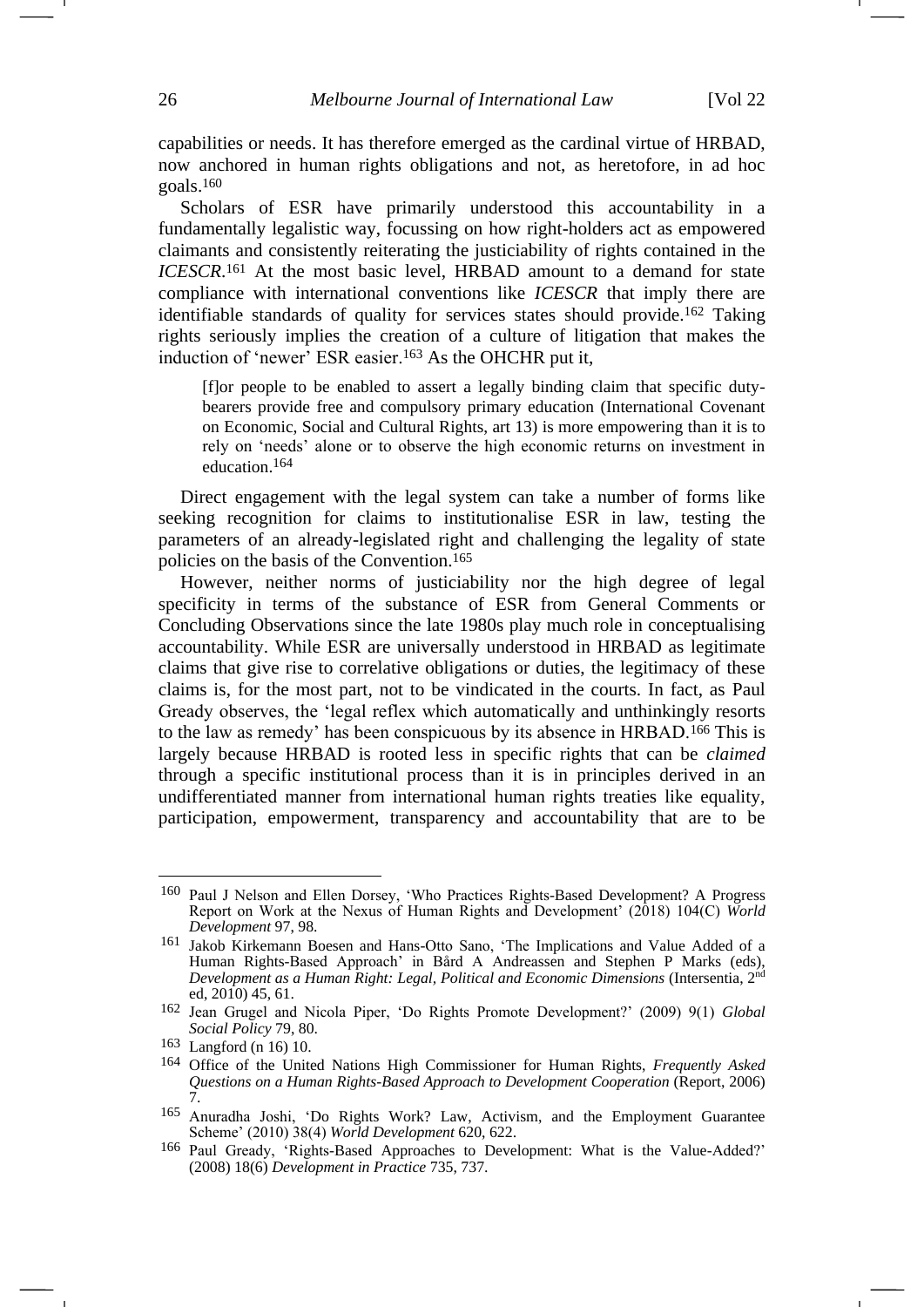integrated into all stages of rights programming.<sup>167</sup> *Process* here matters as much as *outcome.*<sup>168</sup> Human rights emerge more as principles that serve as guidance for processes in states' development policies or values against which development programmes should be checked than they do as a respect–protect– fulfil framework of legal obligations. Accountability in HRBAD is therefore understood primarily as variegated *political* accountability, which revolves around participation of the poor in policymaking at the input stage of planning and democratic accountability at the output stage of implementation.<sup>169</sup> A legal remedy may not be explicitly precluded, but it is merely one form of accountability among many others, such as 'monitoring, reporting, public debate and greater citizen participation in public service delivery', in addition to the ballot box.<sup>170</sup>

<span id="page-26-0"></span>Consequently, HRBAD as practised by development agencies tend to emphasise procedural rights like participation and voice over substantive rights like those to food, health or housing.<sup>171</sup> In addition, development bodies like the United Nations Development Programme view HRBAD as a new approach which 'focuses on the realisation of human rights through human development rather than through a violations policy', emphasising the mainstreaming of human rights concerns 'into national legislation and governance programs'.<sup>172</sup> Development actors generally prefer the 'cooperative mode' where they interact productively with ministerial offices and government agencies over the confrontational naming-and-shaming tactics associated with human rights bodies.<sup>173</sup> Alicia Yamin and Rebecca Cantor, in a study of HRBAD as it relates to health, conclude that policymakers in the area tend to 'be wary of judicializing health-related rights' and that governments 'can become hostile to [human rights-based approaches] when they believe it means involving courts', and so both concentrate instead on programming.<sup>174</sup>

The centrality of ESR to HRBAD is found therefore not in the judicial realm, but as 'a central frame of reference in policy-making and political choices', making enjoyment of ESR an explicit objective of development via integration of 'minimum standards into all plans, policies, budgets, processes and institutions'. <sup>175</sup> As Sheela Patel and Diana Mitlin argue, these are 'programmatic responses' that go beyond claiming rights or status to instead attempt to develop

<sup>167</sup> See, eg, World Health Organization, *A Human Rights-Based Approach to Health* (Policy Paper, 2010) 2 <https://www.who.int/hhr/news/hrba\_to\_health2.pdf*>*, archived at <https://perma.cc/A22E-ACT3>.

<sup>168</sup> Twomey (n [154\)](#page-24-0) 49.

<sup>169</sup> Dan Banik, 'Human Rights for Human Development: The Rhetoric and the Reality' (2012) 30(1) *Nordic Journal of Human Rights* 4.

<sup>170</sup> Mac Darrow and Amparo Tomas, 'Power, Capture, and Conflict: A Call for Human Rights Accountability in Development Cooperation' (2005) 27(2) *Human Rights Quarterly* 471, 488.

<sup>171</sup> Nelson and Dorsey (n [158\)](#page-24-1) 101.

<sup>172</sup> Stephen P Marks, 'The Human Rights Framework for Development: Seven Approaches' in Arjun Sengupta, Archna Negi and Moushumi Basu (eds), *Reflections on the Right to Development* (Sage Publications, 2005) 23, 28–9.

<sup>173</sup> Ibid 52.

<sup>174</sup> Alicia Ely Yamin and Rebecca Cantor, 'Between Insurrectional Discourse and Operational Guidance: Challenges and Dilemmas in Implementing Human Rights-Based Approaches to Health' (2014) 6(3) *Journal of Human Rights Practice* 451, 458.

<sup>175</sup> Twomey (n [154\)](#page-24-0) 49.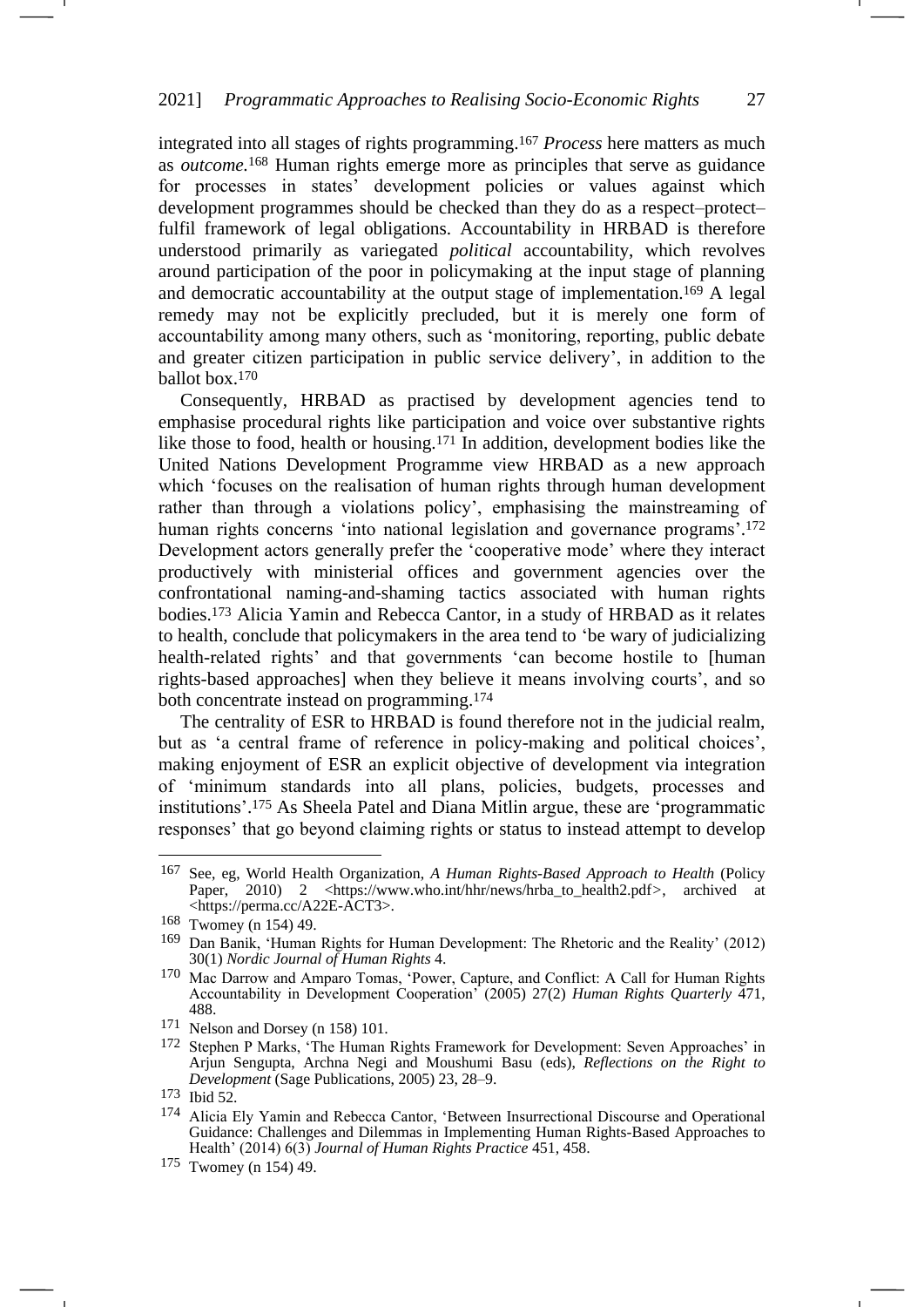effective solutions that address needs.<sup>176</sup> It means engaging in the 'nitty-gritty of social policy formulation', framing goals and targets while differentiating responsibilities and establishing parameters for resourcing, implementation and monitoring.<sup>177</sup> There must be a detailed, rational framework for the realisation of rights like education, housing, pensions or healthcare that

<span id="page-27-0"></span>provide[s] a common template for coherence between all aspects of state responsibility and action … from the processes and content of macro policy priorities, strategic plans, and fiscal allocation to training and performance assessment of state employees. 178

Programmatic approaches translate ESR into institutional practices, identifying and mapping areas of deprivation and drawing on internationally enunciated standards to guide policymaking. For example, in health policy, Lynn Freedman argues ESR standards have functioned as a planning tool, setting a standard against which to evaluate actions by the state and development agencies, dovetailing with health-related disciplines like epidemiology that supply technical rationales for applying these standards.<sup>179</sup> The aspiration of rights-based actors here is to make 'programmatic recommendations at the national or sub-national level' in relation to policies the state should be pursuing, informed by process indicators on issues like obstetric care from the World Health Organization or the United Nations Population Fund.<sup>180</sup> *ICESCR* art 12, with the *Convention on the Elimination of All Forms of Discrimination Against Women* and the *United Nations Convention on the Rights of the Child*, have helped to shape national and sub-national plans for sexual and reproductive health education, information, and services.<sup>181</sup> Justiciability is not the metric by which the relevance of ESR is judged in HRBAD. As Mac Darrow and Amparo Tomas argue, it is the 'programmatic application' of these applicable standards that best indicates development effectiveness, ie the extent to which necessary improvements have been achieved in the lives of those enjoying rights.<sup>182</sup>

#### C *Civil Society and Grassroots Mobilisation*

The greater emphasis on the programmatic aspects of ESR over the legal are apparent beyond the top-down frameworks of NHRAPs and HRBAD. It is also

<sup>176</sup> Sheela Patel and Diana Mitlin, 'Reinterpreting the Rights-Based Approach: A Grassroots Perspective on Rights and Development' in Sam Hickey and Diana Mitlin (eds), *Rights-Based Approaches to Development: Exploring the Potential and Pitfalls* (Kumarian Press, 2009) 107, 111.

<sup>177</sup> Center for Economic and Social Rights, *A Matter of Justice: Securing Human Rights in the Post-2015 Sustainable Development Agenda* (Report, 2013) ii <https://cesr.org/sites/default/files/matter.of\_.justice.pdf*>*, archived at <https://perma.cc/ZGC2-R3FZ>.

<sup>178</sup> Twomey (n [154\)](#page-24-0) 67.

<sup>179</sup> Freedman (n [97\)](#page-16-0) 55.

<sup>180</sup> Yamin, 'Future in the Mirror' (n [41\)](#page-7-2) 1208.

<sup>181</sup> Jane Cottingham, Adrienne Germain and Paul Hunt, 'Use of Human Rights to Meet the Unmet Need for Family Planning' (2012) 380(9837) *Lancet* 172, 177; *Convention on the Elimination of All Forms of Discrimination against Women*, opened for signature 18 December 1979, 1249 UNTS 13 (entered into force 3 September 1981); *Convention on the Rights of the Child*, opened for signature 20 November 1989, 1577 UNTS 3 (entered into force 2 September 1990).

<sup>182</sup> Darrow and Tomas (n [170\)](#page-26-0) 522.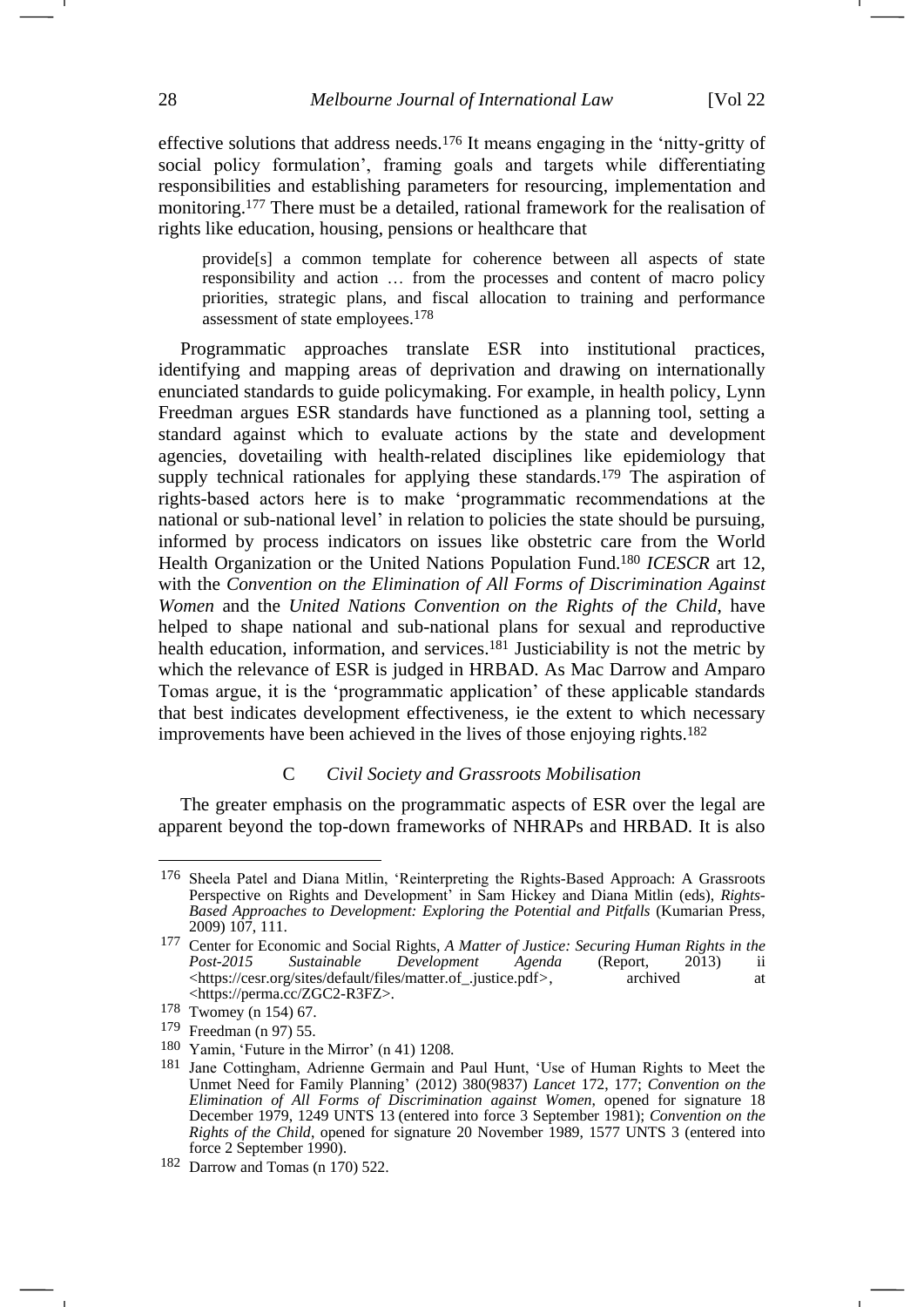visible in the way ESR are used as an articulating schema by bottom-up social movements to legitimise demands by drawing on an internationally legitimised discourse to identify who ought to respond to social deprivation. As Varun Gauri and Daniel Brinks note, modernisation, urbanisation, democratisation and development have produced large-scale mobilisation for social minima, translating the historic demand of 'I want' to 'I am entitled to'.<sup>183</sup> Justiciability has therefore been a touchstone of civil society mobilisation for ESR. The institutionalisation of legalised venues or judicial review is dependent on the rights-consciousness and demand aggregation that NGOs and civil society organisations can catalyse.<sup>184</sup> A violations approach that 'sidesteps' progressive realisation has often proved attractive to social movements who concentrate on egregious discriminations and denials of immediate ESR obligations through testimony-gathering as a prelude to legal actions.<sup>185</sup> Indeed, this adherence to law and judicial processes is believed by some to be what keeps rights activism from becoming 'vague and blurry' and maintains the leverage and coherence successful activism needs.<sup>186</sup> Beyond the obvious attractions of legally binding judgments, courts essentially 'ally with the organized public' by serving as a national forum for testing the feasibility of specific social and economic claims.<sup>187</sup> A number of examples are familiar (perhaps overly so) to ESR scholars. Litigation on the right to food in combination with a social movement emphasising this right led to the introduction of cooked midday food in a number of Indian states.<sup>188</sup> South Africa's Treatment Action Campaign used rights-based litigation to secure significant reform in HIV/AIDS treatment.<sup>189</sup> Ghana's Legal Resources Centre used the language of ESR to secure a ruling on the unconstitutionality of detaining mothers and children for failure to pay medical bills.<sup>190</sup> Even where unsuccessful, litigation can strengthen a movement by changing public discourse and building broader support. The *Mazibuko v City of Johannesburg* decision in South Africa may not have been implemented, but, by defining electricity as a human rights issue, litigation catalysed forms of bottom-

<sup>183</sup> Varun Gauri and Daniel M Brinks, 'Introduction: The Elements of Legalization and the Triangular Shape of Social and Economic Rights' in Varun Gauri and Daniel M Brinks (eds), *Courting Social Justice: Judicial Enforcement of Social and Economic Rights in the Developing World* (Cambridge University Press, 2008) 1, 14, quoting Hannah Pitkin, 'Justice: On Relating Public and Private' (1981) 9(3) *Political Theory* 327, 347.

<sup>184</sup> Varun Gauri, 'Redressing Grievances and Complaints regarding Basic Service Delivery' (2012) 41 *World Development* 109, 111.

<sup>185</sup> Felner (n [114\)](#page-19-1) 430.

<sup>186</sup> Dudai (n [61\)](#page-10-0) 393.

<sup>187</sup> Daniel M Brinks and Varun Gauri, 'A New Policy Landscape: Legalizing Social and Economic Rights in the Developing World' in Varun Gauri and Daniel M Brinks (eds), *Courting Social Justice: Judicial Enforcement of Social and Economic Rights in the Developing World* (Cambridge University Press, 2008) 303, 348.

<sup>188</sup> Poorvi Chitalkar and Varun Gauri, 'India: Compliance with Orders on the Right to Food' in Malcolm Langford, César Rodríguez-Garavito and Julieta Rossi (eds), *Social Rights Judgments and the Politics of Compliance: Making It Stick (Cambridge University Press,* 2017) 288, 298.

<sup>189</sup> Mark Heywood, 'South Africa's Treatment Action Campaign: Combining Law and Social Mobilization to Realize the Right to Health' (2009) 1(1) *Journal of Human Rights Practice* 14.

<sup>190</sup> Raymond A Atuguba, 'The Right to Health in Ghana: Healthcare, Human Rights, and Politics' in José M Zuniga, Stephen P Marks and Lawrence O Gostin (eds), *Advancing the Human Right to Health* (Oxford University Press, 2013) 101, 104.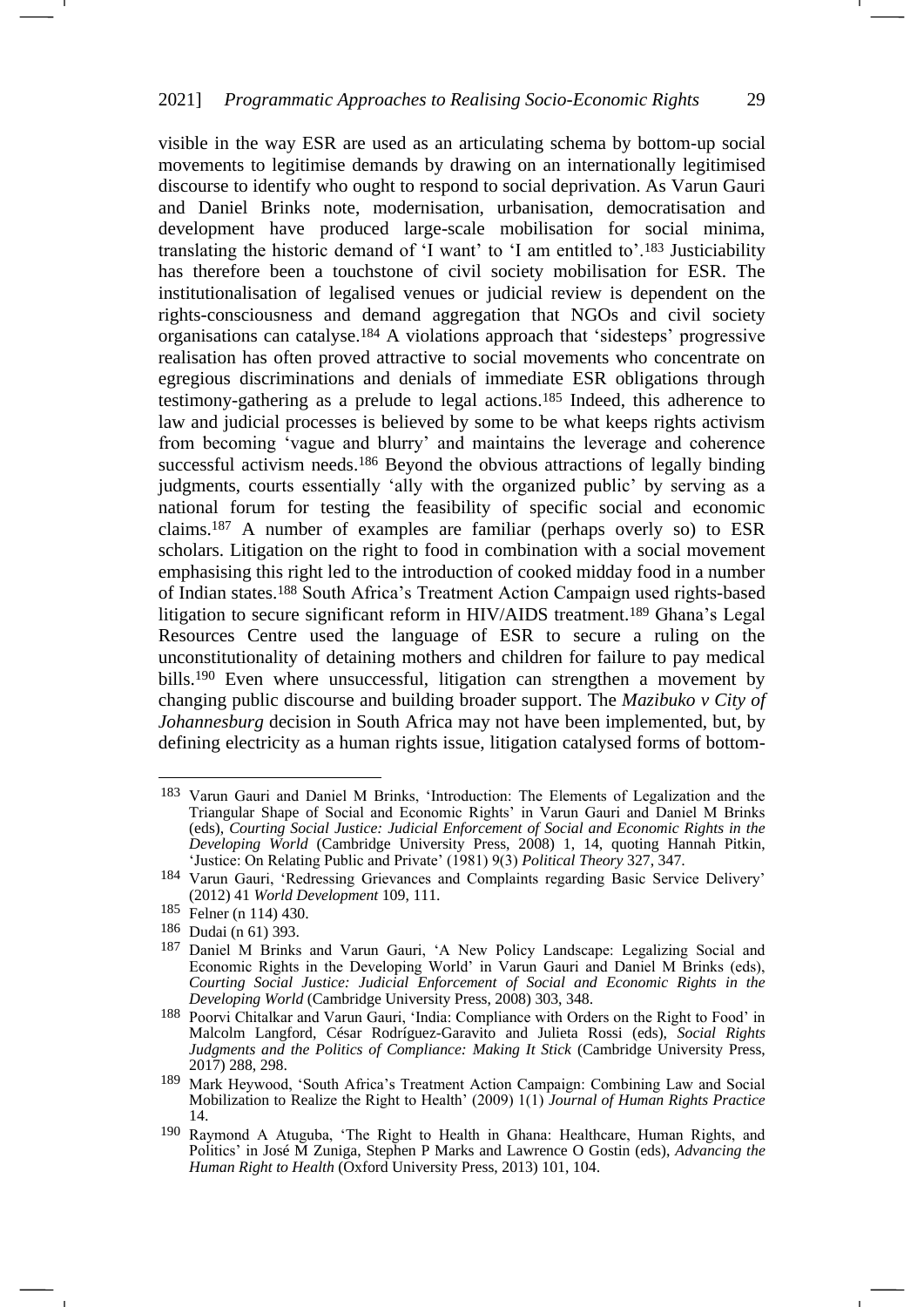up mobilisation that effectively prevented local government in Johannesburg from disconnecting water.<sup>191</sup> More generally, where judgments are not enforced, social mobilisation tends to increase the political costs of non-enforcement for recalcitrant authorities.<sup>192</sup>

However, justiciability is not the primary factor that attracts civil society to ESR. Human rights have always been understood and practised by social movements more as a cultural practice than a form of law that merely imposes rules.<sup>193</sup> Understandings of the legal derived from social theory tend to focus on law as a 'social process' in contradistinction to approaching it primarily as a text or formal legal structures.<sup>194</sup> As a result, litigation coexists with other strategies to secure ESR, like information politics (using documents/statistics to strengthen campaigns), leverage politics (pressuring compliance by leaders), accountability politics (holding officials electorally accountable for promises) and symbolic politics (framing issues to foster support).<sup>195</sup> Tasks traditionally associated with social movements like analysis, education, lobbying, advocacy, campaigning and monitoring are compatible with litigation, but can be separated entirely from it when social movements use law as a political resource to frame demands or articulate a broader causal story about ESR violations. When used like this, ESR operate as a 'transformative political practice' to challenge unjust distributions of power,<sup>196</sup> a Gramscian exercise in discourse transformation,<sup>197</sup> a redistributive challenge to market orthodoxy shared with other emancipatory agendas.<sup>198</sup>

The distinction between legal-constitutionalist mobilisation and political campaigning should not be over-drawn — both retain continuities of people, methods and principles. However, under the political approach to mobilisation, ESR is invoked in deliberately partisan and ideological fashion, which can be contrasted instructively with the neutrality that underpins justiciability arguments.<sup>199</sup> Advocacy and lobbying approaches 'can be interpreted politically to formulate a particular claim that carries the symbolism of the human rights texts without necessarily having to take the case to court'. <sup>200</sup> For example, Jean

<sup>191</sup> *Mazibuko v City of Johannesburg* [2010] 4 SA 1 (Constitutional Court), discussed in Jackie Dugard and Malcolm Langford, 'Art or Science? Synthesising Lessons from Public Interest Litigation and the Dangers of Legal Determinism' (2011) 27(1) *South African Journal on Human Rights* 39.

<sup>192</sup> Daniel M Brinks, 'Solving the Problem of (Non)Compliance in Social and Economic Rights Litigation' in Malcolm Langford, César Rodríguez-Garavito and Julieta Rossi (eds), *Social Rights Judgments and the Politics of Compliance: Making It Stick* (Cambridge University Press, 2017) 475.

<sup>193</sup> Sally Engle Merry, *Human Rights and Gender Violence: Translating International Law into Local Justice* (University of Chicago Press, 2006) 228–9.

<sup>194</sup> Moser et al (n [80\)](#page-13-0) 21.

<sup>195</sup> LaDawn Haglund and Rimjhim Aggarwal, 'Test of Our Progress: The Translation of Economic and Social Rights Norms into Practice' (2011) 10(4) *Journal of Human Rights* 494, 501.

<sup>196</sup> Ariadna Estévez, 'Human Rights in Contemporary Political Sociology: The Primacy of Social Subjects' (2011) 33(4) *Human Rights Quarterly* 1142, 1152–3.

<sup>197</sup> Alan Hunt, 'Rights and Social Movements: Counter-Hegemonic Strategies' (1990) 17(3) *Journal of Law and Society* 309.

<sup>198</sup> Young, *Constituting ESR* (n [109\)](#page-17-0) 239, 244.

<sup>199</sup> Michael Goodhart, 'Human Rights and the Politics of Contestation' in Mark Goodale (ed), *Human Rights at the Crossroads* (Oxford University Press, 2013) 31, 31.

<sup>200</sup> Ariadna Estévez, 'A Latin American Sociopolitical Conceptualization of Human Rights' (2008) 7(3) *Journal of Human Rights* 245, 255.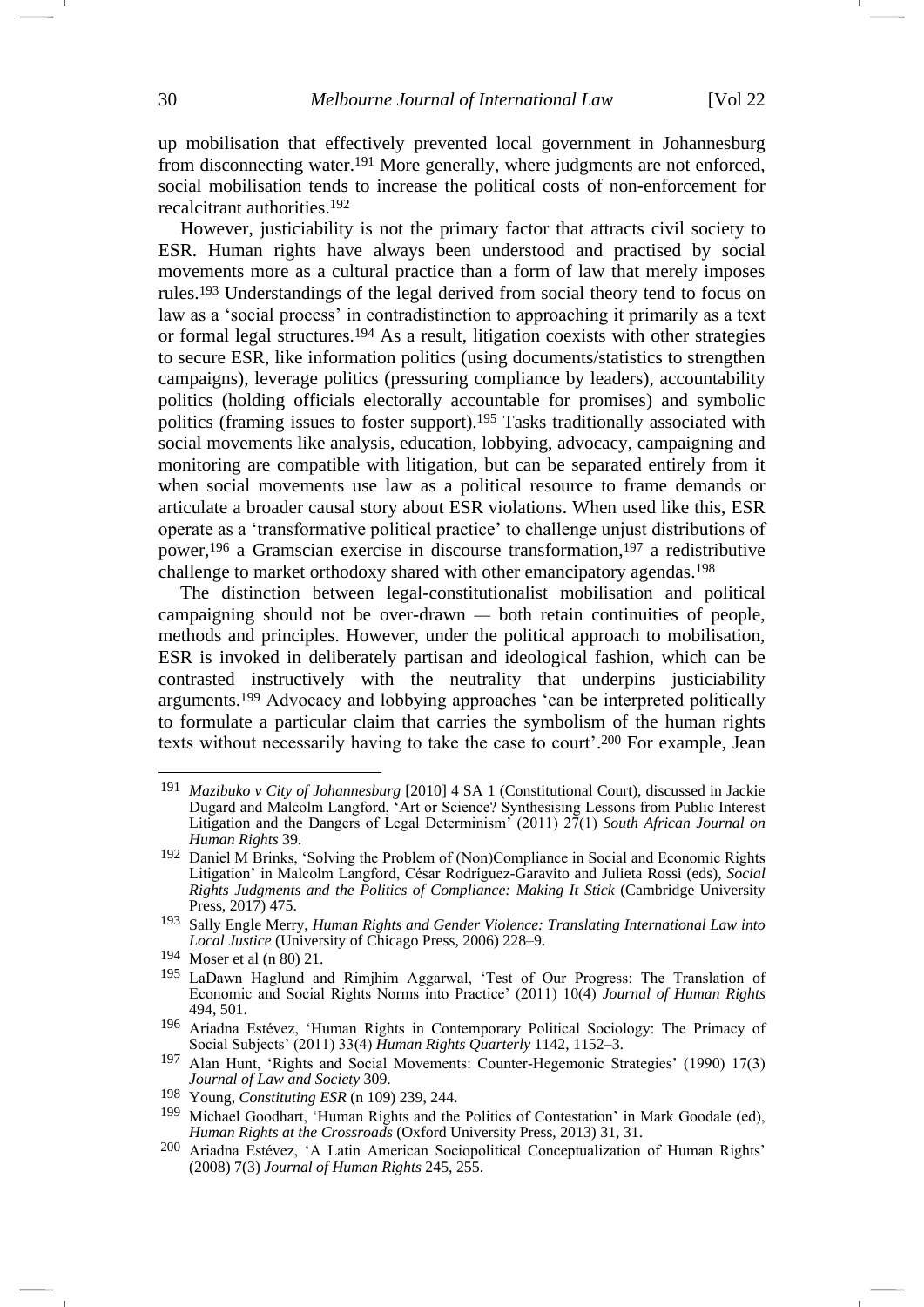Drèze convincingly argues that the courts may not be the optimal avenue for pursuing the right to food.<sup>201</sup> While not dismissing a role for selective litigation, the right to food is more successfully pursued in the democratic public sphere through the demand for protective legislation.<sup>202</sup> Particularly in the developing world, litigation strategies are 'unlikely to be the first strategy of choice for activist organizations' where it imposes high costs for the poor, atomises social struggles, where legal aid is minimal and implementation is weak.<sup>203</sup> In the Asian context, Yash Ghai has argued that, while litigation is welcome, explicitly political social mobilisation can do more to secure grassroots change.<sup>204</sup> Likewise in Latin America, grassroots ESR movements concentrate on projects like popular education and organisational development, 'often with a marked distrust of legal procedures'. <sup>205</sup> A preference for social mobilisation over the limited gains of ESR-adjacent judgments has long been a feature of Western states like the post-*Brown* United States.<sup>206</sup>

While for some groups ESR is primarily a language of aspiration in the process of socialisation and learning over the long term, a more concrete purpose to this discourse change can be discerned. Much social mobilisation involves framing policy failures in terms of an accepted discourse of non-retrogression or progressive realisation. For many civil society groups, ESR advocacy is oriented towards programmatic responses to these failures — making claims through securing 'space at the table' for policy dialogue, most notably rights provision in sector or macro policy arenas.<sup>207</sup> As the UN Research Institute for Social Development puts it,

[s]ocial movements and social contestation are important determinants of social policy. Such movements have affected social policies in direct and indirect ways. In the most direct way, social mobilization has placed certain items on the policy agenda. In many cases, elite understanding of what is required to pre-empt or forestall social unrest may have driven social reform.208

Of course, because social movements emphasise public goods like healthcare and education, they depend on constructive relations with institutions of governance. Like HRBAD, contemporary ESR mobilisations sometimes consciously eschew 'adversarial, dyadic' relations with the state to instead 'advocate more effectively for what programmatically relevant actions could be undertaken'. <sup>209</sup> Law reform is a central component of most human rights

<sup>201</sup> Jean Drèze, 'Democracy and the Right to Food' in Philip Alston and Mary Robinson (eds), *Human Rights and Development: Towards Mutual Reinforcement* (Oxford University Press, 2005) 45, 56–64.

<sup>202</sup> Ibid 45–64.

<sup>203</sup> Joshi (n [165\)](#page-25-0) 621.

<sup>204</sup> Yash Ghai, 'Yash Ghai' in William Twining (ed), *Human Rights: Southern Voices* (Cambridge University Press, 2009) 104, 149.

<sup>205</sup> Yamin, 'Future in the Mirror' (n [41\)](#page-7-2) 1239.

<sup>206</sup> See generally Gerald N Rosenberg, *The Hollow Hope: Can Courts Bring about Social Change?* (University of Chicago Press, 1991).

<sup>207</sup> Moser et al (n [80\)](#page-13-0) 35.

<sup>208</sup> UN Research Institute for Social Development, *Transformative Social Policy: Lessons from UNRISD Research* (UNRISD Research and Policy Brief No 5, September 2006) 5 <https://www.unrisd.org/rpb5*>*, archived at <https://perma.cc/8KGW-69BG>.

<sup>209</sup> Yamin, 'Future in the Mirror' (n [41\)](#page-7-2) 1204, 1207.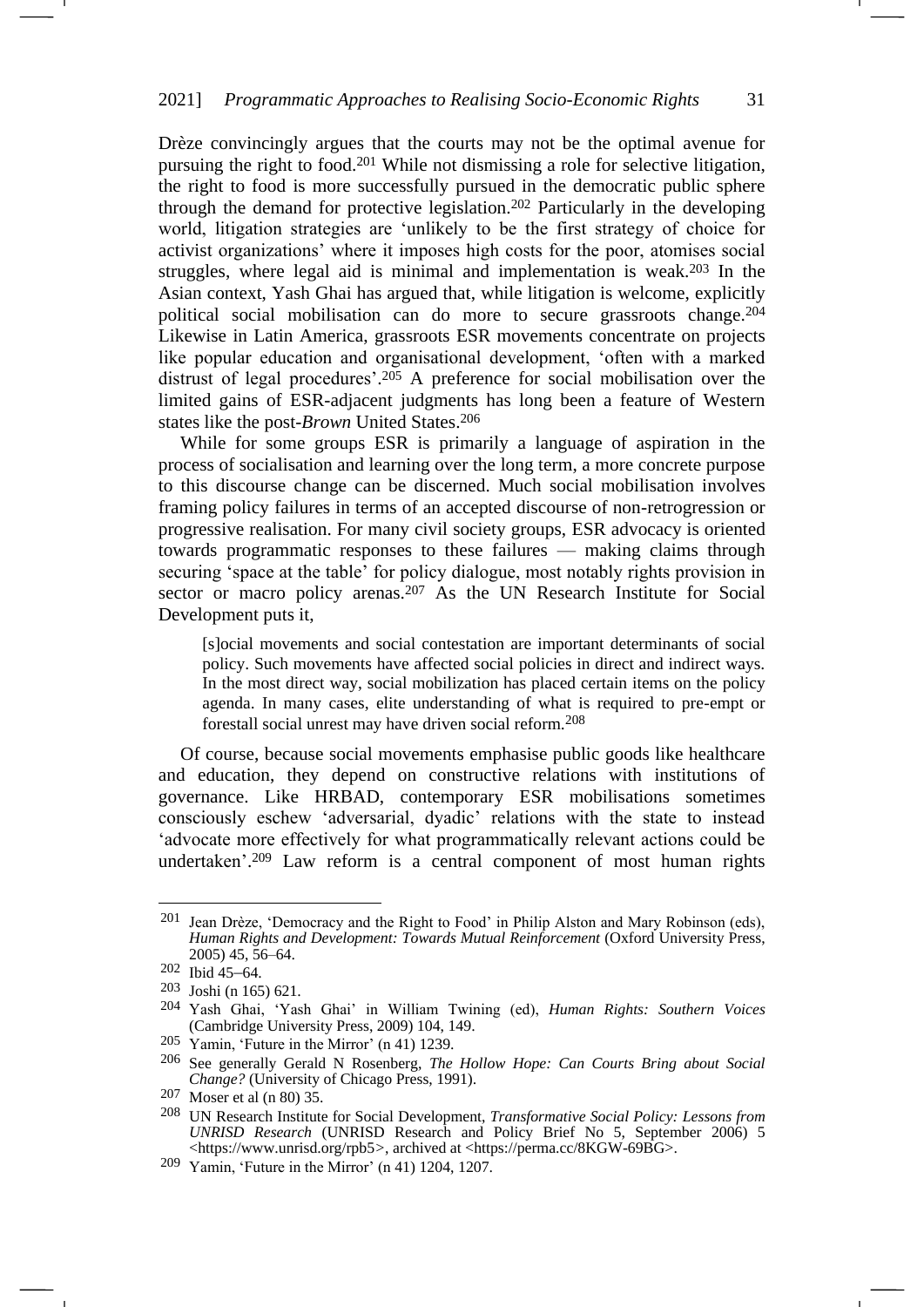struggles in the developing world, but, beyond this, social movements increasingly emphasise 'the need to develop new programmatic responses' to crises 'that go beyond simply claiming the right to this or that resource or status, and that create very different kinds of solutions that are more effective in addressing needs'. <sup>210</sup> Young is correct when she argues that understanding this aspect of social movements 'break[s] the assumed link between rights talk and … litigiousness'. <sup>211</sup> However, in so doing, it also draws attention to the core theme explored in this article — the limits of the justiciable and the promise of the programmatic.

#### V CONCLUSION

This article began by outlining how the debates over justiciability and, in particular, an unhelpfully pejorative understanding of the programmatic undermined serious and systematic analysis of the latter. The debate was necessary given the regrettable tendency on the part of state actors to (speciously) stress the purely programmatic nature of ESR to the detriment of properly grasping legal obligations that attached in the here and now.<sup>212</sup> There is little doubt that early insistence by ESR-sceptics on the exclusively or primarily programmatic nature of ESR served as 'an independent brake on the opportunities' for judicial consideration of these rights.<sup>213</sup> These arguments have been put to bed, for reasons explored in Part II. This dichotomised debate positing an absolute division between a 'correct' view of ESR as legal rights attaching legal remedies, on the one hand, and an 'incorrect' view of ESR as mere goals whose fulfilment requires economic and strategic policymaking, on the other, was an artefact of explanation, not an aspect of legal reality.<sup>214</sup> Scholars recognise there is a contrapuntal sympathy between the two — some aspects of ESR are both justiciable and programmatic, some are justiciable but not programmatic, while some are programmatic but not justiciable. However, there remained a residual reluctance to fully acknowledge that some aspects of ESR realisation were programmatic lest it undermined these claims for justiciability.

This article has attempted to define and elaborate the meaning of these programmatic obligations. They are understood as clear, specific, ambitious (but manageable) operational principles that delineate what governments and other duty-bearers are responsible for in realising the obligations of the *ICESCR*. The concept draws on the breadth of the obligation to 'take steps' and gives meaningful effect to the reality of progressive realisation in order to shape laws, policies, programmes and projects. A programmatic approach in this sense would vindicate the notion that the primary purpose of the *ICESCR* and its monitoring apparatus is to galvanise governments into undertaking the necessary domestic policy and legislation to ensure citizens the protection of their rights in

<sup>210</sup> Patel and Mitlin (n [176\)](#page-27-0) 111.

<sup>211</sup> Young, *Constituting ESR* (n [109\)](#page-17-0) 225.

<sup>212</sup> O'Connell et al  $(n 6)$  $(n 6)$  198.

<sup>213</sup> Young, *Constituting ESR* (n [109\)](#page-17-0) 296.

<sup>214</sup> To draw on the presentation of the dichotomy in Koch (n [76\)](#page-13-1) 85.